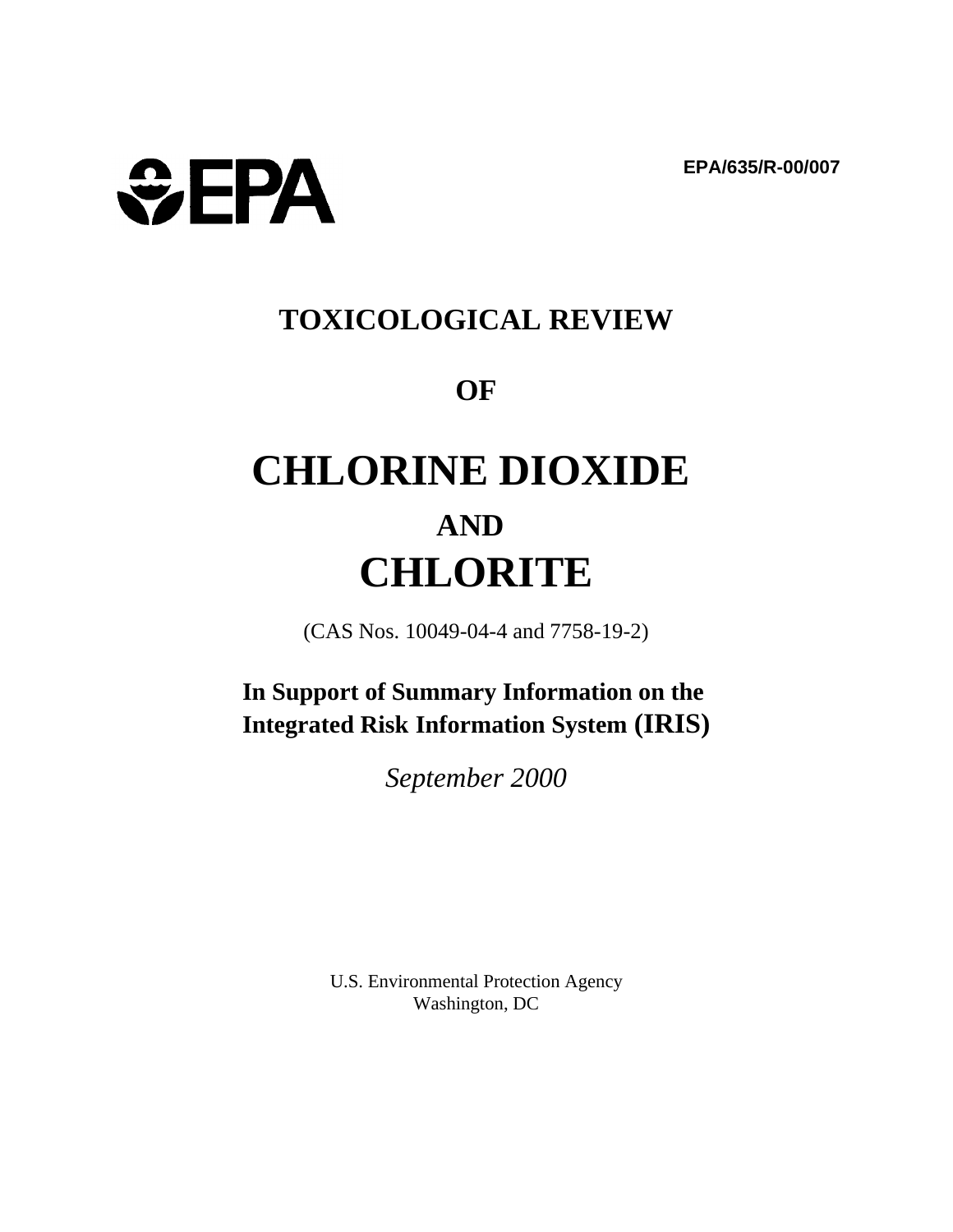# **DISCLAIMER**

This document has been reviewed in accordance with U.S. Environmental Protection Agency policy. Mention of trade names or commercial products does not constitute endorsement or recommendation for use.

This document may undergo revisions in the future. The most up-to-date version will be made electronically via the IRIS Home Page at http://www.epa.gov/iris.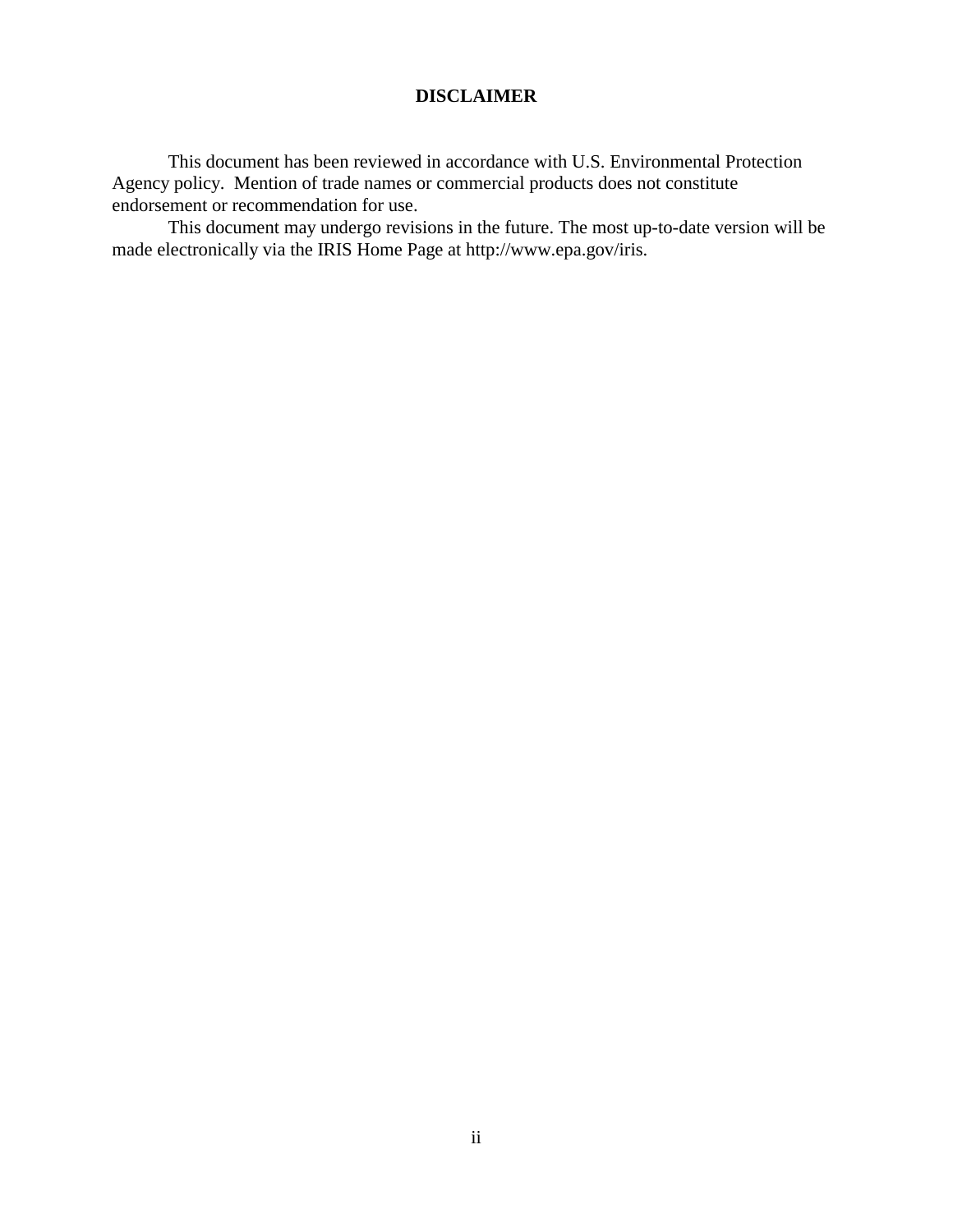# **CONTENTS**

| FOREWORD $\dots\dots\dots\dots\dots\dots\dots\dots\dots\dots\dots\dots\dots\dots\dots\dots\dots\dots$                                                             |  |
|-------------------------------------------------------------------------------------------------------------------------------------------------------------------|--|
|                                                                                                                                                                   |  |
|                                                                                                                                                                   |  |
| 2. CHEMICAL AND PHYSICAL INFORMATION RELEVANT TO                                                                                                                  |  |
|                                                                                                                                                                   |  |
| 4.1. STUDIES IN HUMANS—EPIDEMIOLOGY, CASE REPORTS,<br>4.2. PRECHRONIC AND CHRONIC STUDIES AND CANCER BIOASSAYS IN<br>4.3. REPRODUCTIVE/DEVELOPMENTAL STUDIES-ORAL |  |
|                                                                                                                                                                   |  |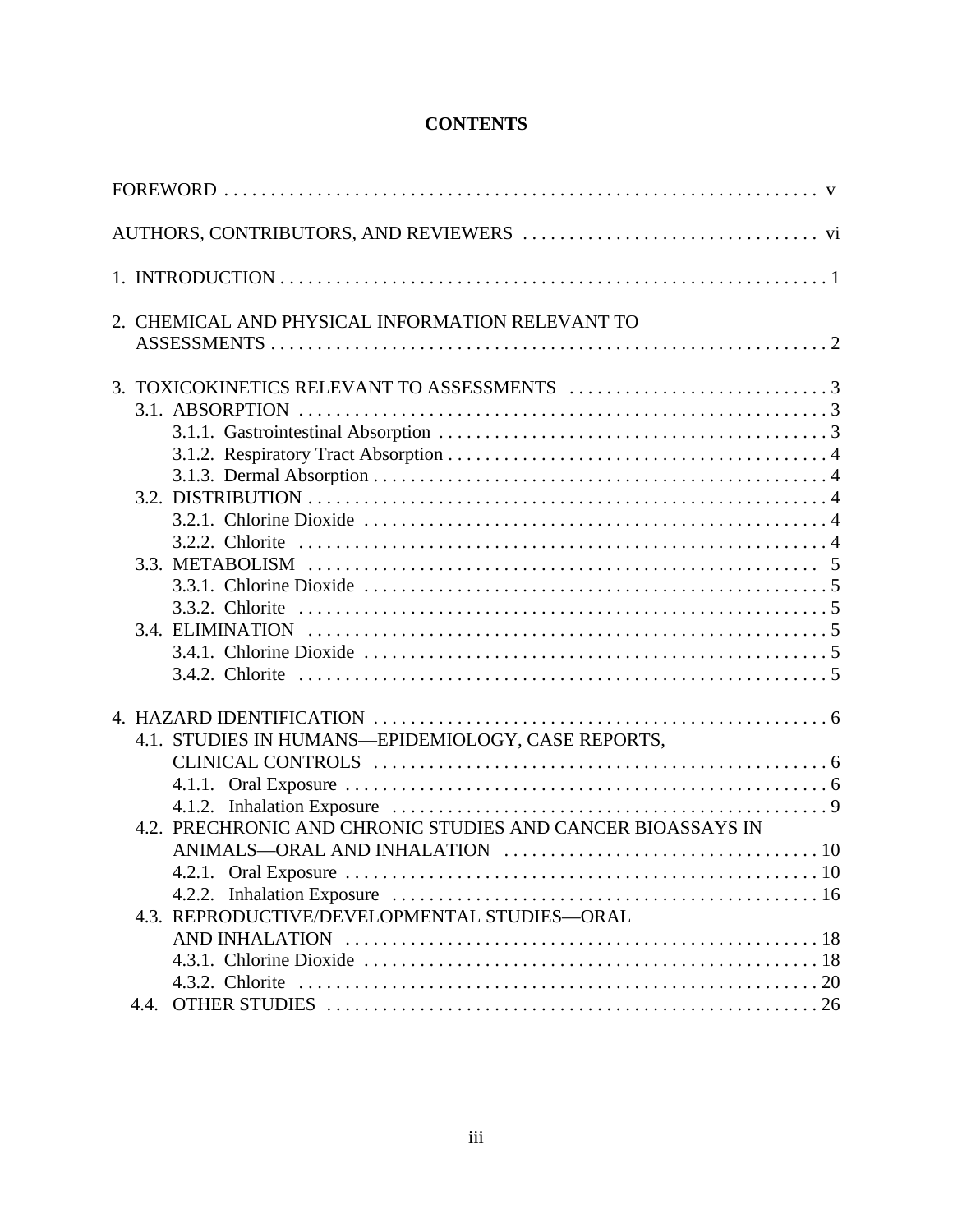# **CONTENTS (continued)**

|  | 4.5. SYNTHESIS AND EVALUATION OF MAJOR NONCANCER EFFECTS AND                     |  |
|--|----------------------------------------------------------------------------------|--|
|  | MODE OF ACTION (IF KNOWN)—ORAL AND INHALATION 28                                 |  |
|  |                                                                                  |  |
|  |                                                                                  |  |
|  | 4.6. WEIGHT-OF-EVIDENCE EVALUATION AND CANCER                                    |  |
|  | CHARACTERIZATION-SYNTHESIS OF HUMAN, ANIMAL, AND OTHER                           |  |
|  | SUPPORTING EVIDENCE, CONCLUSIONS ABOUT HUMAN                                     |  |
|  |                                                                                  |  |
|  |                                                                                  |  |
|  |                                                                                  |  |
|  |                                                                                  |  |
|  |                                                                                  |  |
|  |                                                                                  |  |
|  |                                                                                  |  |
|  |                                                                                  |  |
|  |                                                                                  |  |
|  | 5.1.1. Choice of Principal Study and Critical Effect—With Rationale              |  |
|  |                                                                                  |  |
|  | 5.1.2. Methods of Analysis—Including Models (PBPK, BMD, etc.)  34                |  |
|  | 5.1.3. RfD Derivation—Including Application of Uncertainty Factors and Modifying |  |
|  |                                                                                  |  |
|  |                                                                                  |  |
|  | 5.2.1. Choice of Principal Study and Critical Effect—With Rationale              |  |
|  |                                                                                  |  |
|  |                                                                                  |  |
|  | 5.2.3. RfC Derivation—Including Application of Uncertainty Factors and           |  |
|  |                                                                                  |  |
|  |                                                                                  |  |
|  |                                                                                  |  |
|  | 5.3.2. Chlorite                                                                  |  |
|  |                                                                                  |  |
|  | 6. MAJOR CONCLUSIONS IN THE CHARACTERIZATION OF HAZARD                           |  |
|  |                                                                                  |  |
|  |                                                                                  |  |
|  |                                                                                  |  |
|  |                                                                                  |  |
|  |                                                                                  |  |
|  | APPENDIX A. EXTERNAL PEER REVIEW—SUMMARY OF COMMENTS AND                         |  |
|  |                                                                                  |  |
|  |                                                                                  |  |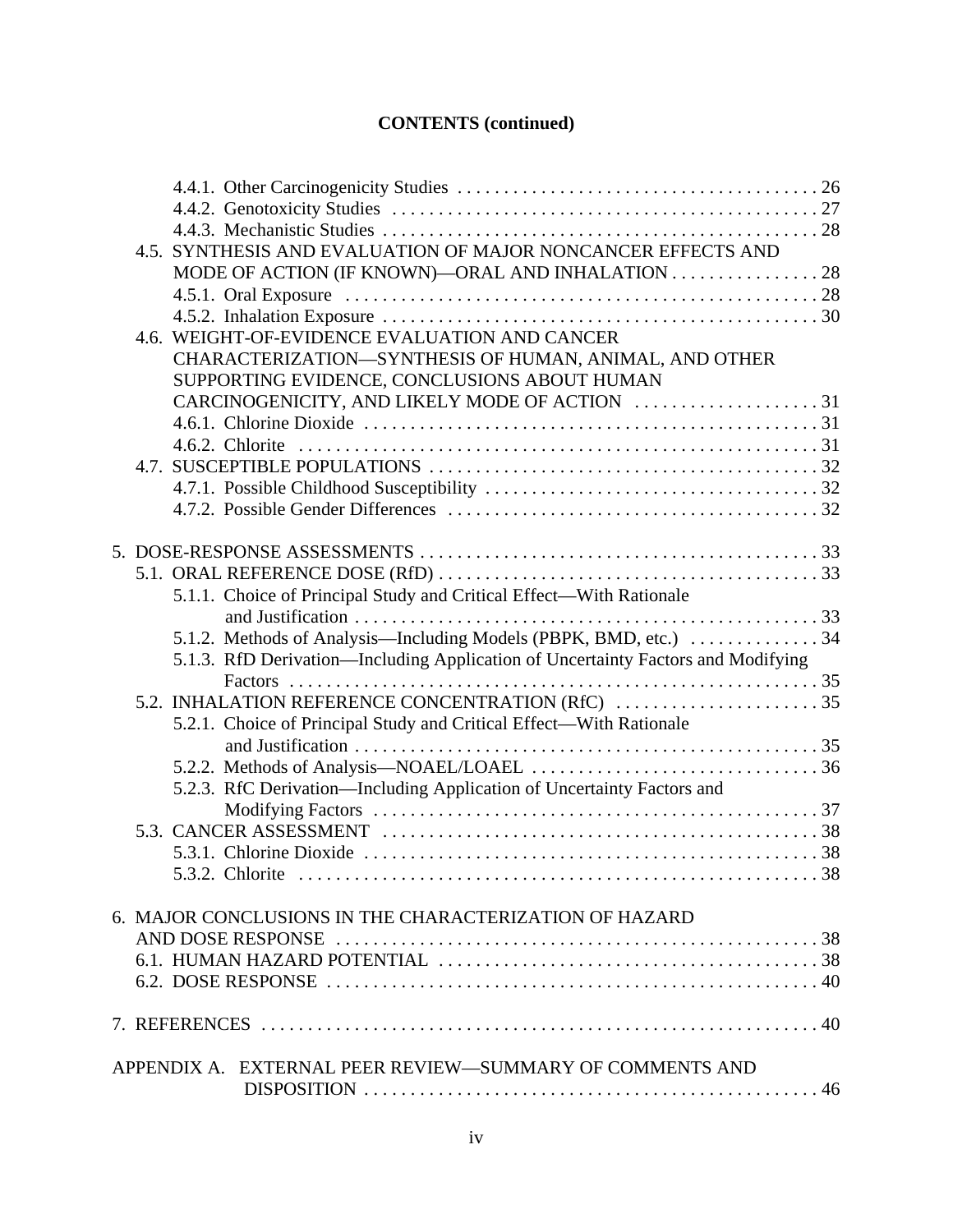#### **FOREWORD**

The purpose of this Toxicological Review is to provide scientific support and rationale for the hazard and dose-response assessment in IRIS pertaining to chronic exposure to chlorine dioxide and chlorite. It is not intended to be a comprehensive treatise on the chemical or toxicological nature of chlorine dioxide and chlorite.

In Section 6, EPA has characterized its overall confidence in the quantitative and qualitative aspects of hazard and dose response. Matters considered in this characterization include knowledge gaps, uncertainties, quality of data, and scientific controversies. This characterization is presented in an effort to make apparent the limitations of the assessment and to aid and guide the risk assessor in the ensuing steps of the risk assessment process.

For other general information about this assessment or other questions relating to IRIS, the reader is referred to EPA's Risk Information Hotline at 513-569-7254.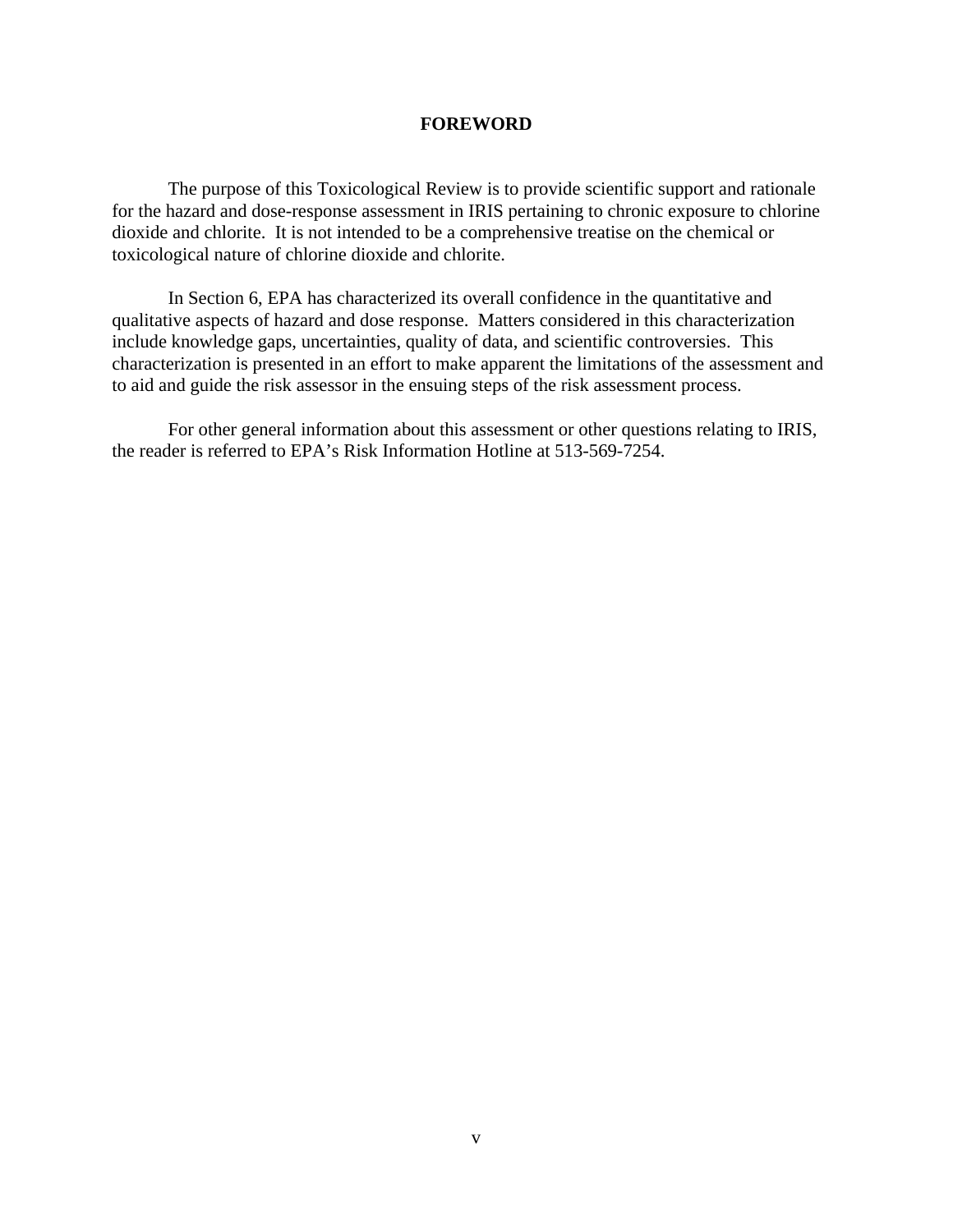# **AUTHORS, CONTRIBUTORS, AND REVIEWERS**

#### **Chemical Managers/Authors**

Yogendra Patel, Ph.D. OST/HECD Office of Water U.S. Environmental Protection Agency Washington, DC

Diana Wong, Ph.D., D.A.B.T. OST/HECD Office of Water U.S. Environmental Protection Agency Washington, DC

#### **Contributing Authors**

Lisa Ingerman, Ph.D., D.A.B.T. Senior Scientist Syracuse Research Corporation Portland, OR

Patricia McGinnis, Ph.D., D.A.B.T. Senior Scientist Syracuse Research Corporation Philadelphia, PA

Mark Osier, Ph.D. Senior Scientist Syracuse Research Corporation North Syracuse, NY

#### **Reviewers**

This document and summary information on IRIS have received peer review both by EPA scientists and by independent scientists external to EPA. Subsequent to external review and incorporation of comments, this assessment has undergone an Agencywide review process whereby the IRIS Program Manager has achieved a consensus approval among the Office of Research and Development; Office of Air and Radiation; Office of Prevention, Pesticides, and Toxic Substances; Office of Solid Waste and Emergency Response; Office of Water; Office of Policy, Planning, and Evaluation; and the Regional Offices.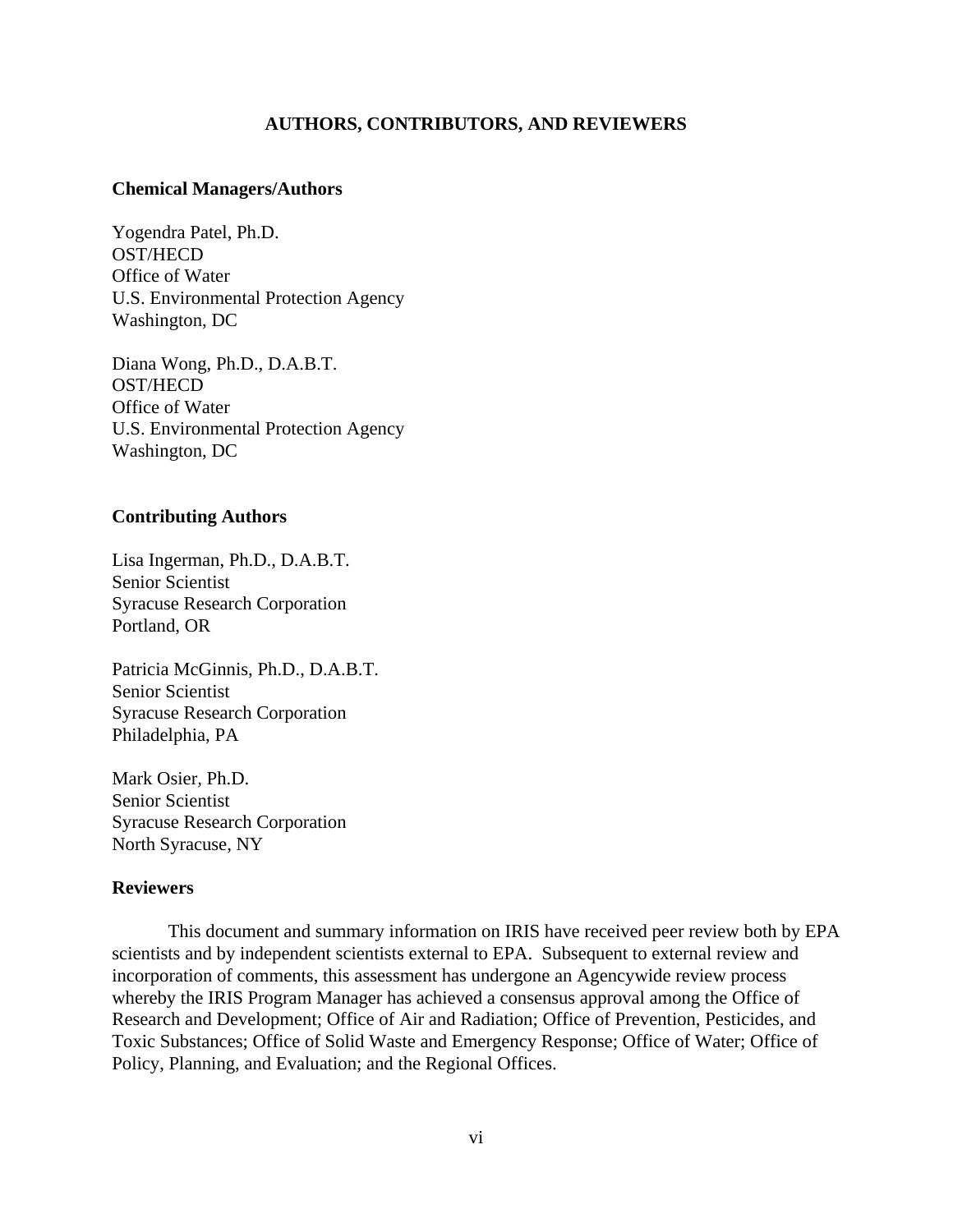# **AUTHORS, CONTRIBUTORS, AND REVIEWERS (continued)**

# **Internal EPA Reviewers**

Annie J. Jarabek ORD / NCEA Research Triangle Park, NC

Ginger Moser, Ph.D., D.A.B.T. ORD / NTD/NHEERL Research Triangle Park, NC

# **External Peer Reviewers**

Paul E. Brubaker, Ph.D. Consultant Brubaker and Associates

James Edward Klaunig, Ph.D. Division of Toxicology, Department of Pharmacology and Toxicology Indiana University School of Medicine

June Dunnick, Ph.D. Scientist National Institute of Environmental Health Sciences

Calvin C. Willhite, Ph.D. State of California, Department of Toxic Substances Control

Summaries of the external peer reviewers' comments and the disposition of their recommendations are in the Appendix.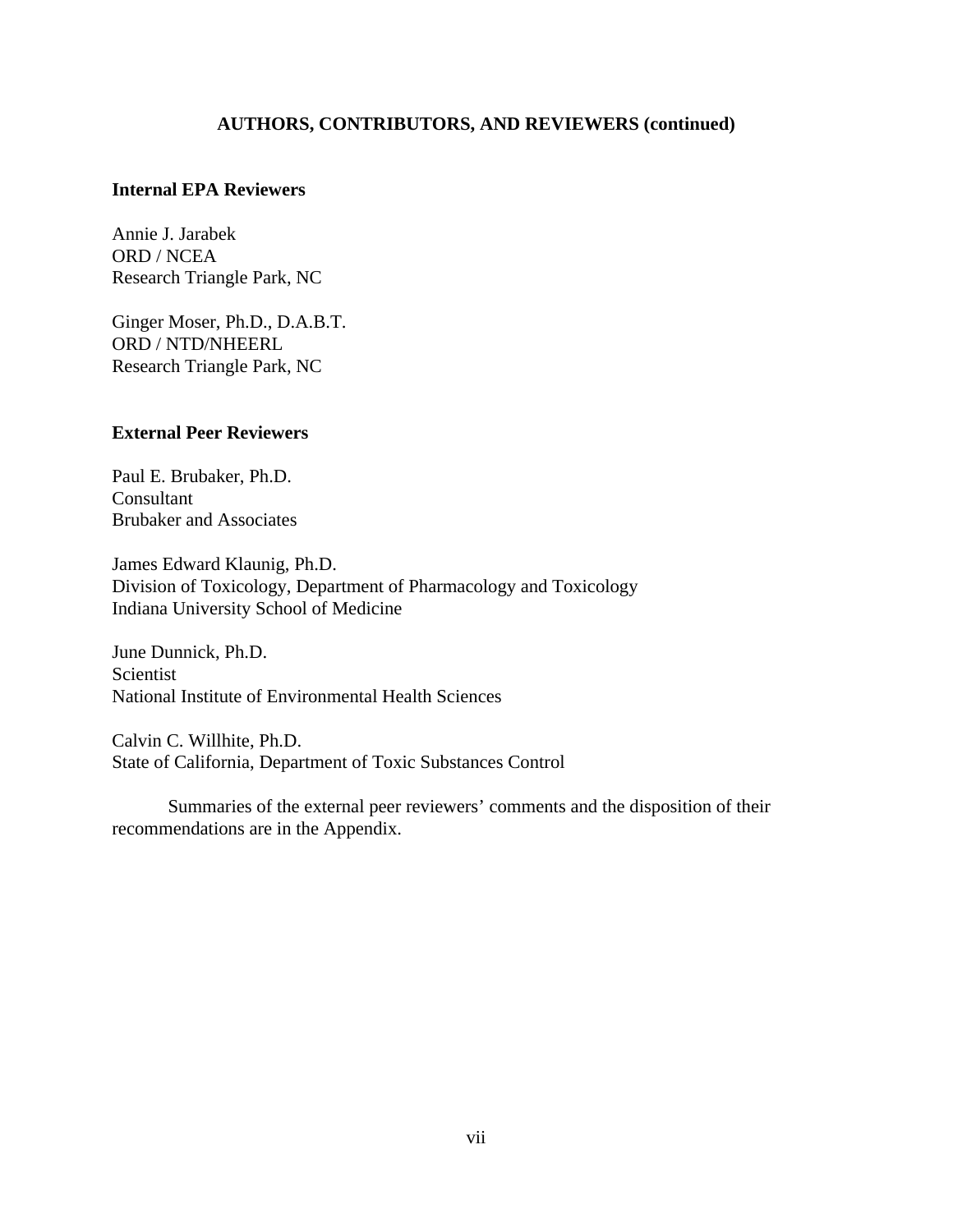#### **1. INTRODUCTION**

This document presents background and justification for the hazard and dose-response assessment summaries in the U.S. Environmental Protection Agency (EPA) Integrated Risk Information System (IRIS). IRIS summaries may include an oral reference dose (RfD), inhalation reference concentration (RfC), and a carcinogenicity assessment.

The RfD and RfC provide quantitative information for noncancer dose-response assessments. The RfD is based on the assumption that thresholds exist for certain toxic effects such as cellular necrosis but may not exist for other toxic effects such as some carcinogenic responses. It is expressed in units of mg/kg-day. In general, the RfD is an estimate (with uncertainty spanning perhaps an order of magnitude) of a daily exposure to the human population (including sensitive subgroups) that is likely to be without an appreciable risk of deleterious noncancer effects during a lifetime. The inhalation RfC is analogous to the oral RfD, but it provides a continuous inhalation exposure estimate. The inhalation RfC considers toxic effects for the respiratory system (portal of entry) and for effects peripheral to the respiratory system (extra respiratory or systemic effects). It is generally expressed in units of mg/m<sup>3</sup>.

The carcinogenicity assessment provides information on the carcinogenic hazard potential of the substance in question and quantitative estimates of risk from oral exposure and inhalation exposure. The information includes a weight-of-evidence judgment of the likelihood that the agent is a human carcinogen and the conditions under which the carcinogenic effects may be expressed. Quantitative risk estimates are presented in three ways. The *slope factor* is the result of application of a low-dose extrapolation procedure and is presented as the risk per mg/kg-day. The *unit risk* is the quantitative estimate in terms of either risk per : g/L drinking water or risk per :  $g/m<sup>3</sup>$  air breathed. Another form in which risk is presented is a drinking water or air concentration providing cancer risks of 1 in 10,000, 1 in 100,000, or 1 in 1,000,000.

Development of these hazard identification and dose-response assessments for chlorine dioxide and chlorite has followed the general guidelines for risk assessment as set forth by the National Research Council (1983). EPA guidelines that were used in the development of this assessment may include the following: *Guidelines for Carcinogen Risk Assessment* (U.S. EPA, 1986a); *Guidelines for the Health Risk Assessment of Chemical Mixtures* (U.S. EPA, 1986b); *Guidelines for Mutagenicity Risk Assessment* (U.S. EPA, 1986c); *Guidelines for Developmental Toxicity Risk Assessment* (U.S. EPA, 1991); *Guidelines for Neurotoxicity Risk Assessment* (U.S. EPA, 1998a); *Proposed Guidelines for Carcinogen Risk Assessment* (U.S. EPA, 1996a); *Reproductive Toxicity Risk Assessment Guidelines* (U.S. EPA, 1996b); *Recommendations for and Documentation of Biological Values for Use in Risk Assessment* (U.S. EPA, 1988); (proposed) *Interim Policy for Particle Size and Limit Concentration Issues in Inhalation Toxicity* (U.S. EPA, 1994a); *Methods for Derivation of Inhalation Reference Concentrations and Application of Inhalation Dosimetry* (U.S. EPA, 1994b); *Peer Review and Peer Involvement at the U.S. Environmental Protection Agency* (U.S. EPA, 1994c); *Use of the Benchmark Dose Approach in Health Risk Assessment* (U.S. EPA, 1995); *Science Policy Council Handbook: Peer Review* (U.S.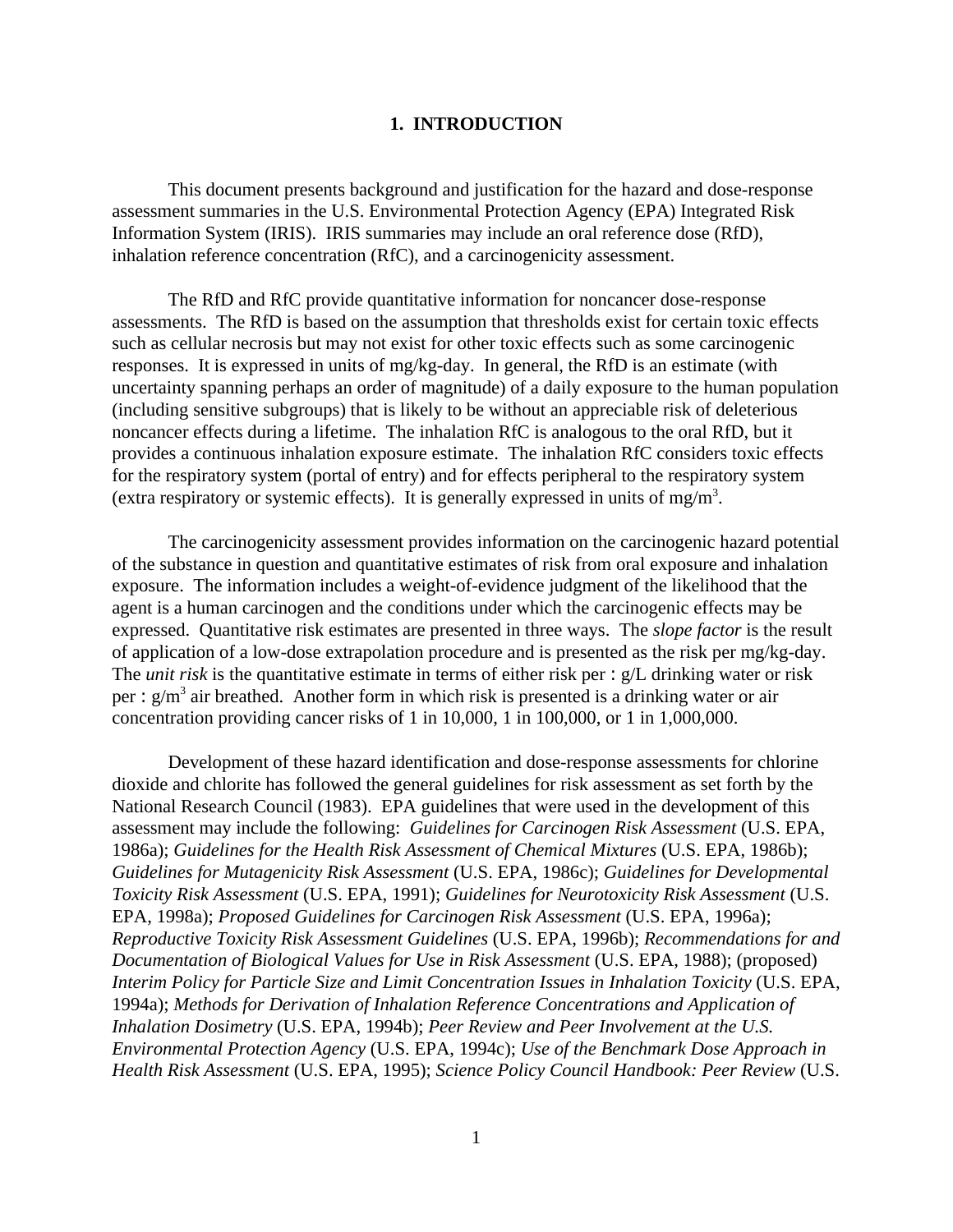EPA, 1998b); and a memorandum from EPA Administrator, Carol Browner, dated March 21, 1995, Subject: Guidance on Risk Characterization.

Literature search strategies employed for these compounds were based on the CASRN and at least one common name. At a minimum, the following databases were searched: RTECS, HSDB, TSCATS, CCRIS, GENETOX, EMIC, EMICBACK, DART, ETICBACK, TOXLINE, CANCERLINE, MEDLINE, and MEDLINE backfiles. Any pertinent scientific information submitted by the public to the IRIS Submission Desk was also considered in the development of this document.

#### **2. CHEMICAL AND PHYSICAL INFORMATION RELEVANT TO ASSESSMENTS**

Chlorine dioxide  $(CIO<sub>2</sub>; CASRN 10049-04-4)$  is a yellow to reddish-yellow gas at room temperature that is stable in the dark but is unstable in light. It is a strong oxidizing agent that under oxidant demand conditions is readily reduced to chlorite  $(CIO<sub>2</sub>$ ; CASRN 7758-19-2), another strong oxidizing agent. The *Drinking Water Criteria Document on Chlorine Dioxide, Chlorite, and Chlorate* (U.S. EPA, 1994d) provides the relevant information concerning dissociation byproducts of chlorine dioxide in water. The strong oxidizing ability of chlorine dioxide makes it useful as a drinking water disinfectant. Other uses of chlorine dioxide include bleaching textiles and wood pulp for paper manufacturing, antimicrobial applications, and reducing loads of adsorbable organic halogenated compounds in industrial effluents. Chlorite is also used for etching printed circuit boards. The physical and chemical properties of chlorine dioxide and chlorite are presented in Table 1.

Chlorine dioxide and chlorite are characterized together in this report because studies conducted with chlorite, the predominant degradation product of chlorine dioxide, are likely relevant to characterizing the toxicity of chlorine dioxide. In addition, studies conducted with chlorine dioxide may be relevant to characterizing the toxicity of chlorite. Chlorine dioxide is fairly unstable and rapidly dissociates, predominantly into chlorite and chloride, and to a lesser extent, chlorate. There is a ready interconversion among these species in water (before administration to animals) and in the gut (after ingestion) (U.S. EPA, 1994d). Therefore, what exists in water or the stomach is a mixture of these chemical species (i.e., chlorine dioxide, chlorite, chlorate) and possibly their reaction products with the gastrointestinal contents.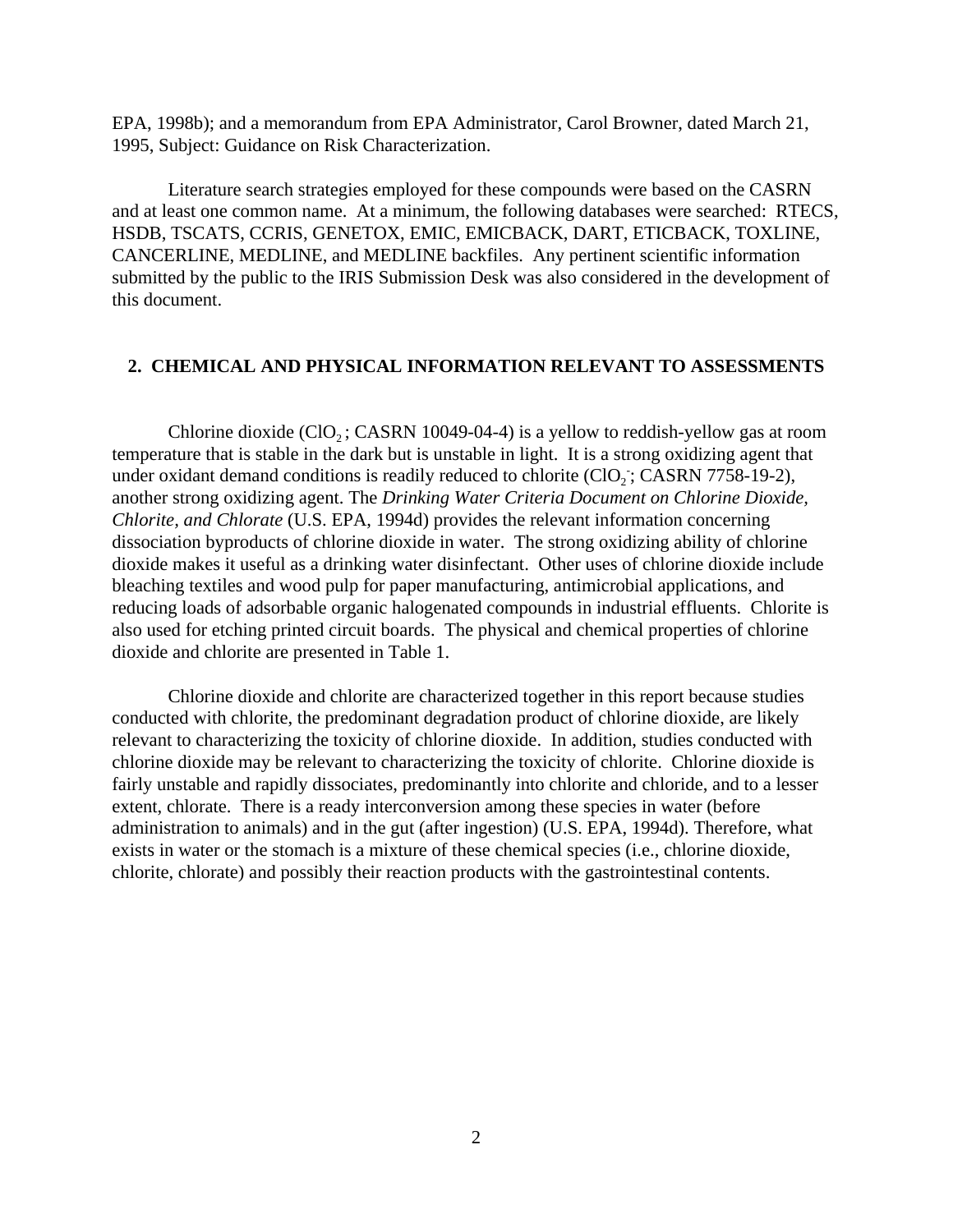| Properties                 | Chlorine dioxide                  | Chlorite (sodium salt) |
|----------------------------|-----------------------------------|------------------------|
| CAS registry number        | 10049-04-4                        | 7758-19-2              |
| Molecular formula          | ClO <sub>2</sub>                  | NaClO <sub>2</sub>     |
| Molecular weight           | 67.46                             | 90.45                  |
| Melting point, $^{\circ}C$ | $-59$                             | decomposes at 180–200  |
| Boiling point, $^{\circ}C$ | 11                                | no data                |
| Water solubility, $g/L$    | 3.0 at $25^{\circ}$ C and 34 mmHg | 39 at 30°C             |
| Specific gravity           | 1.642 at $0^{\circ}$ C            | no data                |

**Table 1. Physical and chemical properties of chlorine dioxide and chlorite** 

Source: Budavari et al., 1989.

# **3. TOXICOKINETICS RELEVANT TO ASSESSMENTS**

# **3.1. ABSORPTION**

#### **3.1.1. Gastrointestinal Absorption**

#### **3.1.1.1.** *Chlorine Dioxide*

After ingestion, chlorine dioxide is rapidly absorbed from the gastrointestinal tract. Levels of radioactive chlorine in plasma peaked 1 hour after Sprague-Dawley rats were administered a single gavage dose of 100 mg/L  $^{36}$ ClO<sub>2</sub> (approximately 1.4 mg/kg) (Abdel-Rahman et al., 1979a). Peak plasma levels were achieved 2 hours after Sprague-Dawley rats received a gavage dose of 300 mg/L  $^{36}$ ClO<sub>2</sub> after a 15-day exposure to 100 mg/L chlorine dioxide in drinking water (Abdel-Rahman et al., 1979a). Approximately 30% of the 100 mg/L single gavage dose was excreted in the urine after 72 hours, indicating that at least 30% of the dose was absorbed (Abdel-Rahman et al., 1979a); the absorption rate constant and half time were 3.77/hour and 0.18 hours, respectively (Abdel-Rahman et al., 1982). Since total radioactivity was measured rather than identification of individual chemical entities, it was not clear from these reports whether the parent chlorine dioxide itself or the chlorite, chlorate, or chloride ion degradation products were absorbed.

#### **3.1.1.2.** *Chlorite*

Chlorite is also rapidly absorbed from the gastrointestinal tract. Peak plasma levels of radiolabeled chlorine were reached 2 hours after administration of a single gavage dose of 10  $mg/L$  <sup>36</sup>ClO<sub>2</sub> (approximately 0.13 mg/kg) to Sprague-Dawley rats. Using 72-hour urinary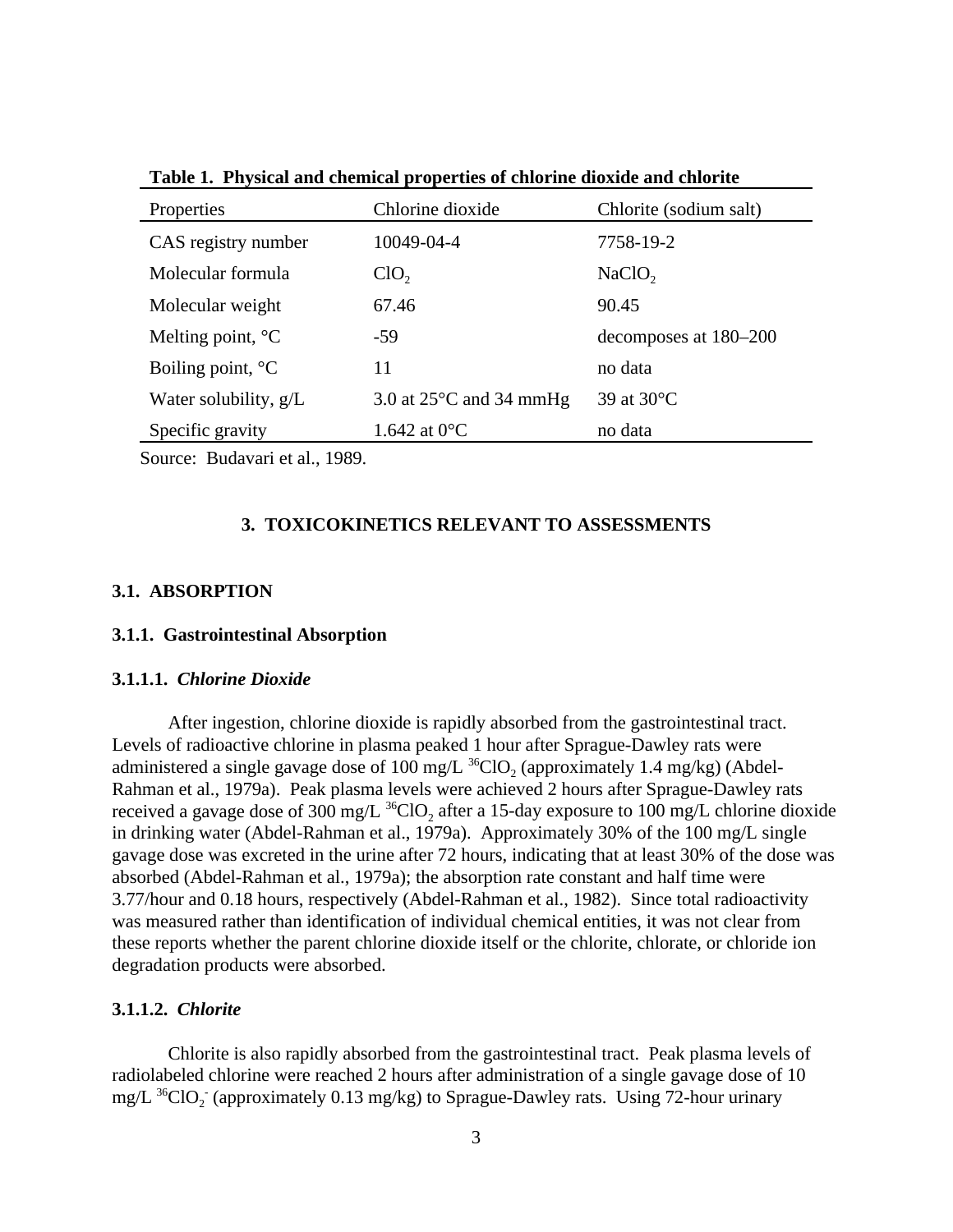excretion data, it can be assumed that at least 35% of the initial dose was absorbed (Abdel-Rahman et al., 1984a). The absorption rate constant and half-time were 0.198/hour and 3.5 hours, respectively (Abdel-Rahman et al., 1982). Since total radioactivity was measured rather than identification of individual chemical entities, it was not clear from these reports whether the parent chlorine dioxide itself or the chlorite, chlorate, or chloride ion degradation products were absorbed.

#### **3.1.2. Respiratory Tract Absorption**

No data were located on respiratory tract absorption of chlorine dioxide or chlorite.

#### **3.1.3. Dermal Absorption**

Scatina et al. (1984) reported on the dermal absorption of Alcide, an antimicrobial compound consisting of solutions of sodium chlorite and lactic acid, which when mixed immediately before use result in the formation of chlorine dioxide. 0.6 g<sup>36</sup>Cl-labeled sodium chlorite as part of the Alcide was used to monitor absorption following application to the shaved backs of 10 female Sprague-Dawley rats. Maximum absorption of <sup>36</sup>Cl into plasma was observed after 72 hours, where a plasma concentration of 69.4  $\mu$ g% <sup>36</sup>Cl was reached. The absorption halflife was calculated to be 22.1 hours, which corresponds to a rate constant of  $0.0314 \text{ hr}^{-1}$ .

#### **3.2. DISTRIBUTION**

#### **3.2.1. Chlorine Dioxide**

Following a single 100 mg/L gavage dose of  ${}^{36}ClO_2$ , the  ${}^{36}Cl$  was slowly cleared from the blood; the rate constant and half-time for elimination from blood were 0.0156/hour and 43.9 hours, respectively (Abdel-Rahman et al., 1982). Elimination from blood was shortened in Sprague-Dawley rats exposed to chlorine dioxide in drinking water for 2 weeks prior to receiving the 300 mg/L gavage dose of  ${}^{36}ClO_2$ ; the rate constant and half time were 0.022/hour and 31.0 hours, respectively (Abdel-Rahman et al., 1979a). After removal from the blood, the radiolabel appeared to be widely distributed throughout the body, although the highest concentrations were found in the blood, stomach, and small intestines. The lung, kidney, liver, testes (assessed only in the 300 mg/L group), spleen, thymus, and bone marrow also had high concentrations of radiolabel 72 hours after dosing with 100 mg/L (single dose) or 300 mg/L (with 2-week drinking water exposure to 100 mg/L) (Abdel-Rahman et al., 1979a). Seventy-two hours after a single gavage dose of 100 mg/L  $^{36}$ ClO<sub>2</sub>, most of the  $^{36}$ Cl label in the plasma was in the form of chloride ion (Cl<sup>-</sup>) and chlorite; the ratio of chloride to chlorite was 4 to 1 (Abdel-Rahman et al., 1979b).

#### **3.2.2. Chlorite**

Removal of chlorite from the blood is slow; the rate constant and half-time for elimination of <sup>36</sup>Cl from the blood were 0.0197/hour and 35.2 hours in Sprague-Dawley rats receiving a single gavage dose of 10 mg/L  $^{36}$ ClO<sub>2</sub> (Abdel-Rahman et al., 1982). Seventy-two hours after dosing, the highest concentrations of radiolabel were found in the blood, stomach,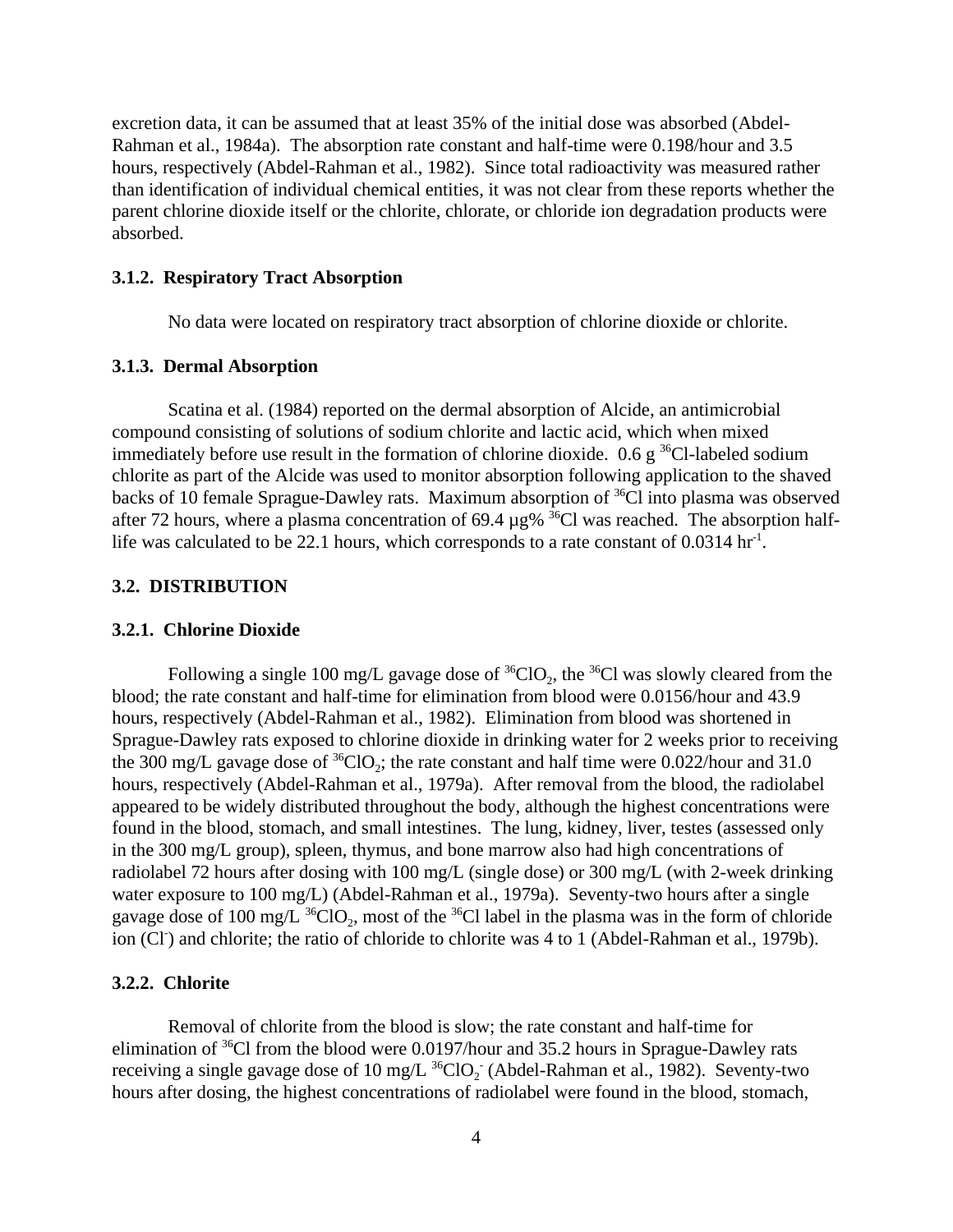testes, skin, lung, kidneys, small intestine, carcass, spleen, brain, bone marrow, and liver (Abdel-Rahman et al., 1982, 1984a).

#### **3.3. METABOLISM**

#### **3.3.1. Chlorine Dioxide**

Chloride ion is the ultimate metabolite of chlorine dioxide. Approximately 87% and 80% of radiolabeled chlorine in the urine (collected 0–72 hours after administration) and plasma (collected 72 hours after administration), respectively, are in the form of chloride ion following administration of a single gavage dose of 100 mg/L  $^{36}$ ClO<sub>2</sub> in rats (Abdel-Rahman et al., 1979b). Chlorite was a major metabolite, accounting for approximately 11% and 21% of urine and plasma  ${}^{36}$ Cl, respectively; approximately 2% of the urinary  ${}^{36}$ Cl was in the form of chlorate. An in vivo recovery study by Bercz et al. (1982) suggests that ingested chlorine dioxide is rapidly reduced in the stomach to nonoxidizing species (presumably chloride). Five minutes after chlorine dioxide was instilled into the stomach of a monkey, only 8% of the total oxidizing capacity equivalents of chlorine dioxide was recovered. Bercz et al. (1982) also reported that in vitro chlorine dioxide was rapidly reduced to chloride ion by saliva obtained from anesthetized monkeys.

# **3.3.2. Chlorite**

Although fewer data are available on metabolism of chlorite, it is likely that metabolism of chlorite is similar to that of chlorine dioxide. Approximately 85% of the 36Cl recovered in the urine of Sprague-Dawley rats 0–72 hours after administration of a single gavage of 10 mg/L  $36$  ClO<sub>2</sub> was in the form of chloride; the remaining 15% was present as chlorite (Abdel-Rahman et al., 1984a).

#### **3.4. ELIMINATION**

#### **3.4.1. Chlorine Dioxide**

The radioactive chlorine label was primarily excreted in the urine of rats administered a single gavage dose of 100 mg/L  $^{36}$ ClO<sub>2</sub> (Abdel-Rahman et al., 1979a). During the first 24 hours after dosing, 18% of the label was excreted in the urine and 4.5% in the feces. Seventy-two hours after dosing, 31% and 10% of the label were excreted in the urine and feces, respectively; the label was not detected in expired air. The parent compound was not detected in the urine; most of the label was in the form of chloride, with smaller amounts as chlorite. The ratio of  ${}^{36}Cl^$ to  ${}^{36}$ ClO<sub>2</sub> was 5 to 1 during the first 24 hours and 4 to 1 during the first 72 hours (Abdel-Rahman et al., 1979b).

#### **3.4.2. Chlorite**

Urine was the primary route of excretion in rats administered a single gavage dose of 10  $mg/L$  <sup>36</sup>ClO<sub>2</sub>. Twenty-four hours after dosing, 14% of the label was excreted in the urine and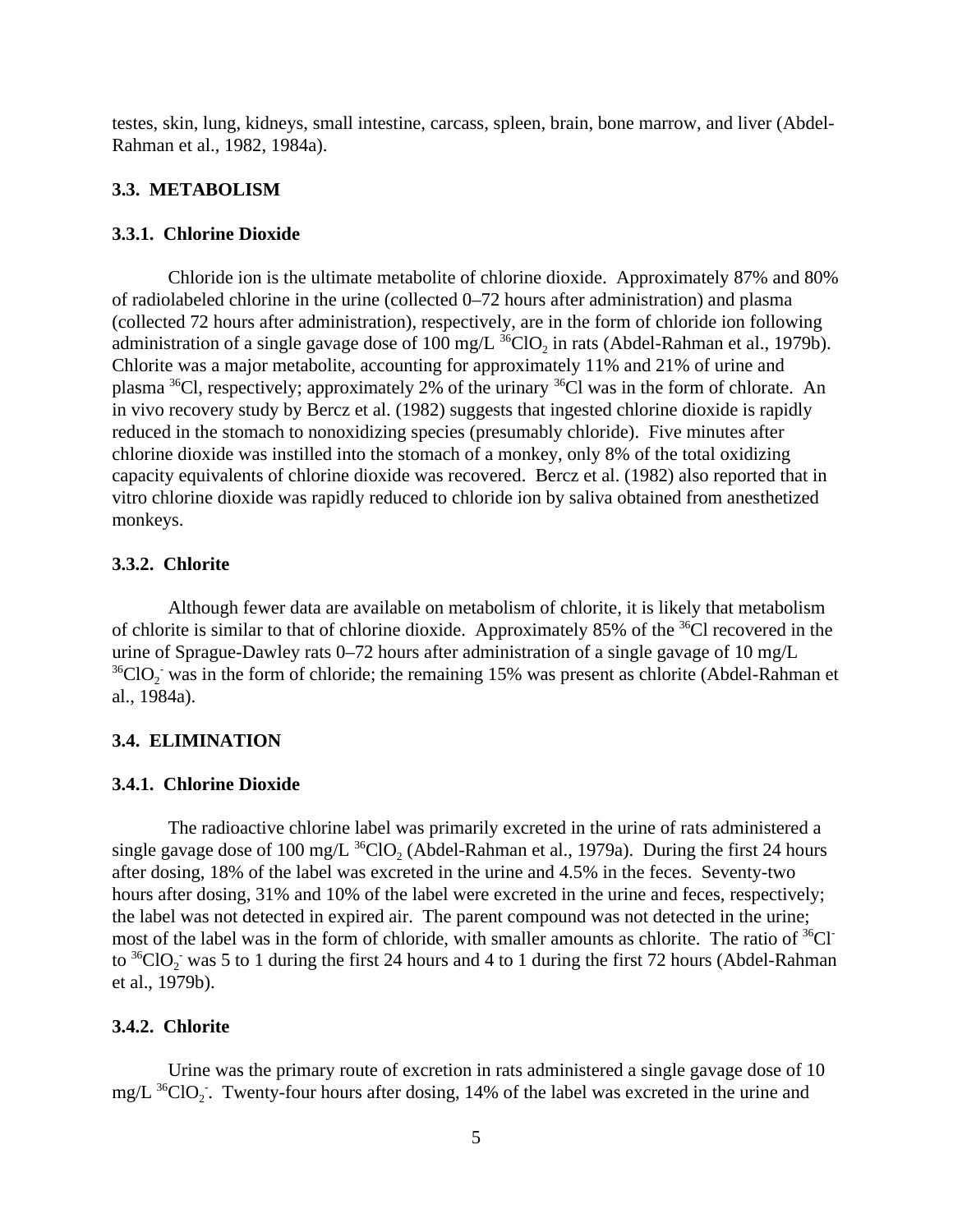0.9% in the feces; 35% and 5% of the label were excreted in the urine and feces, respectively, 72 hours after dosing (Abdel-Rahman et al., 1984a). Approximately 90% of the excreted label was in the form of chloride.

#### **4. HAZARD IDENTIFICATION**

# **4.1. STUDIES IN HUMANS—EPIDEMIOLOGY, CASE REPORTS, CLINICAL CONTROLS**

#### **4.1.1. Oral Exposure**

#### **4.1.1.1.** *Chlorine Dioxide*

The short-term toxicity of chlorine dioxide was assessed in two human studies conducted by Lubbers and associates (Lubbers et al., 1981, 1982, 1984a; Bianchine et al., 1981). In the first study (Lubbers et al., 1981; also published as Lubbers et al., 1982), a group of 10 healthy male adults drank 1,000 mL (divided into two 500 mL portions, separated by 4 hours) of a 0 or 24 mg/L chlorine dioxide solution (0.34 mg/kg, assuming a 70 kg reference body weight). In the second study (Lubbers et al., 1984a), groups of 10 adult males were given 500 mL distilled water containing 0 or 5 mg/L chlorine dioxide (0.04 mg/kg-day assuming a reference body weight of 70 kg) for 12 weeks. Neither study found any physiologically relevant alterations in general health (observations and physical examination), vital signs (blood pressure, pulse rate, respiration rate, and body temperature), serum clinical chemistry parameters (including glucose, urea nitrogen, phosphorus, alkaline phosphatase, and aspartate and alanine aminotransferases), serum triiodothyronine (T3) and thyroxine (T4) levels, or hematologic parameters.

#### **4.1.1.2.** *Chlorite*

Lubbers et al. (1981, 1982, 1984a) also examined the toxicity of chlorite in normal healthy adults in studies that were run concurrently with the chlorine dioxide studies. In the single exposure study (Lubbers et al., 1981, 1982), 10 male adults consumed two 500 mL (separated by 4 hours) solutions containing 2.4 mg/L chlorite (0.034 mg/kg assuming a reference body weight of 70 kg). In a 12-week study (Lubbers et al., 1984a), groups of 10 men drank 500 mL solutions of 0 or 5 mg/L chlorite (0.04 mg/kg-day assuming a 70 kg body weight). No physiologically relevant alterations in general health (observations and physical examination), vital signs, hematologic (including erythrocyte and total and differential leukocyte counts, hemoglobin, hematocrit, and methemoglobin) or serum clinical chemistry (including glucose, electrolytes, calcium, urea nitrogen, enzyme levels, and cholesterol) parameters, or serum T3 or T4 levels were found in either study.

In a companion study, three healthy glucose-6-phosphate dehydrogenase deficient male subjects were given deionized water containing 5 mg/L chlorite (0.04 mg/kg-day assuming a reference body weight of 70 kg) for 12 weeks (Lubbers et al., 1984b). Compared with the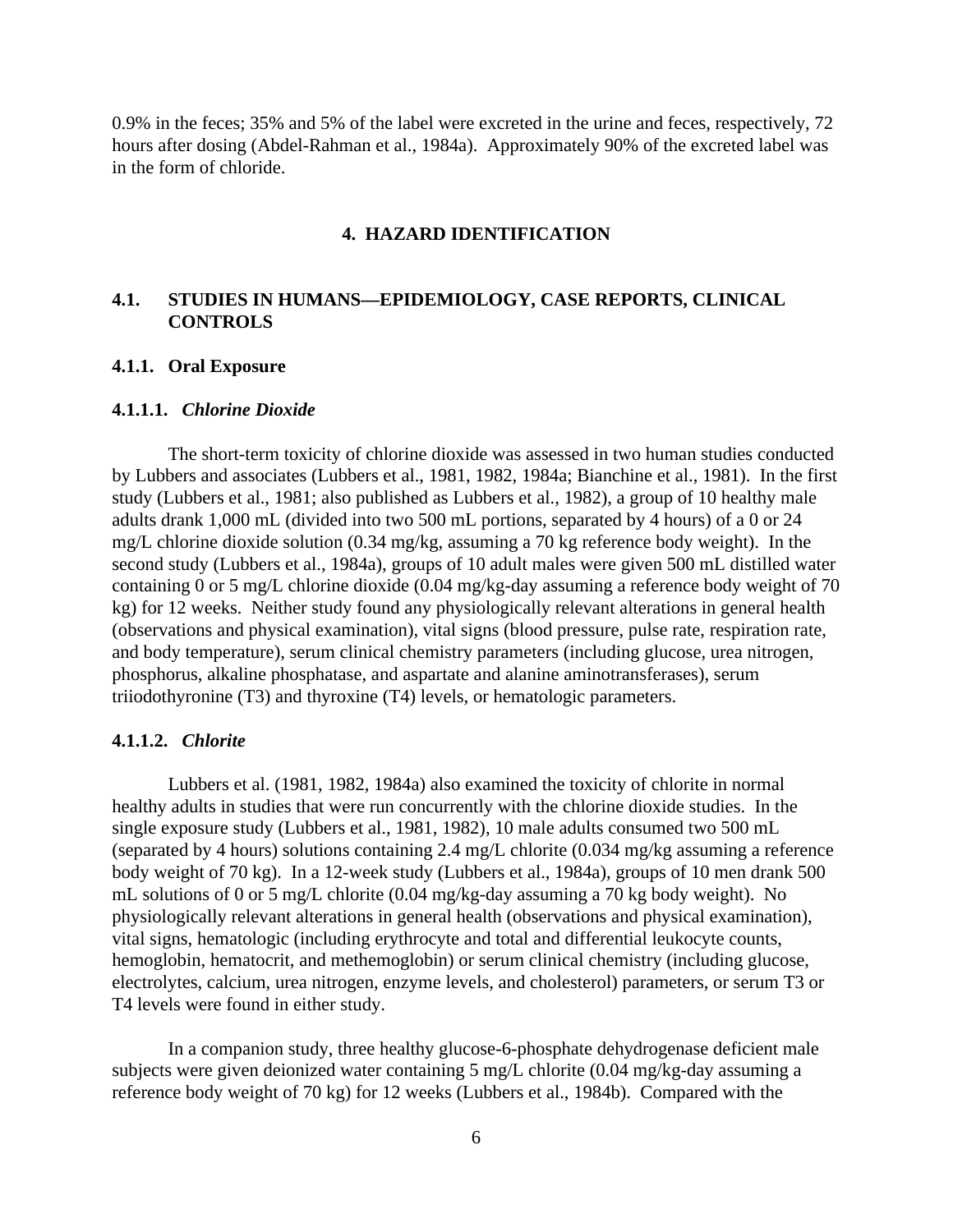control group in Lubbers et al. (1984a), the chlorite exposure did not alter general health, vital signs, hematologic parameters (including erythrocyte and total and differential leukocyte counts, hemoglobin, hematocrit, and methemoglobin) or serum clinical chemistry (including glucose, electrolytes, calcium, urea nitrogen, enzyme levels, and cholesterol) parameters.

#### **4.1.1.3.** *Chlorine Dioxide–Disinfected Water*

Michael et al. (1981), Tuthill et al. (1982), and Kanitz et al. (1996) have examined communities with chlorine dioxide disinfected water. The focus of the Tuthill et al. (1982) and Kanitz et al. (1996) studies was developmental toxicity. Michael et al. (1981) measured hematologic (erythrocyte, leukocyte, and reticulocyte counts, hemoglobin and methemoglobin levels, hematocrit, mean corpuscular volume, and osmotic fragility) and serum chemistry (blood urea nitrogen and total bilirubin levels) parameters in 198 individuals 1 week before the community initiated the chlorine dioxide water treatment program and 10 weeks after initiation. Blood samples were collected at the same times from a control group of 118 individuals not exposed to chlorine dioxide–treated drinking water. The water treatment facility operated only 8 hours/day; water was drawn from storage tanks for the rest of the day. Chlorine dioxide rapidly disappeared from the stored water (within 2–4 hours), and chlorite levels concomitantly increased. Weekly average concentrations (presumably measured during plant operation hours) of chlorine dioxide ranged from 0.25 to 1.11 ppm, and chlorite concentrations ranged from 3.19 to 6.96 ppm (daily mean chlorite concentration was 5.21 ppm). Using measured water consumption rates (1.98 L/day), the study authors estimated that daily chlorite intakes ranged from 0 to 39.4 mg/day (0–0.56 mg/kg-day assuming a 70 kg reference body weight); the mean intake was 10.3 mg/day (0.15 mg/kg-day). The difference between pre- and posttreatment blood urea nitrogen levels was lower in the community with chlorine dioxide–disinfected water than in the control community. However, the study authors noted that this difference was probably because mild dehydration had occurred in the control community, the postinitiation sample was taken during extremely hot weather, and more individuals in the control group had active, outdoor jobs. No other hematologic or serum chemistry alterations were found.

Tuthill et al. (1982) retrospectively compared infant morbidity and mortality data for a community that had utilized "high" levels of chlorine dioxide as a drinking water disinfectant in the 1940s with data of a neighboring community using conventional drinking water chlorination practices. The authors reported average monthly levels of 0.32 ppm of sodium chlorite added post-treatment, but they did not report chlorine dioxide levels in the treated water. Exposure to chlorine dioxide–treated water did not adversely affect fetal, neonatal, postneonatal, or infant mortality, nor did it affect birthweight, sex ratio, or birth condition. Incidence of newborns judged premature by physician assessment was significantly higher in the community with chlorine dioxide–treated water. In reviewing this study, EPA (1994d) concluded there was no increase in the proportion of premature infants when the age of the mother was controlled and that there was a greater postnatal weight loss in infants from the exposed community.

Kanitz et al. (1996) followed 548 births at Galliera Hospital, Genoa, and 128 births at Chiavari Hospital, Chiavari, Italy, during 1988–1989. Data on infant birthweight, body length, cranial circumference, and neonatal jaundice and on maternal age, smoking, alcohol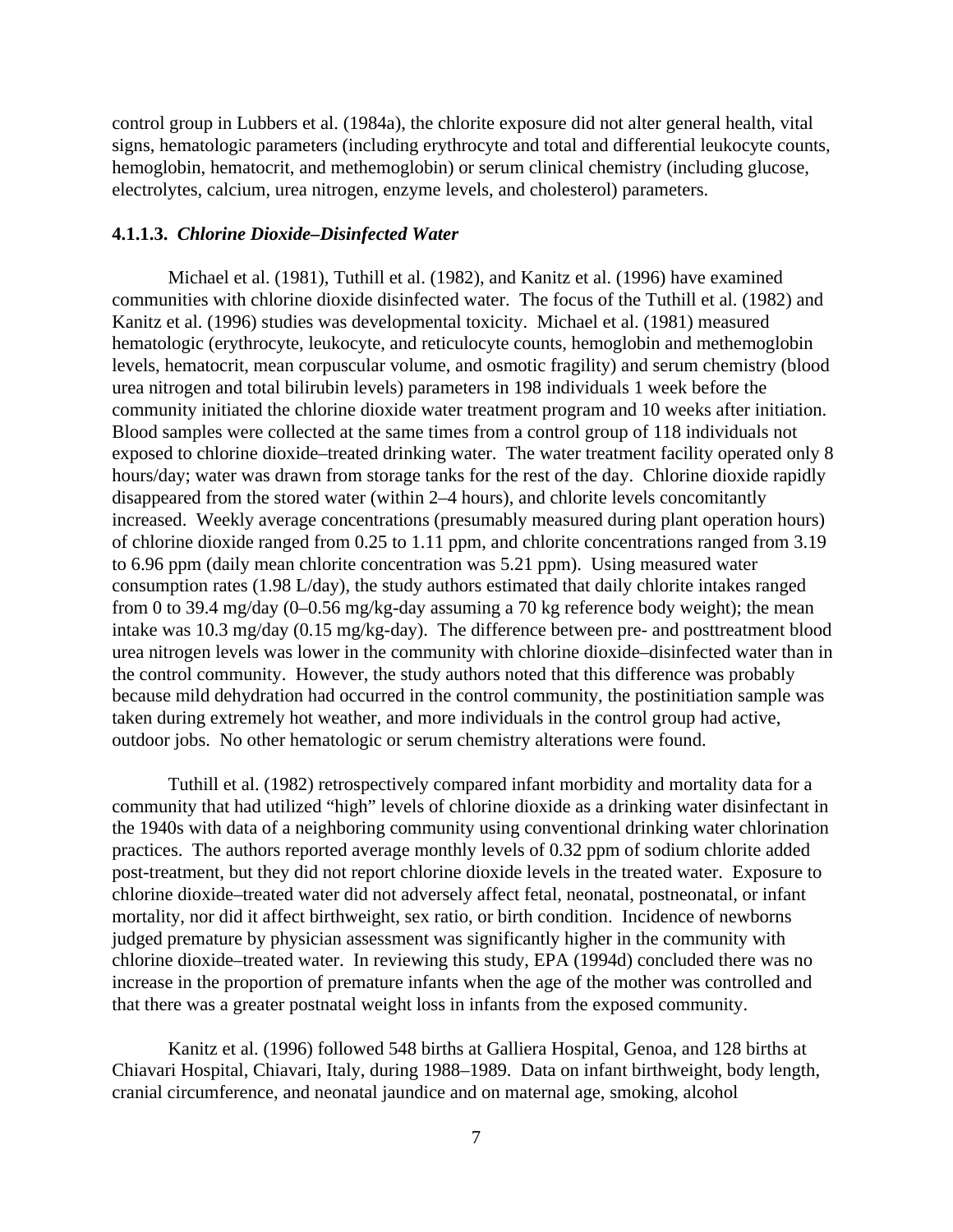consumption, education, and preterm delivery were collected from hospital records. Women in Genoa were exposed to filtered water disinfected with chlorine dioxide, sodium hypochlorite, or both; trihalomethane levels varied from 8 to 16 ppb in sodium hypochlorite-treated water and 1 to 3 ppb in chlorine dioxide–disinfected water. Levels of chlorine dioxide in the water immediately after treatment were less than 0.3 mg/L, while chlorine residue was less than 0.4 mg/L. Women residing in Chiavari used water pumped from wells, without any disinfection treatment, and served as the comparison group (controls). Odds ratios were determined for the somatic parameters by comparison of groups exposed to chlorine dioxide, sodium hypochlorite, or both with controls and adjusted for maternal education level, income, age, and smoking and for sex of the child. Neonatal jaundice occurred more frequently (odds ratio  $[OR] = 1.7; 95\%$ confidence interval  $\text{[CI]} = 1.1 - 3.1$ ) in infants whose mothers resided in the area where surface water was disinfected with chlorine dioxide, when compared with infants with mothers using nondisinfected well water. Infants born to mothers residing in areas where surface water was disinfected had smaller cranial circumference (#35 cm) ( $OR = 2.2$ , 95% CI = 1.4–3.9 for chlorine dioxide; OR = 3.5, 95% CI = 2.1–8.5 for sodium hypochlorite vs. untreated well water;  $OR = 2.4$ , 95% CI = 1.6–5.3 for both vs. untreated well water). In addition, these infants had a smaller body length (# 49.5 cm) ( $OR = 2.0$ , 95% CI = 1.2–3.3 for chlorine dioxide vs. untreated well water; OR = 2.3, 95% CI = 1.3–4.2 for sodium hypochlorite vs. untreated well water). Risks for low-birthweight infants ( $\#$  2,500 g) were reported to be increased in mothers residing in areas using water disinfected with chlorite and chlorine dioxide, but these associations were not statistically significant. For preterm delivery (# 37 weeks), small but not statistically significant increased risks were found among mothers residing in the area using chlorine dioxide. The study authors concluded that infants of women who consumed drinking water treated with chlorine compounds during pregnancy were at higher risk for neonatal jaundice, cranial circumference # 35 cm, and body length  $#49.5$  cm.

Interpretability of the results of Kanitz et al. (1996) is limited by lack of consideration of exposure and potential confounding variables such as quantity of water consumed during pregnancy, lack of quantitative exposure information, exposure to other chemicals in the water, and nutritional and smoking habits and age distribution of the women. In addition, baseline values for the infant sex ratio and percentage of low-weight births for the comparison group deviate from values presented by the World Health Organization for Italy. For example, the sex ratio (male/female live births \* 100) used in the study for the comparison group was 86, but most recent data (for 1996, as cited in WHO, 2000) for Italy indicate a sex ratio value of 113. Although the percentage of low-weight births in the control group for the Kanitz et al. (1996) study was 0.8%, the percentage of low-weight births  $(< 2,500 \text{ g})$  in Italy for 1994 is 6%. The quality of the untreated well water is not known (i.e., whether it contained any chemical or biological contaminants). The atypical baseline data raise concerns about the control population selected for this study and render any comparison to them by the exposed group difficult to interpret, thereby precluding the ability to draw conclusions (Selevan, 1997).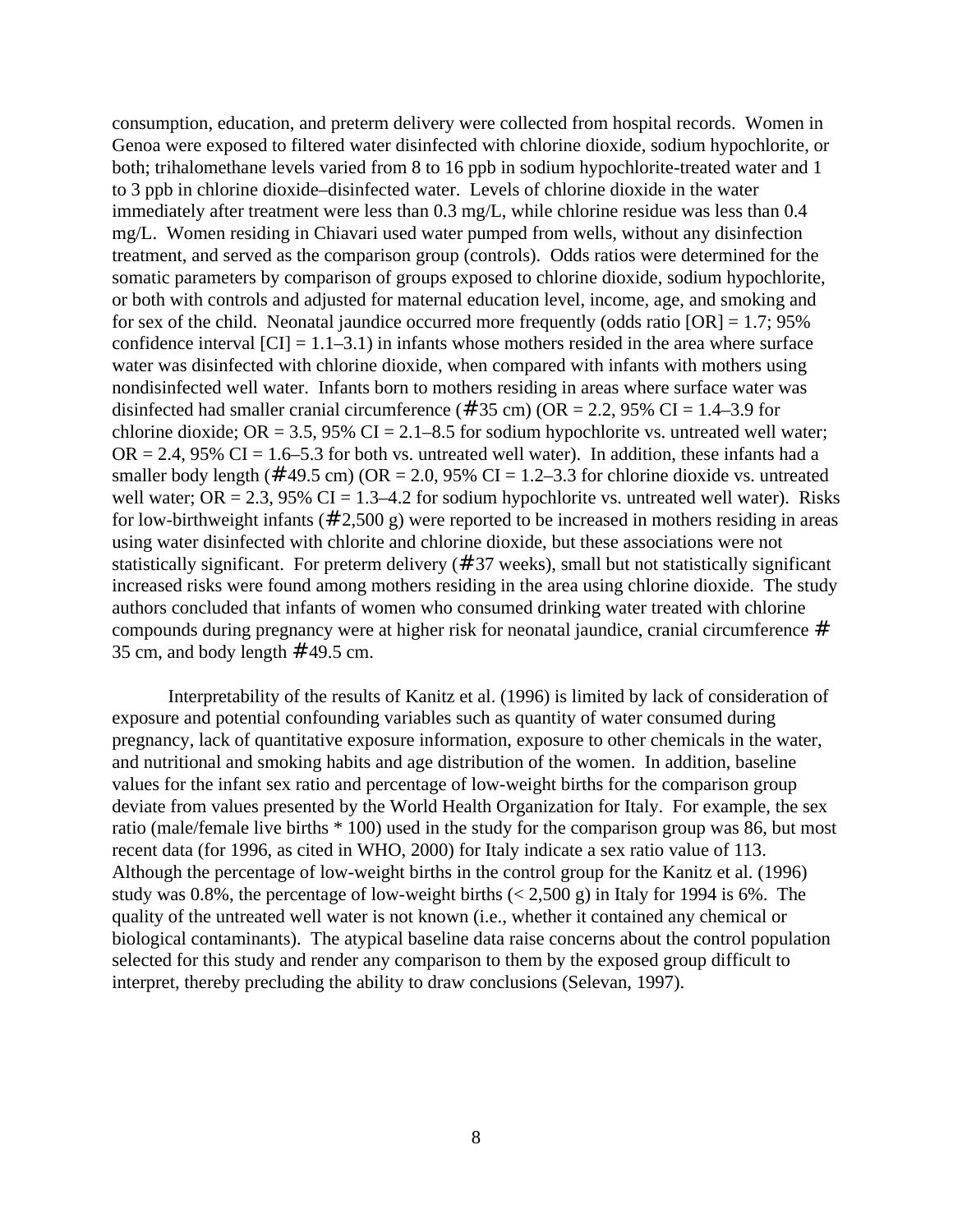#### **4.1.2. Inhalation Exposure**

#### **4.1.2.1.** *Chlorine Dioxide*

Several case reports of accidental inhalation exposure to chlorine dioxide have been reported in the literature. Elkins (1959) described the case of a bleach tank worker who died after being exposed to 19 ppm chlorine dioxide  $(52 \text{ mg/m}^3)$  for an unspecified amount of time; another worker exposed at the same time survived. Elkins also stated that 5 ppm  $(14 \text{ mg/m}^3)$  was definitely irritating to humans. In a case reported by Exner-Freisfeld et al. (1986), a woman experienced coughing, pharyngeal irritation, and headache after inhaling an unknown amount of chlorine dioxide inadvertently generated while bleaching flowers. Seven hours after exposure, the woman was hospitalized with cough, dyspnea, tachypnea, tachycardia, rales on auscultation, and marked leukocytosis; a decrease in lung function (reduced vital capacity and 1-second forced expiratory volume) was also reported. Most of these symptoms were alleviated with corticosteroid treatment.

Meggs et al. (1996) examined 13 individuals (1 man and 12 women) 5 years after they were occupationally exposed to chlorine dioxide from a leak in a water purification system pipe. The long-term effects of the accident included development of sensitivity to respiratory irritants (13 subjects), disability with loss of employment (11 subjects), and chronic fatigue (11 subjects). Nasal abnormalities (including injection, telangectasia, paleness, cobblestoning, edema, and thick mucus) were found in all 13 individuals. Nasal biopsies taken from the subjects revealed chronic inflammation with lymphocytes and plasma cells present within the lamina propria in 11 of the 13 subjects; the inflammation was graded as mild in 2 subjects, moderate in 8 subjects, and severe in 1 subject. Nasal biopsies from three control subjects showed chronic inflammation in one subject. The average inflammation grading was statistically higher in the subjects compared with the controls. The number of nerve fibers in the biopsies was higher in the subjects (rare fibers in three subjects, moderate fibers in two subjects, and many fibers in three subjects) than controls, but the difference was not statistically significant.

Gloemme and Lundgren (1957), Ferris et al. (1967), and Kennedy et al. (1991) examined workers occasionally exposed to high concentrations of chlorine dioxide that resulted from equipment failure. Concurrent exposure to chlorine gas and, in some cases, sulfur dioxide confounds interpretation of the results of these studies. Gloemme and Lundgren (1957) examined the respiratory health of 12 workers employed at a sulfite-cellulose production facility. Under normal working conditions, the atmospheric chlorine content was less than 0.1 ppm (chlorine dioxide levels were not measured); however, occasional equipment leakages would result in high levels of chlorine dioxide, chlorine, and/or sulfur dioxide. The workers reported respiratory discomfort (breathlessness, wheezing, irritant cough) and ocular discomfort (conjunctivitis and "halo phenomena") connected with these leakage exposures. A slight, nonspecific chronic bronchitis was diagnosed in 7 of the 12 men. An earlier-observed bronchitis disappeared in one case, suggesting to the study authors that improved working conditions might entail reversal of this disorder.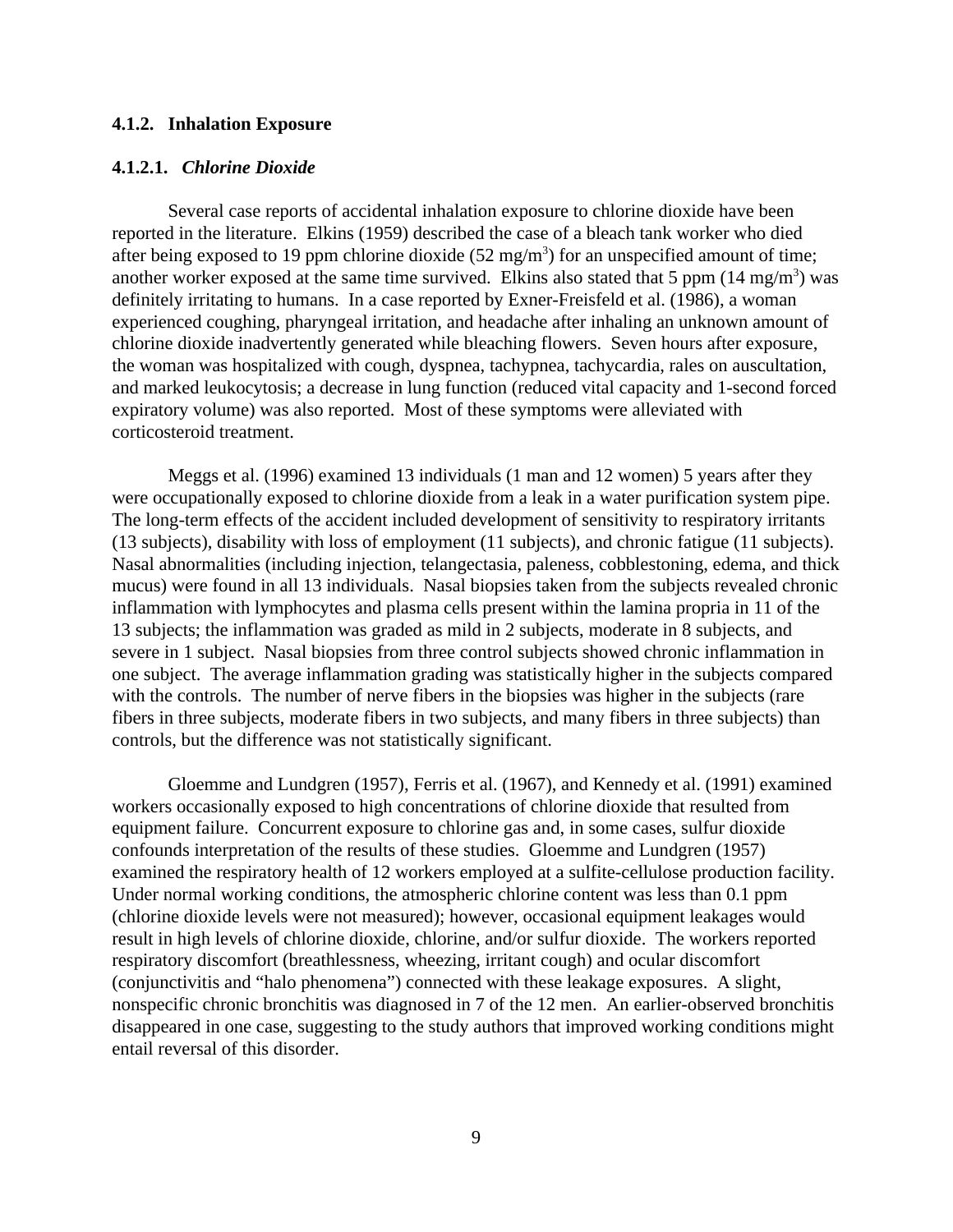In the Ferris et al. (1967) study, no significant alterations in pulmonary function (forced vital capacity, maximum expiratory flow, forced expiratory flow, and forced expiratory volume) were observed in 147 men employed (length of employment not reported) at a pulp mill, compared with 124 men employed at a paper mill. The pulp mill workers were exposed to sulfur dioxide or chlorine dioxide and chlorine; the chlorine dioxide concentrations ranged from trace amounts to 2 ppm (average concentrations ranged from trace amounts to 0.25 ppm), and chlorine concentrations ranged from trace amounts to 64 ppm (average concentrations ranged from trace amounts to 7.4 ppm). When the pulp mill workers were divided into workers exposed to sulfur dioxide and those exposed to chlorine or chlorine dioxide, significantly higher incidences of shortness of breath and excess phlegm were found in the chlorine/chlorine dioxide workers.

In the Kennedy et al. (1991) study of 321 pulp mill workers exposed to chlorine and chlorine dioxide, significant increases in the incidence of wheezing, wheezing accompanied by breathlessness, and work-related wheezing were observed, compared with 237 workers at a rail maintenance yard. Personal time-weighed average (TWA) exposure concentration for chlorine at the pulp mill ranged from 5 to 14 ppm, whereas TWA for chlorine dioxide was below 0.1 ppm. However, 60% of the pulp mill workers reported one or more chlorine or chlorine dioxide "gassing" incidents. No significant differences in tests of pulmonary function were observed between the two groups. The pulp mill workers were divided into two groups based on selfreported accidental exposures to high levels of chlorine/chlorine dioxide gas ("gassing"). In the workers reporting one or more incidents of gassing, the prevalence of wheezing and missed work because of chest illness was higher than in the pulp mill workers not reporting gassing incidents. Additionally, the incidence of airflow obstruction (as measured by a decrease in midmaximal flow rate and the ratio of 1-second forced expiratory volume to forced vital capacity) was higher in nonsmokers and former smokers reporting gassing incidents compared with smokers also reporting gassing incidents.

# **4.1.2.2.** *Chlorite*

No human inhalation exposure data for chlorite were located.

# **4.2. PRECHRONIC AND CHRONIC STUDIES AND CANCER BIOASSAYS IN ANIMALS—ORAL AND INHALATION**

# **4.2.1. Oral Exposure**

#### **4.2.1.1.** *Chlorine Dioxide*

Although the subchronic/chronic toxicity of chlorine dioxide has been investigated in a number of studies, only Daniel et al. (1990) and Haag (1949) examined a wide range of endpoints. The other studies (Bercz et al., 1982; Abdel-Rahman et al., 1984b; Couri and Abdel-Rahman, 1980; Moore and Calabrese, 1982) focused on the hematologic system. To date, no studies have examined the carcinogenic potential of chlorine dioxide.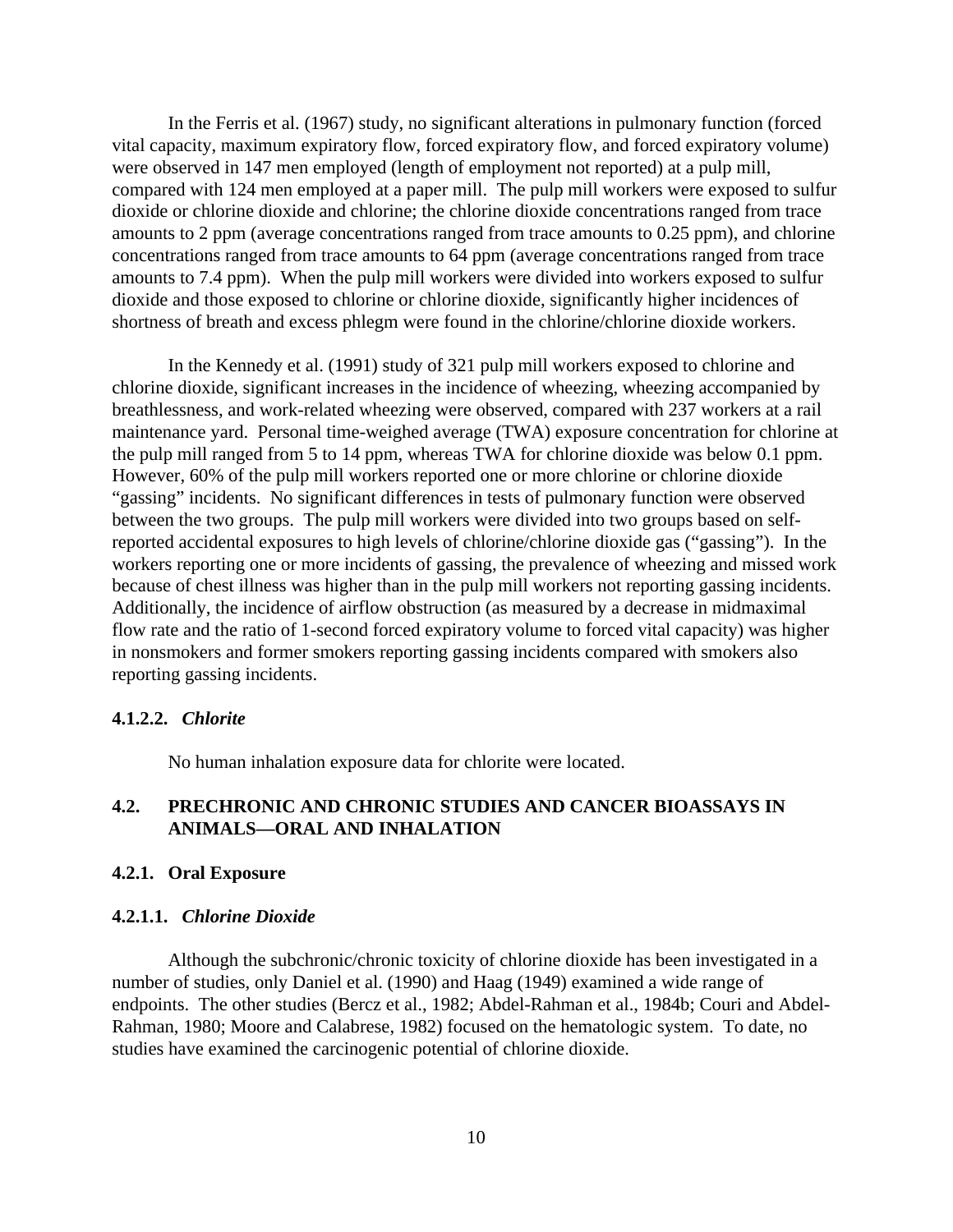Daniel et al. (1990) exposed groups of 10 male and 10 female Sprague-Dawley rats to chlorine dioxide in drinking water for 90 days at concentrations of 0, 25, 50, 100, or 200 mg/L. These concentrations correspond to administered doses of 0, 2, 4, 6, or 12 mg/kg-day chlorine dioxide for males and 0, 2, 5, 8, or 15 mg/kg-day chlorine dioxide for females (calculated by the study authors using water consumption and body weight data). No exposure-related deaths were reported. Exposure to 200 mg/L resulted in significant reductions in terminal body weights and body weight gain (26%–29% lower than controls). Significant reductions in water consumption were observed in the males exposed to  $$50 \text{ mg/L}$  and in females exposed to  $$25 \text{ mg/L}$ ; decreases in food consumption were also observed in the 200 mg/L males. Absolute liver weights were decreased in males at \$ 50 mg/L, and absolute spleen weights were decreased in females at \$ 25 mg/L. No consistent alterations in hematologic parameters (erythrocyte and total and differential leukocyte counts, hemoglobin levels, hematocrit, and mean corpuscular volume measured) were observed. Serum lactate dehydrogenase and aspartate aminotransferase levels were decreased and serum creatinine levels were increased in the males exposed to 100 or 200 mg/L; no other alterations in serum chemistry parameters were consistently found. A significant increase in incidence of nasal lesions (goblet cell hyperplasia and inflammation of nasal turbinates) was found in males exposed to  $\$ 25$  mg/L and in females at  $\$100$  mg/L. The study authors postulated that these lesions were likely caused by inhalation of chlorine dioxide vapors at the drinking water sipper tube or from off-gassing of the vapors after drinking rather than ingestion of the drinking water. Thus, 25 mg/L (2 mg/kg-day) can be described as a lowestobserved-adverse-effect level (LOAEL), but the toxicological significance of the nasal lesions is not known. Respiratory tract pathologies have not been reported in other oral studies and the effect may possibly be an artifact of treatment.

In a chronic toxicity study by Haag (1949), groups of seven male and seven female rats were exposed to 0, 0.5, 1, 5, 10, or 100 mg/L chlorine dioxide in drinking water  $(0.07, 0.13, 0.7, 0.14)$ 1.3, or 13 mg/kg-day as calculated by U.S. EPA, 1994d) for 2 years. Survival in the 100 mg/L group was significantly decreased. No chlorine dioxide-related alterations were observed in the histopathologic examination of representative animals (2–6/sex) from each group. Thus, a noobserved-adverse-effect level (NOAEL) of 10 mg/L (1.3 mg/kg-day) and a frank effect level (FEL) (based on decreased survival) of 100 mg/L (13 mg/kg-day) can be identified from this study.

The Bercz et al. (1982) study used a rising-dose design in which each animal served as its own control. Five male and seven female adult African green monkeys (*Cercopithecus aethiops*) were exposed to 0, 30, 100, and 200 mg/L chlorine dioxide for 4–6 weeks. The study authors estimated chlorine dioxide administered doses to be 3.5 and 9.5 mg/kg-day in the 30 and 100 mg/L groups, respectively. Exposure to 200 mg/L resulted in erythema and ulceration of the oral mucosa, mucous nasal discharge, and avoidance of drinking water; exposure to 200 mg/L was terminated after 1 week because some of the animals showed signs of dehydration. No significant alterations in hematologic clinical chemistry (erythrocyte, total and differential leukocyte, and reticulocyte counts, hemoglobin levels, hematocrit, osmotic fragility, and methemoglobin levels) or serum clinical chemistry (creatinine, blood urea nitrogen [BUN], alkaline phosphatase, lactate dehydrogenase, and alanine and aspartate aminotransferase) parameters or body weight gain were observed. Serum T4 levels were significantly decreased in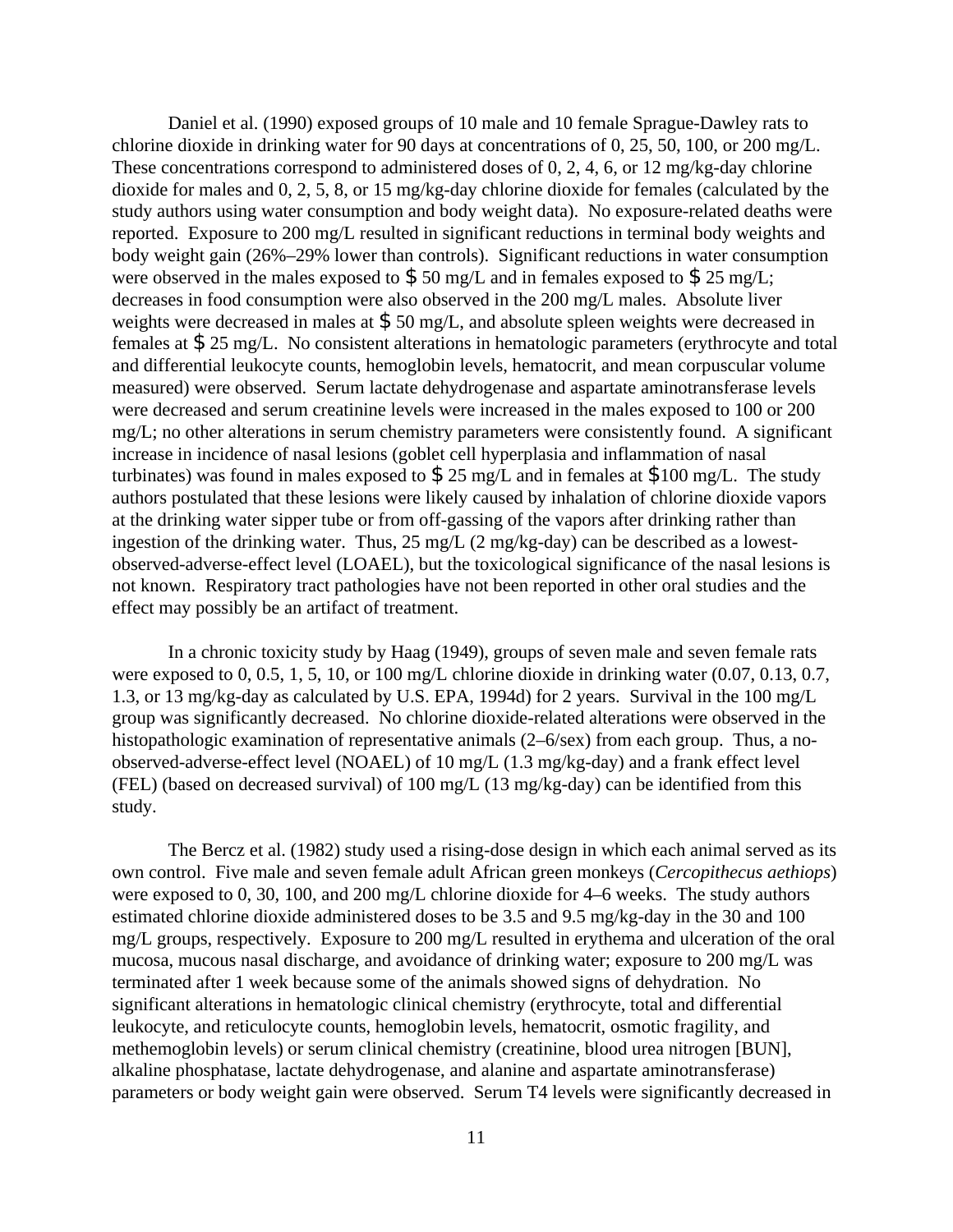the 100 mg/L chlorine dioxide-exposed monkeys after 6 weeks of exposure. Thus, this study identifies a NOAEL of 30 mg/L (3.5 mg/kg-day) and a LOAEL of 100 mg/L (9.5 mg/kg-day) for alterations in thyroid hormone levels in monkeys exposed to chlorine dioxide in the drinking water for 4–6 weeks.

Abdel-Rahman et al. (1984b) exposed groups of four male Sprague-Dawley rats to 0, 1, 10, 100, or 1,000 mg/L chlorine dioxide in the drinking water 20 hours/day for 11 months (doses of 0.10, 1, 10, and 100 mg/kg-day are estimated using a reference body weight of 0.523 kg and reference water intake of 0.062 L/day and adjusting for intermittent exposure). Significant reductions in body weight gain were observed in the 1,000 mg/L group at 2, 5, 7, 10, and 11 months and in all groups during months 10 and 11. A number of statistically significant hematologic alterations were observed; however, the magnitude of the alterations does not appear to be dose related. Osmotic fragility was decreased in the 100 and 1,000 mg/L groups after 2, 4, 7, or 9 months of exposure and in the 10 mg/L group only after 9 months of exposure. Erythrocyte counts were decreased in the 1 and 1,000 mg/L groups after 9 months of exposure, but not after 7 months. Reduced hematocrit and hemoglobin levels were observed in all groups at 9 months; hematocrit levels were significantly increased the 100 and 1,000 mg/L groups at 7 months. Mean corpuscular hemoglobin concentrations were increased in the 100 and 1,000 mg/L groups after 9 months. Blood glutathione levels were significantly reduced in the 1, 10, and 1,000 mg/L groups at 2 months; the 1 and 10 mg/L groups after 4 months; the 1 mg/L group after 7 months; and the 100 mg/L group after 9 months. DNA synthesis (assessed using <sup>3</sup>H-thymidine incorporation) was significantly reduced in the kidneys of rats exposed to 100 mg/L, decreased in the testes of rats in the 10 and 100 mg/L groups, and increased in the intestinal mucosa of rats exposed to 10 or 100 mg/L chlorine dioxide; thymidine incorporation was not significantly altered in the liver. The lack of a consistent relationship between dose and hematologic alterations and the small number of animals (four males/group) confound interpretation of the study.

Couri and Abdel-Rahman (1980) found significant increases in blood glutathione reductase levels in Sprague-Dawley rats (four males/group) exposed to 10, 100, or 1,000 mg/L chlorine dioxide in drinking water 20 hours/day, 7 days/week for up to 1 year (0, 0.1, 1, 10, or 100 mg/kg-day using reference body weights and drinking water intakes of 0.523 kg and 0.062 L/day, respectively, and adjusting for intermittent exposure). After 12 months of exposure, the erythrocyte glutathione reductase levels in rats exposed to 1, 10, 100, or 1,000 mg/L were similar to those of controls, but the levels of erythrocyte glutathione peroxidase were significantly increased at 100 and 1,000 mg/L. Erythrocyte glutathione concentrations were significantly decreased at 1, 10, and 100 mg/L after 6 months and at 1,000 mg/L after 12 months of exposure. Erythrocyte catalase levels were increased in the 1,000 mg/L group after 6 and 12 months of exposure and decreased in the 1 and 10 mg/L groups after 6 months of exposure.

In similarly exposed Swiss Webster mice (six males/group) (estimated doses of 0.18, 1.8, 18, and 180 mg/kg-day [as calculated by U.S. EPA, 1994d] for 1, 10, 100, and 1,000 mg/L chlorine dioxide, respectively, drinking water concentrations), glutathione peroxidase levels were decreased at 100 mg/L and increased at 1,000 mg/L after 12 months of exposure, and glutathione levels were decreased at 10 and 100 mg/L after 12 months (Couri and Abdel-Rahman, 1980).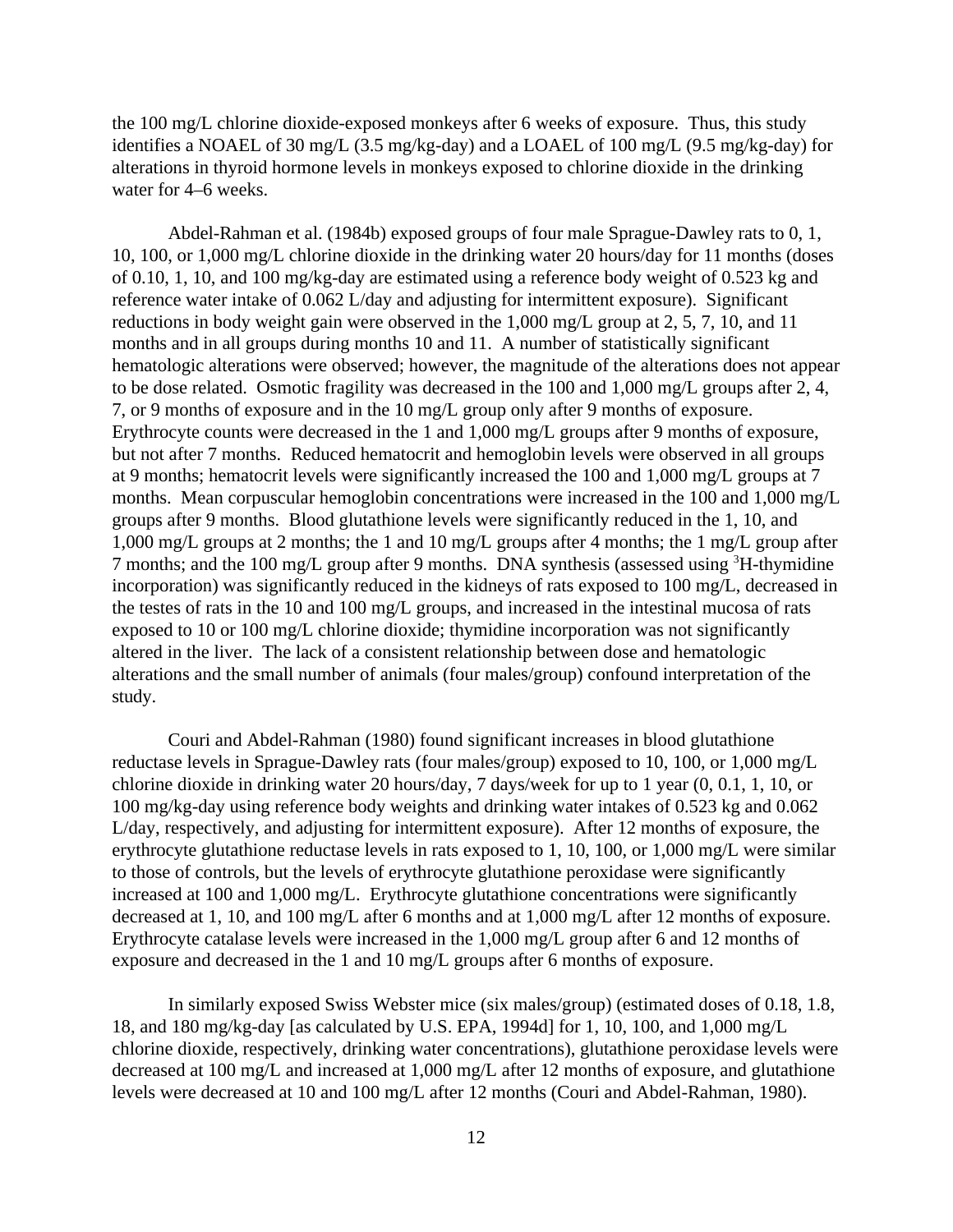Catalase levels were increased in the 10, 100, and 1,000 mg/L groups after 12 months of exposure. As with the Abdel-Rahman et al. (1984b) study, the inconsistent relationship between the dose and the magnitude of the alterations in the glutathione-dependent system makes interpretation of the results of this study difficult; additionally, it is not clear if these effects are biologically significant, precluding determination of a NOAEL and LOAEL for these studies.

Moore and Calabrese (1982) exposed groups of 10 A/J or C57L/J mice (sex not specified) to 0 or 100 ppm chlorine dioxide in drinking water for 30 days (0 or 19 mg/kg-day using a reference body weight of 0.0316 kg and water intake of 0.0078 L/day). No significant alterations in hematologic parameters (complete blood count, reticulocyte count, glucose-6-phosphate activity, and osmotic fragility) were observed in either mouse strain.

#### **4.2.1.2.** *Chlorite*

The database for chlorite subchronic/chronic systemic toxicity consists of the Harrington et al. (1995a) subchronic study, the Haag (1949) chronic study, and the Bercz et al. (1982), Abdel-Rahman et al. (1984b), Couri and Abdel-Rahman (1980), and Moore and Calabrese (1982) studies, which examined a limited number of endpoints. Kurokawa et al. (1986) is the only study that examined the carcinogenic potential of ingested chlorite.

Harrington et al. (1995a) administered doses of 0, 10, 25, or 80 mg/kg-day sodium chlorite (equivalent to 0, 7.4, 19, or 60 mg chlorite/kg-day, respectively) via gavage to Crl:CD (SD) BR rats (15/sex/group) for 13 weeks. In the 60 mg/kg-day group, four animals died during treatment and both sexes exhibited salivation, significantly decreased erythrocyte counts, and decreased total serum protein levels. The males receiving 60 mg/kg-day exhibited significantly decreased hematocrit and hemoglobin levels and increased methemoglobin and neutrophil levels, whereas in the females, methemoglobin levels were significantly decreased. Possible reasons for the decrease in methemoglobin in females, which is unexpected considering the known oxidative effects of sodium chlorite, were not discussed by the study authors. The following observations were also noted in the 60 mg/kg-day group: morphological changes in erythrocytes in some animals of both sexes, significant increases in relative adrenal and spleen weights in the males, increases in absolute and relative spleen and adrenal weight in females, and increases in relative liver and kidney weights in the females. Body weight and food consumption were not affected by treatment. Histopathologic alterations in the 60 mg/kg-day group included squamous epithelial hyperplasia, hyperkeratosis, ulceration, chronic inflammation, and edema in the stomachs of seven males and eight females. At 19 mg/kg-day, the following alterations were reported: occasional salivation in two males, hematologic alterations in males (increased methemoglobin levels and neutrophil count, decreased lymphocyte count), increases in absolute and relative spleen and adrenal weights in females, and histologic alterations in the stomach of two males, similar to those seen in the high-dose group. The increase in absolute splenic weight was attributed to morphological alterations in erythrocytes, but no explanation was provided for alterations in absolute adrenal weight. The NOAEL in this study is determined to be 7.4 mg/kgday, and the LOAEL is 19 mg/kg-day for stomach lesions and increases in spleen and adrenal weights in rats subchronically treated with sodium chlorite.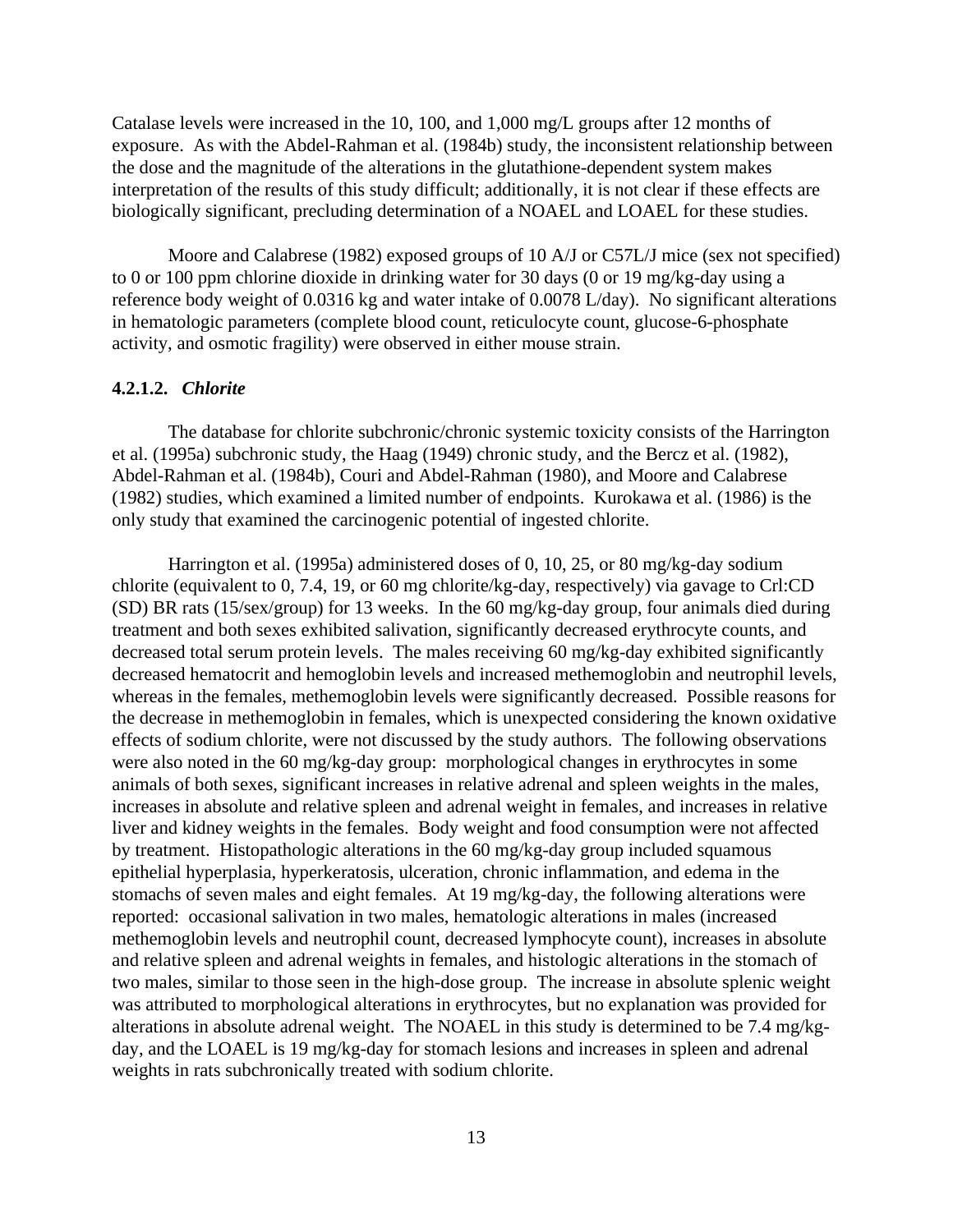In a chronic study by Haag (1949), groups of rats (seven/sex/group) were exposed to 0, 1, 2, 4, 8, 100, or 1,000 mg/L chlorite in the drinking water (0, 0.09, 0.18, 0.35, 0.7, 9.3, or 81 mg/kg-day, as calculated by U.S. EPA, 1994d) for 2 years. Animals exposed to chlorite concentrations of 100 or 1,000 mg/L exhibited treatment-related renal pathology, characterized by distention of the glomerular capsule and appearance of a pale pinkish staining material in the renal tubules. These effects were also observed in a group of animals administered sodium chloride at a concentration equimolar to 1,000 mg sodium chlorite/L. The study author concluded that the renal pathology was a nonspecific salt effect, but this observation does not alter the observation that concentrations of 100 mg/L or higher led to adverse effects. Based on renal effects, this study identifies a NOAEL of 8 mg/L (0.7 mg/kg-day) and a LOAEL of 100 mg/L (9.3 mg/kg-day). The study was limited because an insufficient number of animals were tested per group, pathology was conducted on a small number of animals, and it did not provide adequate evaluations of more sensitive parameters, which would have been more useful in the overall assessment of chronic toxicity.

Two similarly designed studies, by Abdel-Rahman et al. (1984b) and Couri and Abdel-Rahman (1980), tested the hematotoxicity of chlorite in rats. Groups of four male Sprague-Dawley rats were exposed to 0, 10, or 100 mg/L chlorite in drinking water 20 hours/day, 7 days/week for up to 1 year (0, 1, or 10 mg/kg-day using a reference body weight of 0.523 kg and water intake rate of 0.062 L/day) and adjusting for intermittent exposure. At all measuring periods (after 2, 5, 7, 10, and 11 months of exposure), there were significant decreases in body weight gain in the 100 mg/L group; body weight gain also was decreased in the 10 mg/L group at 10 and 11 months. The study authors do not note whether water consumption was affected. No consistent alterations in erythrocyte count, hematocrit, or hemoglobin levels were observed. Mean corpuscular hemoglobin concentration was increased at both exposure levels after 7 months of exposure, but not after 9 months. Osmotic fragility was significantly decreased at 10 and 100 mg/L after 7 and 9 months of exposure. DNA synthesis (as measured by  ${}^{3}$ H-thymidine incorporation) was decreased in the liver and testes at 10 and 100 mg/L, decreased in the intestinal mucosa at 100 mg/L, and increased in the intestinal mucosa at 10 mg/L. Blood glutathione reductase activity was significantly increased at 10 and 100 mg/L after 6 months of exposure and decreased at 10 mg/L after 12 months. Blood glutathione peroxidase was not altered after 6 months of exposure, but after 12 months it was decreased in both groups. Significant decreases in blood glutathione levels were observed in both groups. Blood catalase activity was decreased after 6 months of exposure in the 10 and 100 mg/L groups and increased in the 10 mg/L groups after 12 months. The lack of a consistent dose-effect relationship, small numbers of animals, and small magnitude of effects complicate interpretation of the results.

Moore and Calabrese (1982) also examined the hematotoxicity of chlorite. In this study, groups of 11–23 A/J or C57L/J mice (sex not specified) were exposed to 0, 1, 10, or 100 ppm sodium chlorite (0, 0.75, 7.5, or 75 ppm chlorite) in drinking water for 30 days. Significant increases in mean corpuscular volume, osmotic fragility, and glucose-6-phosphate activity were observed in both strains of mice exposed to 100 ppm; no other alterations in hematologic parameters were observed. This study identifies a NOAEL of 10 ppm sodium chlorite (1.9 mg/kg-day chlorite using a reference body weight of 0.0316 kg and water intake of 0.0078 L/day)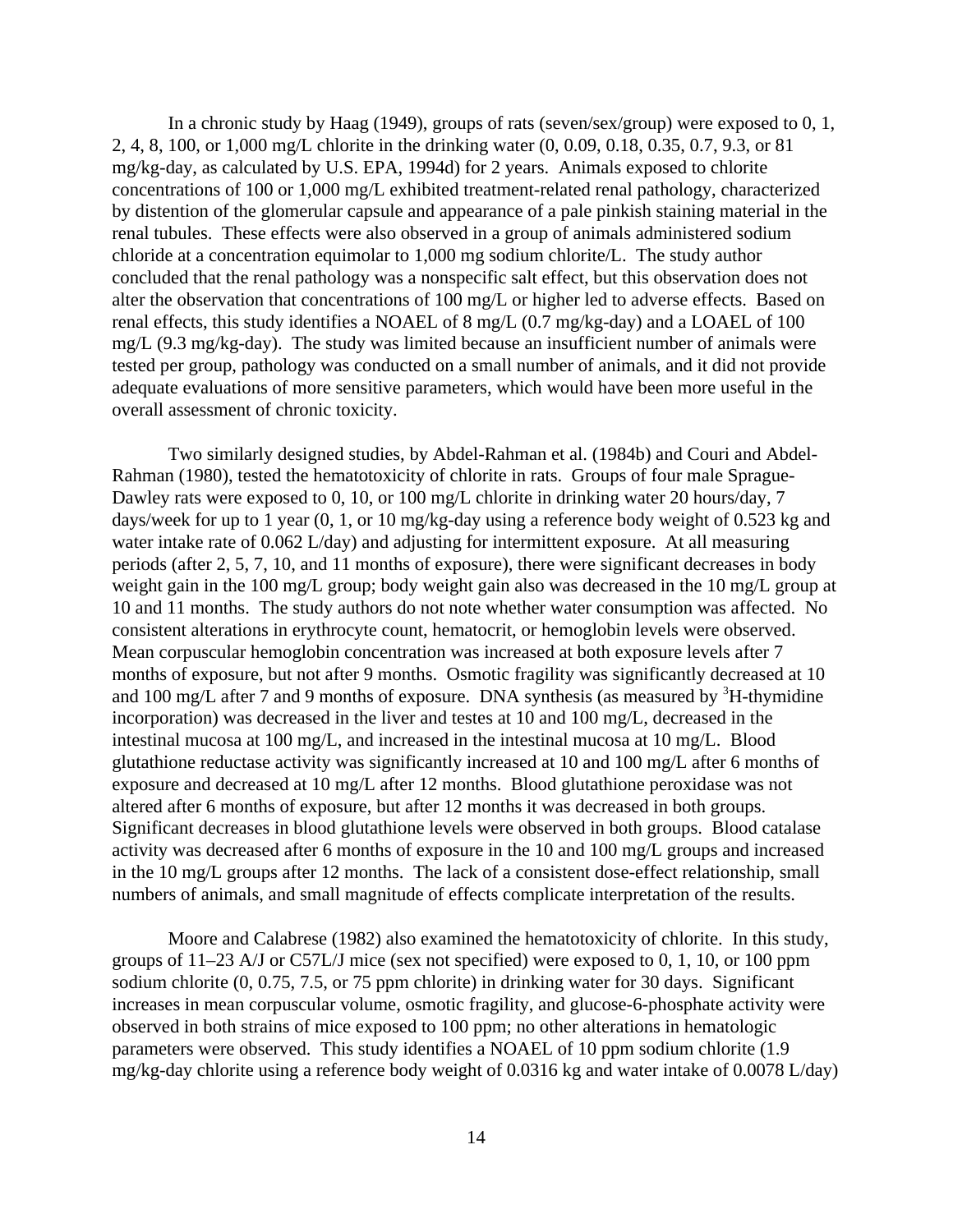and a LOAEL of 100 ppm sodium chlorite (19 mg/kg-day) for hematologic effects in mice exposed to chlorite in drinking water for 30 days.

Using a rising-dose study protocol, Bercz et al. (1982) examined the effects of subchronic exposure to sodium chlorite in drinking water on hematologic and serum clinical chemistry parameters. Five male and seven female adult African green monkeys (*C. aethiops*) were exposed to 0, 25, 50, 100, 200, or 400 mg/L chlorite in drinking water for 4–6 weeks; the study authors estimated the dose for the 400 mg/L group to be 58.4 mg/kg-day. Each animal served as its own control. A number of statistically significant, dose-related alterations in hematologic and serum clinical chemistry parameters were observed. These included decreases in erythrocyte levels and cell indices, increases in aspartate aminotransferase (increases were subclinical), slight decreases in hemoglobin levels, and slight increases in reticulocyte count and methemoglobin levels. The data were not presented in a manner that would allow identification of threshold doses for the hematologic alterations. Other hematologic and clinical chemistry parameters and body weight were not affected. Serum T4 levels were significantly reduced in the 400 mg/L group.

To assess the renal toxicity of sodium chlorite, Moore and Calabrese (1982) exposed groups of 55–60 male C57L/J mice to 0, 4, 20, or 100 ppm sodium chlorite (0, 3, 15, or 75 ppm chlorite) in the drinking water for 30, 90, or 190 days. No significant alterations in body weight gain, absolute or relative kidney weights, water consumption, or kidney histology were observed.

In an oral carcinogenicity study conducted by Kurokawa et al. (1986) (mouse data were also presented in Yokose et al., 1987), groups of male and female F344 rats and B6C3F1 mice (50/sex/species/group) were exposed to sodium chlorite in the drinking water for 85 or 80 weeks (with a 5-week recovery period) (Yokose et al., 1987). The sodium chlorite concentrations were 0, 300, or 600 ppm for rats and 0, 250, or 500 ppm for mice. Using water consumption and body weight data, the study authors estimated the doses to be 18 and 32 mg/kg-day in male rats and 28 and 41 mg/kg-day in female rats. All groups of rats were infected with the Sendai virus. No adverse effect on survival was observed in the rats. A slight dose-related decrease in body weight gain was observed (body weight gain in the high-dose group was within 10% of controls). No chlorite-related increases in tumor incidence were observed in the rats.

For mice, daily doses of 0, 48, and 95 mg sodium chlorite/kg-day (0, 36, and 71 mg chlorite/kg-day) were calculated by EPA (1994d). In the mice, there were no significant chloriterelated alterations in survival or body weight gain; increased mortality was observed in the male control group, which was attributed to severe fighting. Significant increases in liver and lung tumors were observed in the male mice. Incidence of hyperplastic nodules in the liver was significantly increased in the low- and high-dose groups relative to controls (3/35 [reported as 6/35 in Yokose et al., 1987], 14/47, 11/43, in the control, low-, and high-dose groups, respectively) and combined incidence of liver hyperplastic nodules and hepatocellular carcinoma was increased in the low-dose group (7/35, 22/47, and 17/43, respectively). Incidence of lung adenoma (0/35, 2/47, and 5/43, respectively) and combined incidence for lung adenoma and adenocarcinoma (0/35, 3/47, and 7/43, respectively) were significantly increased in the high-dose group compared with controls. The study authors noted that incidences of liver hyperplastic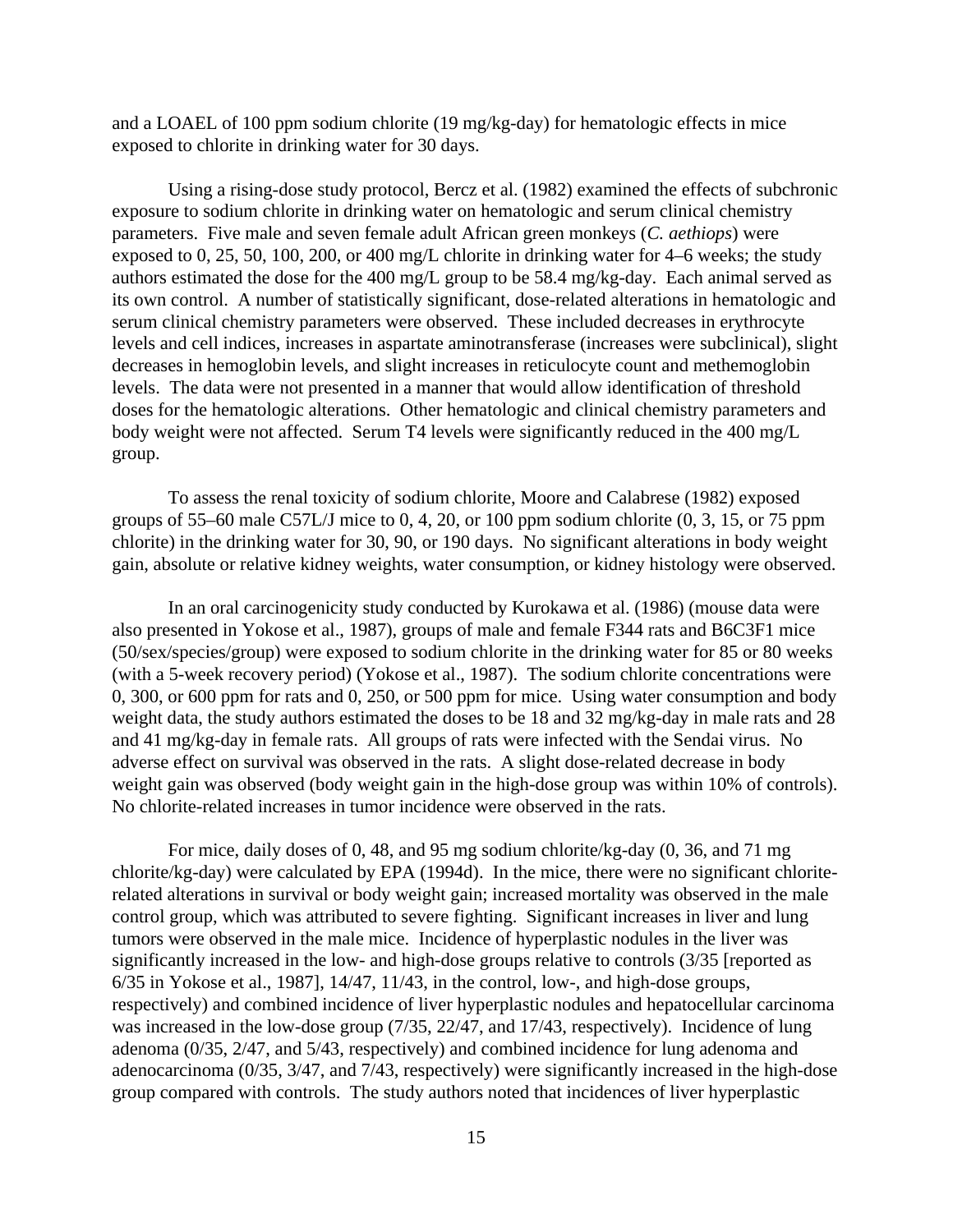nodules and lung adenomas in the treated animals were within the range of historical controls in their laboratory and in the National Toxicology Program laboratories. The high mortality in the control males because of fighting may have contributed to the low tumor incidence in the concurrent control group, making statistical comparisons between concurrent controls and treated animals difficult to interpret. In the female mice, the only significant alteration in tumor incidence was a significantly lower incidence of malignant lymphoma/leukemia in the high-dose group (7/47, 5/50, 1/50, respectively). This study is considered inadequate for assessing carcinogenicity because of the relatively short exposure duration (80 weeks) and the high incidence of early mortality in the concurrent control males from excessive fighting.

#### **4.2.2. Inhalation Exposure**

#### **4.2.2.1.** *Chlorine Dioxide*

Paulet and Desbrousses (1970) conducted four studies to investigate toxicity of inhaled chlorine dioxide in rats and rabbits (strains not specified): (1) 5 male and 5 female rats were exposed to 10 ppm chlorine dioxide  $(28 \text{ mg/m}^3)$  2 hours/day for 30 days; (2) 10 male rats, 10 female rats, and 4 rabbits were exposed to 5 ppm chlorine dioxide  $(14 \text{ mg/m}^3)$  2 hours/day for 30 days; (3) 10 male and 10 female rats were exposed to 2.5 ppm chlorine dioxide  $(6.9 \text{ mg/m}^3)$  7 hours/day for 30 days; and (4) 8 rabbits were exposed to 2.5 ppm chlorine dioxide  $(6.9 \text{ mg/m}^3)$  4 hours/day for 45 days. The weekly exposure frequency was not reported—presumably it was 5 days/week. Control groups with equal numbers of animals were used for each study. The following adverse effects were observed at 10 ppm: nasal discharge and red eyes, localized bronchopneumonia with desquamation of the alveolar epithelium, and significantly increased blood erythrocyte and leukocyte levels. Similar, but less severe, respiratory tract effects were observed at 5 ppm; there were no alterations in erythrocyte or leukocyte levels at this concentration. Lymphocytic infiltration of the alveolar spaces, alveolar vascular congestion, hemorrhagic alveoli, epithelial erosions, and inflammatory infiltrations of the bronchi were observed in the rats exposed to 2.5 ppm. The study authors noted that body weight gain was "slightly slowed" (data not presented) and the erythrocyte and leukocyte levels were 85% and 116% of controls, respectively (statistical analysis not reported), in the rats exposed to 2.5 ppm. In rabbits exposed to 2.5 ppm chlorine dioxide, hemorrhagic alveoli and congested capillaries were observed in the lungs. Body weight gain was not adversely affected, and erythrocyte and leukocyte levels were 80% and 116% of controls (statistical analysis not reported; the study authors state that the cell counts "changed very little"). Another group of rats and rabbits were sacrificed 15 days after termination of the 2.5 ppm exposure regimens. Recovery from the pulmonary lesions was evident in these animals. The liver was not adversely affected in the rats or rabbits following exposure to 2.5, 5, or 10 ppm chlorine dioxide. This study identifies a LOAEL of 2.5 ppm  $(6.9 \text{ mg/m}^3)$  for thoracic effects (alveolar congestion and hemorrhage and bronchial inflammation) in rats (7 hours/day for 30 days) and pulmonary effects (alveolar hemorrhage and capillary congestion) in rabbits (4 hours/day for 45 days).

In a follow-up study by Paulet and Desbrousses (1972), groups of eight Wistar rats (sex not reported) were exposed to 1 ppm chlorine dioxide  $(2.8 \text{ mg/m}^3)$  5 hours/day, 5 days/week for 2 months. The study authors noted that weight gain and erythrocyte and leukocyte levels were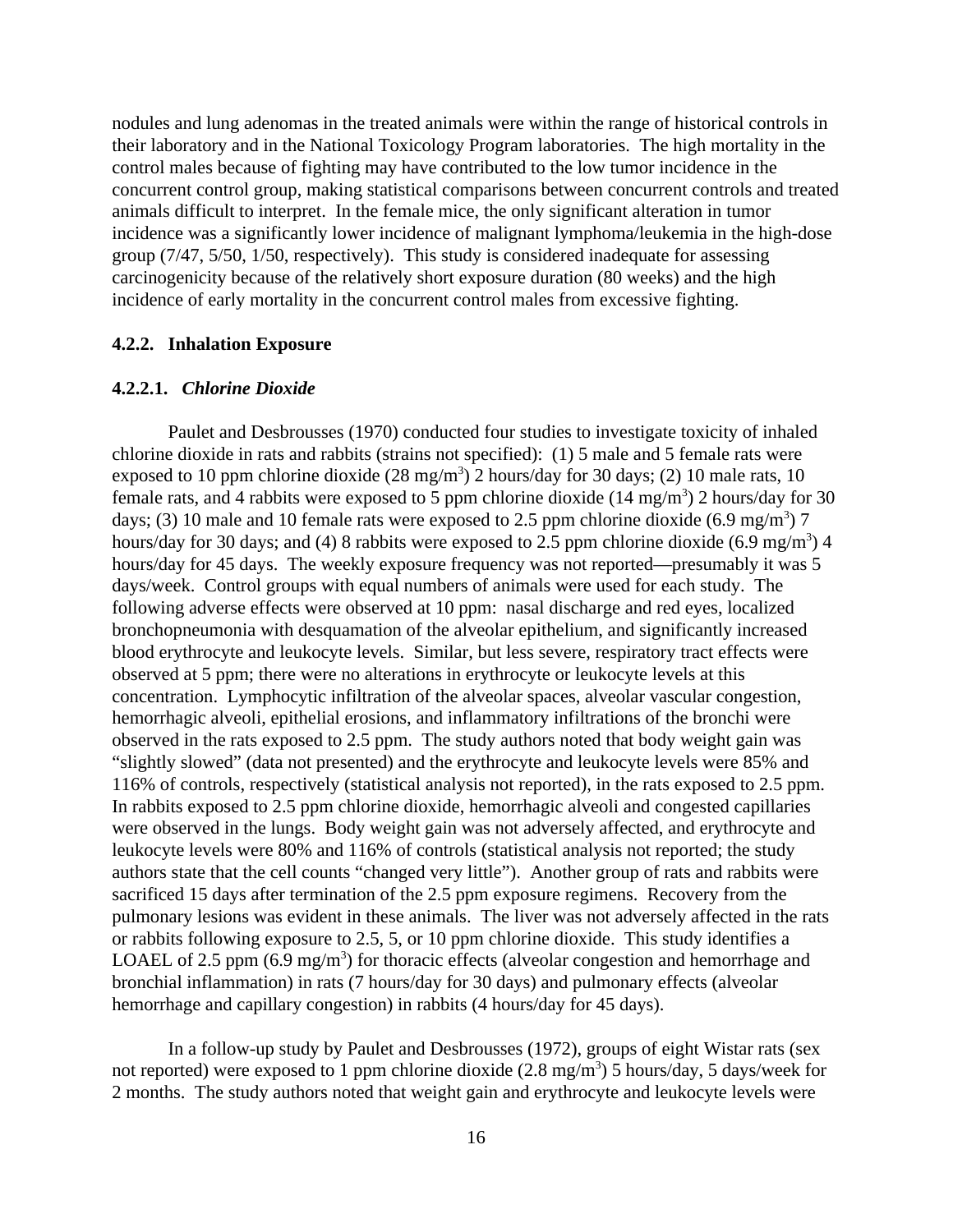not affected, but they did not present concurrent control data. Vascular congestion and peribronchiolar edema were observed in the lungs of chlorine dioxide-exposed rats; no alterations in the epithelium or parenchyma were observed. This subchronic study identifies a LOAEL of 1 ppm  $(2.8 \text{ mg/m}^3)$  for respiratory effects in rats.

In a second series of studies conducted by Paulet and Desbrousses (1974), groups of 10–15 rats (sex and strain not reported) were exposed to 5, 10, or 15 ppm chlorine dioxide (14, 28, or 41 mg/m<sup>3</sup>) for 15-minute periods two or four times/day for 1 month. Control groups were similarly exposed to room air. At 15 ppm,  $1/10$  and  $1/15$  rats exposed two or four times/day, respectively, died; body weight loss was observed in both groups. Histologic alterations observed at this exposure level included nasal and ocular inflammation and discharge, bronchitis, and catarrhous lesions of the alveoli with peribronchiolar infiltrations (more pronounced in the four times/day group). The alveolar lesions were reversible; 15 days after exposure termination, the lung histology was similar to that of controls. No histologic alterations were observed in the liver. At 10 ppm, alveolar irritation and decreases in body weight gain were observed. No adverse effects on clinical signs, body weight gain, or histopathology of the lungs were observed at 5 ppm. Exposure to chlorine dioxide did not adversely affect hematologic parameters. This study identifies a NOAEL of 5 ppm (14 mg/m<sup>3</sup>) and LOAEL of 10 ppm (28 mg/m<sup>3</sup>) for lung damage following intermittent exposure for 15-minute periods, two or four times/day for 4 weeks.

Dalhamn (1957) conducted a series of inhalation studies to assess toxicity of chlorine dioxide in the rat (sex and strain not reported). In the first study, a group of three rats was exposed once a week for 3 minutes to decreasing concentrations of chlorine dioxide (3,400 ppm [9,500 mg/m<sup>3</sup>] in week 1, 1,100 ppm [3,000 mg/m<sup>3</sup>] in week 2, and 800 ppm [2,200 mg/m<sup>3</sup>] in week 3); a second group of three rats served as controls. Respiratory distress and decreased body weight were observed in the chlorine dioxide-exposed rats. Bronchopneumonia and hyperemia of the renal corticomedullary junction were observed in two of three rats; the renal hyperemia was also observed in the control group (2/3). In the second study, exposure to 260 ppm (720  $mg/m<sup>3</sup>$ ) chlorine dioxide for 2 hours resulted in ocular discharge, epistaxis, death (1/4 rats), pulmonary edema, and circulatory engorgement. In the third study, groups of five rats were exposed to 0 or approximately 10 ppm chlorine dioxide  $(28 \text{ mg/m}^3)$  4 hours/day for 9 days in a 13-day period. Death (3/5 rats), rhinorrhea, "embarrassed respiration," and weight loss were observed in the chlorine dioxide-exposed rats. Respiratory infection with acute renal and hepatic congestion also were observed. The fourth study involved exposure of groups of five rats to 0 or approximately 0.1 ppm chlorine dioxide  $(0.28 \text{ mg/m}^3)$  5 hours/day for 10 weeks (frequency of exposure not reported). No effects on body weight gain were observed and no histologic alterations were observed in the lungs, kidneys, or liver. The Dalhamn studies identified a NOAEL of 0.1 ppm  $(0.28 \text{ mg/m}^3)$  in rats exposed 5 hours/day for 10 weeks and a LOAEL of 10 ppm  $(28 \text{ mg/m}^3)$  for respiratory tract irritation in rats exposed 4 hours/day for approximately 2 weeks.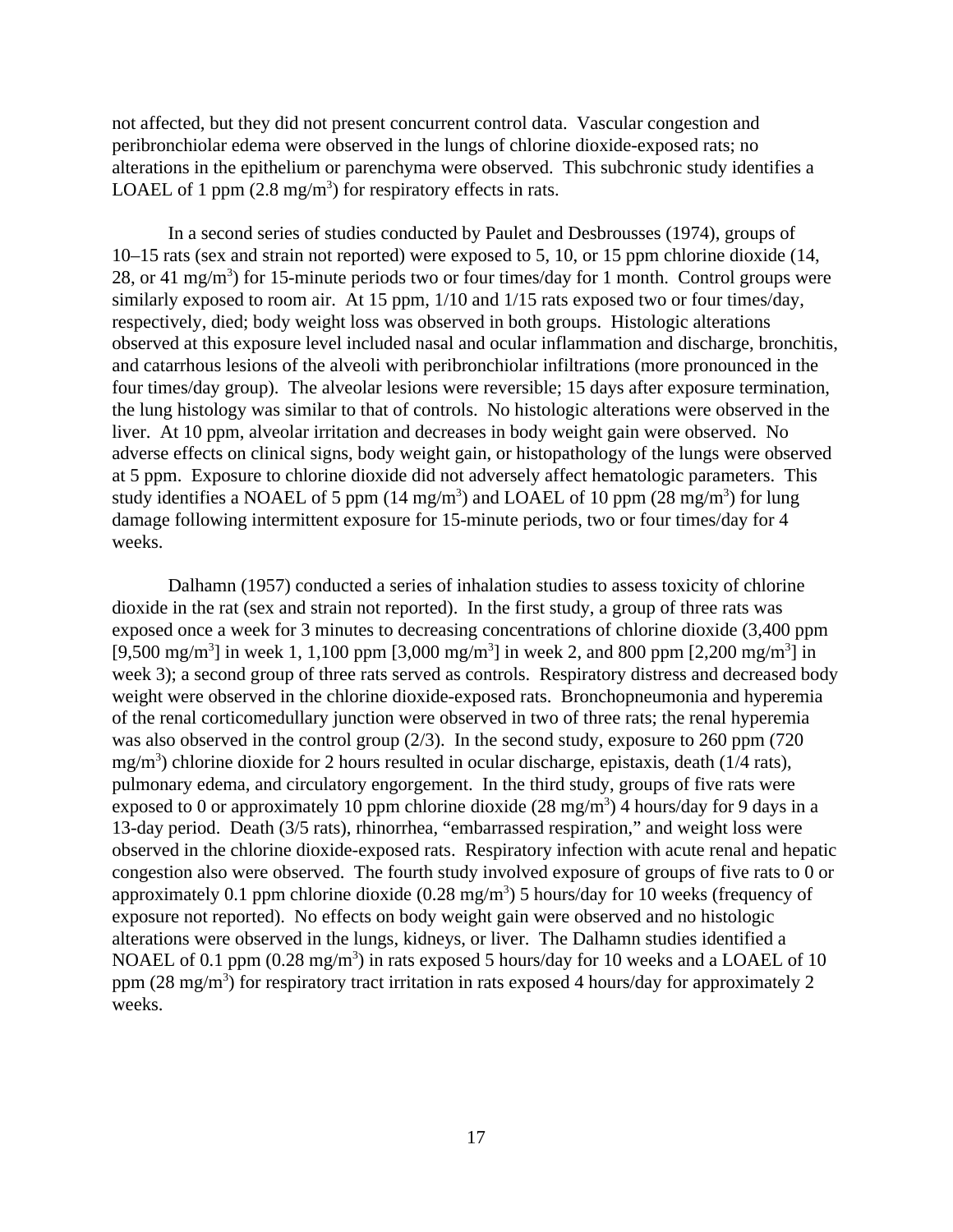#### **4.2.2.2.** *Chlorite*

No animal inhalation or intratracheal installation data were located for chlorite.

#### **4.3. REPRODUCTIVE/DEVELOPMENTAL STUDIES—ORAL AND INHALATION**

#### **4.3.1. Chlorine Dioxide**

Carlton et al. (1991) administered daily gavage doses of 0, 2.5, 5, or 10 mg/kg chlorine dioxide in deionized water to groups of 12 male Long-Evans rats for 56 days prior to mating and throughout the 10-day mating period. Groups of 24 female rats received the same gavage doses for 14 days prior to mating, during the mating period, and throughout gestation and lactation. No significant alterations in mortality, clinical signs, fertility rates, sperm parameters, length of gestation, prenatal deaths, mean litter size, or mean pup weights were observed. A statistically significant delay in the day of eye opening was observed in pups from the 10 mg/kg-day group, but the study authors did not consider this effect to be biologically significant because it was not dose related (16.70, 15.59, 16.26, and 15.95 days in the 0, 2.5, 5, and 10 mg/kg-day groups, respectively). No significant alterations in reproductive tract organ weights were observed in the F1 male rats. In the F1 female rats, there were statistically significant decreases in absolute and relative vagina weights in the 10 mg/kg-day group, but no differences in terminal body weights or uterine and ovarian weights. No consistent chlorine dioxide-related alterations in T3 or T4 levels were measured in the F0 male and female rats and F1 male rats (hormone levels measured on postnatal days 17, 28, and 40). This study identifies a NOAEL of 10 mg/kg-day for reproductive effects in rats receiving gavage doses of chlorine dioxide.

In a developmental toxicity study by Suh et al. (1983), groups of six to eight female Sprague-Dawley rats were administered 0, 1, 10, or 100 mg/L chlorine dioxide in the drinking water (0, 0.1, 1, and 10 mg/kg-day using a reference body weight of 0.35 kg and water intake of 0.046 L/day) for 2.5 months prior to mating with unexposed males and during gestational days 0–20; the dams were killed on gestational day 20. A slight, nonsignificant decrease in maternal body weight gain was observed in the 10 and 100 mg/L groups. There was a statistically significant trend for decreasing number of implants per litter and number of live fetuses per dam. Total fetal weights and male fetal weights were significantly increased in the 100 mg/L group compared with controls; crown-rump length was not significantly affected. Incidences of skeletal anomalies did not significantly differ between groups. This study identifies a NOAEL of 10 mg/L (1 mg/kg-day) and LOAEL of 100 ppm (10 mg/kg-day) for developmental effects in the offspring of rats exposed to chlorine dioxide in the drinking water.

Toth et al. (1990) examined the neurodevelopmental toxicity of chlorine dioxide in the postnatally exposed Long-Evans hooded rats. Groups of four male and four female pups per litter received daily gavage doses of 0 or 14 mg/kg chlorine dioxide on postnatal days 1–20. The chlorine dioxide pups weighed significantly less than controls at ages 11, 21, and 35 days. No significant alterations in cerebellum or olfactory bulb weights were observed on postnatal days 11, 21, or 35. Forebrain weights were significantly lower in the chlorine dioxide-exposed pups on postnatal days 21 and 35. This reduction in forebrain weight was accompanied by reductions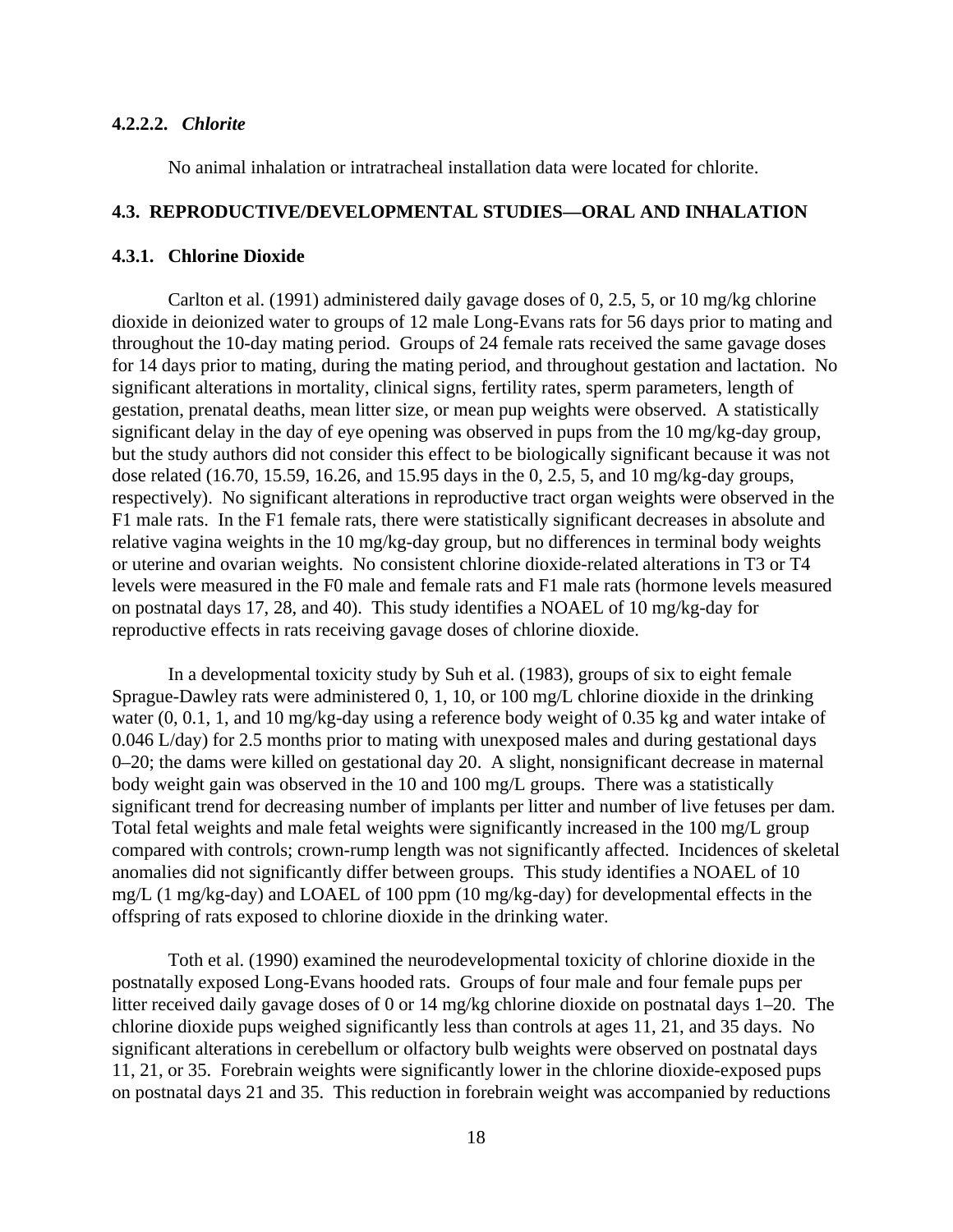in protein content on postnatal days 21 and 35 and reduced DNA content on postnatal day 35. The ratio of protein content to forebrain weight was decreased on postnatal days 11, 21, and 35; the protein content to cerebellum weight was increased on postnatal day 35. The ratio of DNA content to brain part weight was not significantly affected in the chlorine dioxide-exposed pups. No alterations in counts of branches of apical dendrites of cerebral cortical layer 5 pyramidal cells were observed, but dendritic spine counts in the Krieg's area 18 (a visual association region of the cortex) were significantly decreased. No gross lesions, loss of myelin, or changes in cells staining positive for Nissl substance in the forebrain, cerebellum, or brainstem were observed in the brains of chlorine dioxide-exposed pups. No significant alterations in T3 or T4 levels or free T4 index were observed on postnatal days 11, 21, and 35. This study identifies a LOAEL of 14 mg/kg-day for altered brain development (decreased forebrain weight and protein content) in postnatally exposed rats.

Mobley et al. (1990) exposed groups of 12 female Sprague-Dawley rats to 0 or 100 ppm chlorine dioxide in the drinking water (0 or 14 mg/kg-day using a reference body weight of 0.35 kg and water intake of 0.046 L/day) for 10 days prior to mating with unexposed males and during the gestation and lactation periods (until postconception days 35–42). No significant alterations in litter size were observed. At birth, the litter weight of the chlorine dioxide-exposed group was significantly lower than that of controls. Chlorine dioxide exposure significantly decreased exploratory activity on postconception days 36–39, but not on days 39–41. Although serum T3 and T4 levels were not significantly altered in the chlorine dioxide-exposed pups (assessed on postconception days 37 and 38), a significant decrease in T3 uptake was observed. Free T3 and T4 levels were lower in the chlorine dioxide group, but the difference was not statistically significant. On postconception day 42, there were no significant alterations in total T3 or T4, free T4, or T3 uptake. The day of eye opening was not significantly affected by chlorine dioxide exposure. Thus, 100 ppm (14 mg/kg-day) is a LOAEL for decreased litter weight and exploratory activity.

In a study conducted by Orme et al. (1985) designed to assess toxicity of chlorine dioxide on the thyroid, groups of female Sprague-Dawley rats were exposed to 0, 2, 20, or 100 mg/L in the drinking water (doses of 0, 1, 3, and 14 mg/kg-day were estimated by U.S. EPA, 1994d) for 2 weeks prior to mating and throughout gestation and lactation. In a companion study, groups of 5 day-old Sprague-Dawley pups (dams were not exposed) received gavage doses of 0 or 14 mg/kgday chlorine dioxide on postnatal days 5–20. No significant alterations in pup weight were observed in the pups exposed in utero; the postnatally exposed pups weighed significantly less than controls on postnatal days 14–21. Age of eye opening was not affected by chlorine dioxide exposure. Locomotor activity was consistently decreased in the 100 mg/L group, but the decrease was not statistically significant. In the 14 mg/kg-day gavaged group, activity was significantly decreased on postnatal days 18–19; on days 15–17 and 20, activity levels were similar to controls. In the 100 mg/L group, there was a significant decrease in T3 and T4 levels; T4 levels were also significantly decreased in the 14 mg/kg-day group. In all groups, there was a significant correlation between T4 levels and locomotor activity. T4 levels were not significantly altered in the chlorine dioxide–exposed dams. This study identifies a NOAEL of 20 mg/L (3 mg/kg-day) and a LOAEL of 100 mg/L (14 mg/kg-day) for neurobehavioral effects (decreased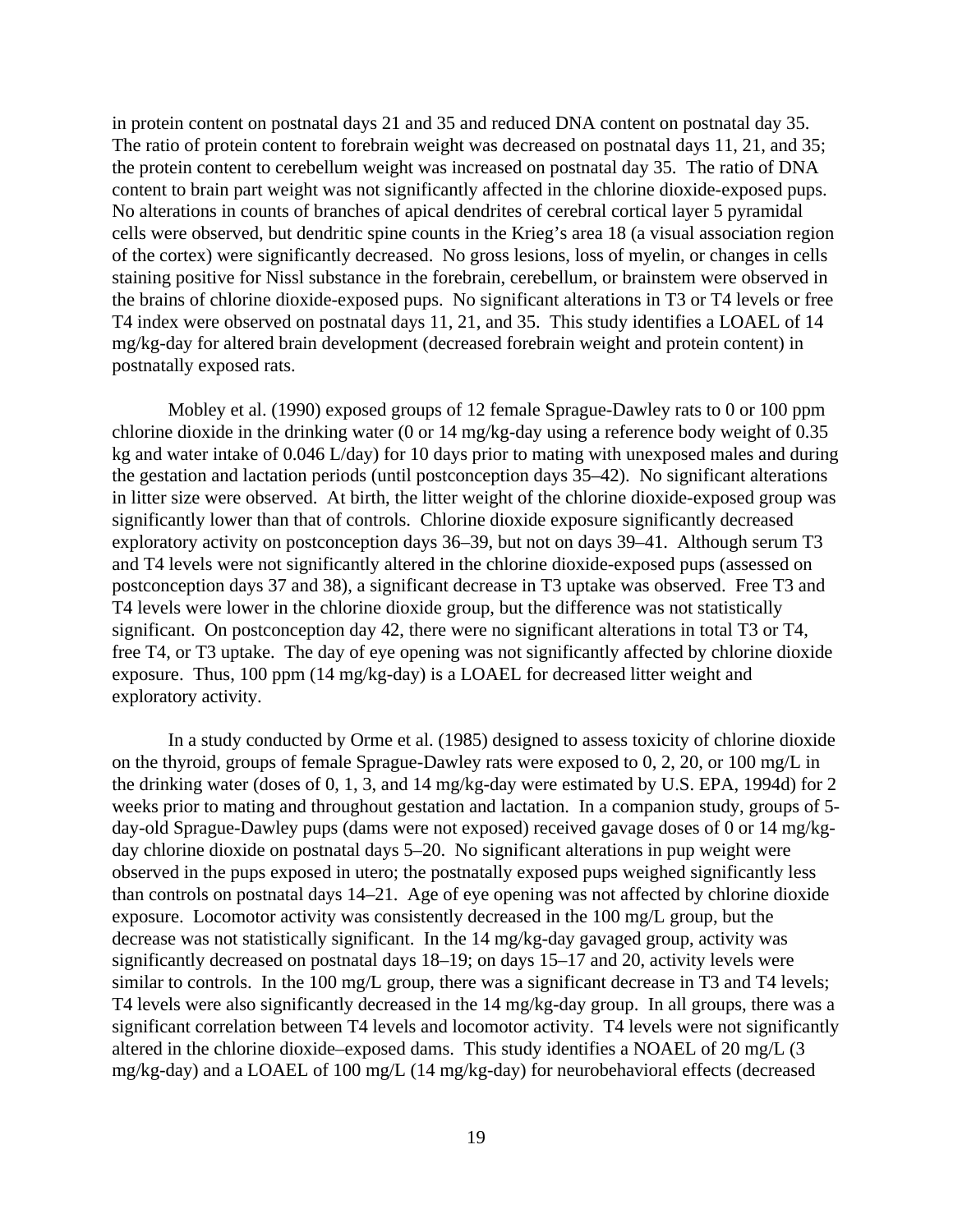T3 and T4 levels and delayed development) in the offspring of rats exposed to chlorine dioxide in drinking water.

Taylor and Pfohl (1985) exposed groups of 13–16 female Sprague-Dawley rats to 0 or 100 ppm chlorine dioxide in drinking water (0 or 14 mg/kg-day calculated using a reference body weight of 0.35 kg and water intake of 0.046 L/day) for 14 days prior to breeding and throughout gestation and lactation. Groups of male pups from unexposed dams were administered 0 or 14 mg/kg chlorine dioxide via gavage from postnatal days 5 to 20. No significant alterations in maternal or pup body weights were observed in the group receiving 100 ppm in the drinking water. A significant decrease in whole brain weight, primarily because of a decrease in cerebellar weight, was observed in the 21-day-old offspring of dams receiving 100 ppm in the drinking water. A decrease in cerebellar total DNA content also was observed; the difference was caused by a decrease in total number of cells rather than in cell density. A nonsignificant decrease in locomotor activity (assessed at 10–20 days of age) was observed in the 100 ppm offspring. A significant decrease in exploratory behavior was observed in the 100 ppm offspring at 60 days of age. In the pups receiving gavage doses of chlorine dioxide, significant decreases in body weight, absolute and relative whole brain and forebrain weights, and forebrain DNA content and total cell number were observed in the 21-day-old pups; cerebellum and forebrain DNA content and total cell number were also significantly decreased in the 11-day-old pups. Significant decreases in home cage and wheel-running activity at ages 18–19 and 10 days, respectively, also were observed in the pups receiving gavage doses of chlorine dioxide. Thus, the LOAEL for neurobehavioral effects, decreased brain weight, and cell number in the offspring of rats exposed to chlorine dioxide in drinking water and in rats postnatally exposed to chlorine dioxide via gavage is 14 mg/kg-day.

#### **4.3.2. Chlorite**

The Chemical Manufacturers Association (CMA) conducted a two-generation study to examine reproductive, developmental neurotoxicity, and hematologic endpoints in rats exposed to sodium chlorite (CMA, 1996). Thirty male and 30 female Sprague-Dawley rats of the OFA(SD)IOPS-Caw strain (F0) generation received drinking water containing 35, 70, or 300 ppm sodium chlorite (concentrations of sodium chlorite in the drinking water were apparently adjusted to compensate for the 81.4% purity of the test material) for 10 weeks and were then paired (1M:1F) for mating. A similar group received purified water and served as controls. Males were exposed throughout mating and then were sacrificed. Exposure for the females continued through mating, pregnancy, and lactation until necropsy following weaning of their litters. Sodium chlorite concentrations were adjusted downward during lactation to offset increases in the volume of water consumed so that a constant intake (mg/kg-day) could be maintained. Twenty-five males and females from each of the first 25 litters to be weaned in a treatment group were chosen to produce the F1 generation. The F1 pups were continued on the same treatment regimen as their parents. At approximately 14 weeks of age, they were mated to produce the F2a generation. Because of a reduced number of litters in the 70 ppm F1-F2a generation, the F1 animals were remated following weaning of the F2a to produce the F2b generation. Pregnant F1 females were allowed to litter and rear the F2a and F2b generations until weaning at postnatal day 21. Based on sodium chlorite intake (in mg/kg-day) calculated by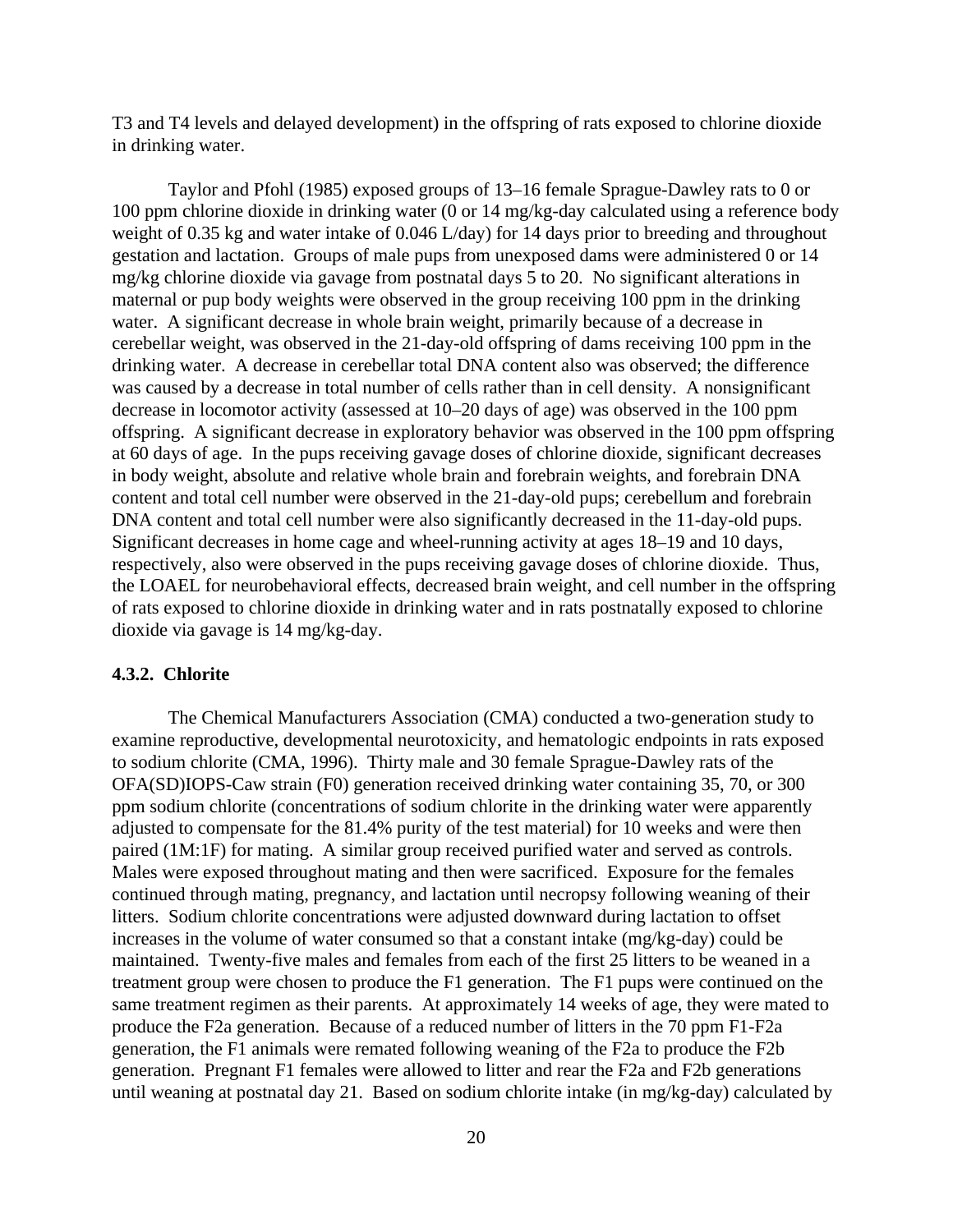the study authors from measured water consumption and body weight, and adjusting for the molecular weight of sodium in sodium chlorite, doses for the F0 animals were 0, 3, 5.6, and 20 and 0, 3.8, 7.5, and 28.6 mg/kg-day chlorite for males and females, respectively. For the F1 animals, doses were 0, 2.9, 5.9, and 22.7 mg/kg-day chlorite for the males and 0, 3.8, 7.9, and 28.6 mg/kg-day chlorite for the females. Numerous parameters were measured or calculated, including body weight, food and water consumption, estrus cycle in the F0 and F1 rats, and hematology and T3 and T4 levels in the F1 rats (blood samples collected from 1 male and 1 female from the first 20 F1 litters at age 25 days and another group at 13 weeks). Other parameters measured were gestation duration, litter size, pup sex, pup body weight, pup developmental landmarks, number alive/dead pups in the F1 and F2 generations, total caudal sperm number and percent motile, morphology by computer-assisted sperm motility analysis in the F0 and F1 rats, and organ weight and histopathologic examination of the brain, pituitary gland, liver, adrenal gland, spleen, thymus, kidneys, and reproductive organs of all F0 and F1 controls and high-dose animals. An additional group of F1 pups was chosen for neurohistopathology on postnatal day 11 (examination of the brain and spinal cord) or postnatal day 60 (sensory ganglia, dorsal and ventral nerve roots, and several peripheral nerves and muscles). Another group of F1 rats was examined for neurotoxicological endpoints (motor activity in a "Figure 8" Activity System and neuropathology on postnatal day 60, auditory startle in the SR-Screening System, learning and memory retention in a water E-maze). A functional observational battery (FOB) was also conducted on the pups undergoing auditory and learning assessments. This group was composed of 2 males and 2 females from 20 litters, and exposure was discontinued after weaning. Reevaluation of the auditory startle response was conducted in 20 males and 20 females in the F2a and F2b generations.

There were reductions in water consumption, food consumption, and body weight gain in both sexes in all generations at various times throughout the experiment (e.g., during premating, pregnancy, gestation, postweaning), primarily in the 70 and 300 ppm groups. The authors attributed these reductions to lack of palatability of the drinking water solution, but did not show data to support this contention. Significant alterations related to treatment at 300 ppm include reduced absolute and relative liver weight in F0 females and F1 males and females, reduced pup survival (increase in number of pups found dead and/or killed prematurely during lactation) and reduced body weight at birth and throughout lactation in F1 and F2 rats, lower thymus and spleen weight in both generations, lowered incidence of pups exhibiting normal righting reflex and with eyes open on postnatal day 15, alteration in clinical condition in F2 animals chosen for neurotoxicity, decrease in absolute brain weight for F1 males and F2 females, delay in sexual development in males (preputial separation) and females (vaginal opening) in F1 and F2 rats, and lower red blood cell parameters in F1 rats. The reported alterations in pup sexual maturation measures might be due to reduced pup body weight, but a definitive conclusion cannot be drawn. In the 70 ppm groups, reduced absolute and relative liver weight in F0 females and F1 males was observed. Minor, statistically significant changes in hematologic data at the 35 and 70 ppm concentrations (generally 1%–7%) in the F1 rats appear to be within normal ranges based on historical data and are therefore not considered clinically or biologically significant or adverse. In addition, a significant decrease in maximum response to an auditory startle stimulus was noted in the 70 and 300 ppm groups on postnatal day 24, but not on postnatal day 60. Analysis of the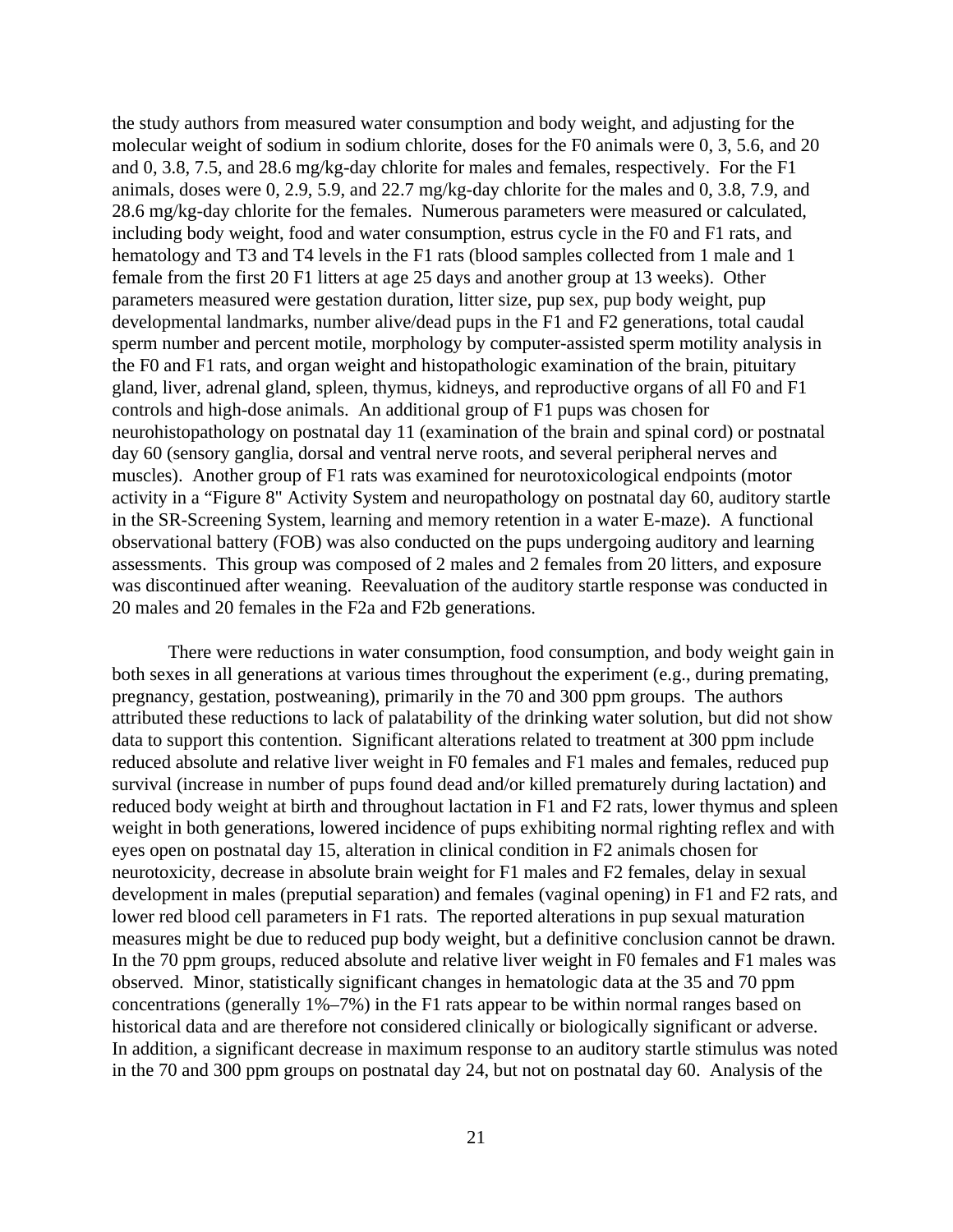E-maze data by EPA personnel indicated possible alterations in learning behavior in the 70 ppm group, but the differences from the conclusions of the report could not be resolved.

The CMA (1996) study is adequate in that it was conducted with sufficient numbers of animals of both sexes and examined numerous endpoints. The study is acceptable and consistent with EPA testing guidelines that were in effect at the time of the study (U.S. EPA, 1991). However, there are several limitations to this study. Lack of pair-watered and pair-fed control animals confounds the results and precludes definitive conclusions as to whether the alterations in food and water consumption and body weight are related to water palatability or a direct toxic effect of the agent. Developmental landmarks (e.g., vaginal opening in F2a group) were not reported for all groups. Grip strength and landing foot splay were not included in the FOB. Discontinuation of exposure for the animals undergoing neurotoxicity testing minimizes the likelihood of finding a positive effect and precludes comparison of the data with those of other rats with continued exposure. Although the study employed an exposure regimen consistent with testing guidelines and should potentially detect adverse effects on the developing nervous system, discontinuation of exposure after weaning reduces the opportunity to detect neurological effects from continuous or lifetime exposures similar to those expected from lifetime drinking water exposure in humans.

Interpretation of the neurobehavioral tests is limited. The report lacks detailed descriptions of experimental methods (e.g., size of the arena, length of observations) and positive control data (including estimates of variability) for the FOB. Positive control studies for the motor activity and E-maze studies used high doses of the validation chemicals, were not adequate to show the sensitivity of the methods, and showed only that effects of the chemicals at maximally toxic doses could be recognized. Variability in the startle response data was high. The high variability and problems in calibrating and operating the automated startle apparatus (as presented in the report) would tend to decrease the sensitivity of the test to detect a difference between control and treated groups, because differences in startle amplitude would have to be larger to attain statistical significance. In some cases, inappropriate statistical analyses were applied. For example, repeated-measures techniques were apparently not used to account for the fact that the rats were tested repeatedly, and it is not clear how nonparametric rank data were analyzed or why a log transformation was applied to the learning data. The NOAEL for this study is 35 ppm (2.9 mg/kg-day chlorite) and the LOAEL is 70 ppm (5.9 mg/kg-day chlorite) based on lowered auditory startle amplitude and altered liver weights in two generations.

Groups of 12 male Long-Evans rats were exposed to 0, 1, 10, or 100 ppm sodium chlorite (0, 0.7, 7, and 70 ppm chlorite) in the drinking water for 56 days prior to mating and throughout a 10-day mating period (Carlton and Smith, 1985; Carlton et al., 1985, 1987). Groups of 24 female rats were exposed to the same sodium chlorite drinking water concentrations for 14 days prior to mating, during the mating period, and throughout gestation and lactation. Doses of 0, 0.075, 0.75, and 7.5 mg/kg-day were estimated by EPA (1994d). No significant alterations in body weight gain or water consumption were observed. There was a wide degree of variability among fertility rates for the different groups (67%–96%), but no dose-related alterations in fertility rates were observed. No significant alterations in litter survival rates, median day of eye opening, or median day of observed vaginal patency were observed. Additionally, no alterations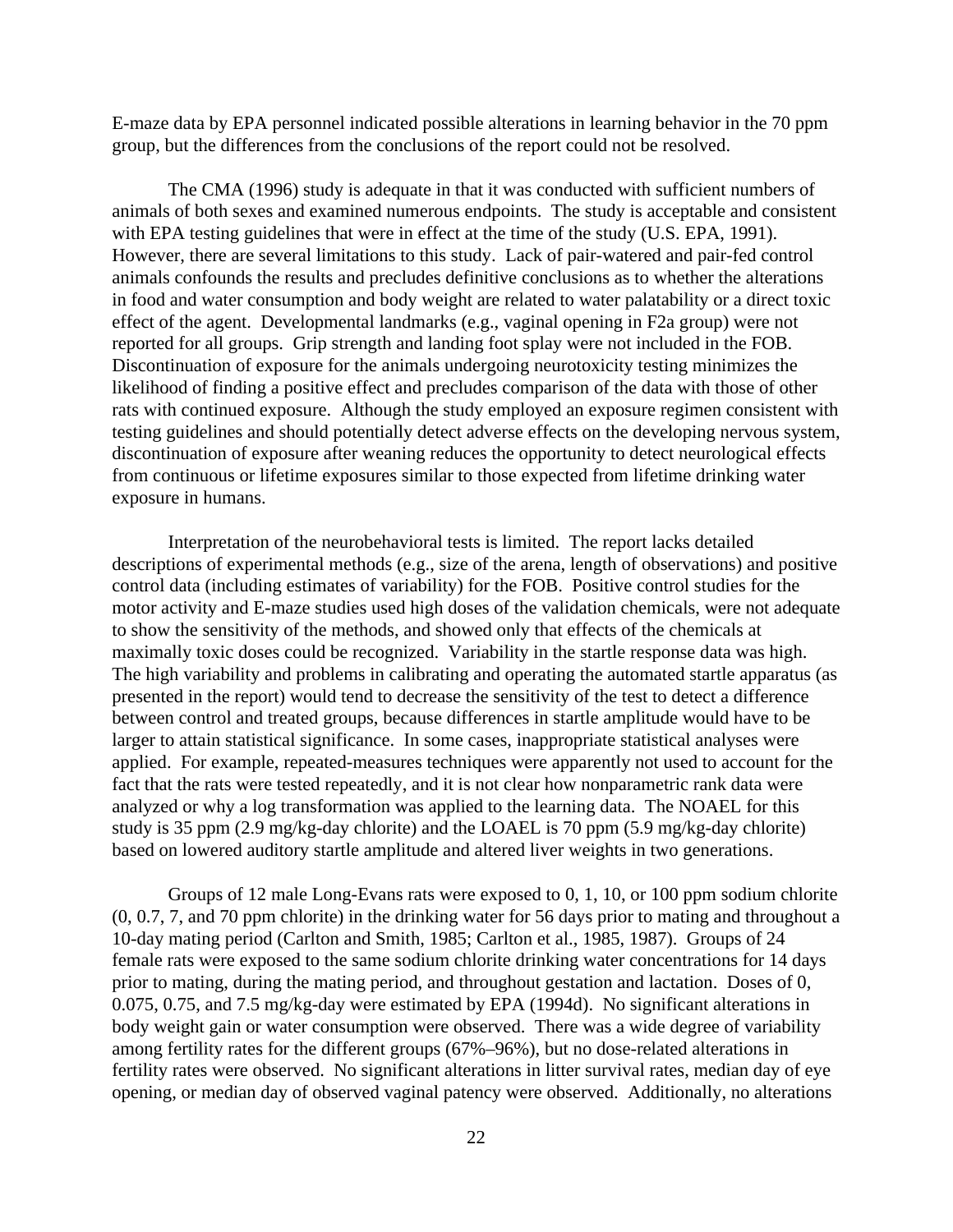were observed in gross and histopathologic examination of reproductive tract tissues, hematologic parameters, or testis, epididymis, and caudal epididymis weights. No significant alterations in sperm count or percentage of sperm mobility were observed. A trend toward decreased sperm mean progressive movement was observed in the 100 ppm group, but the velocity was not significantly different from controls. The percentage of abnormal sperm in sodium chlorite-exposed rats did not differ from controls. No significant alterations in T3 and T4 hormone levels were observed in the F0 males or females. T3 and T4 levels were measured in the F1 males and females on postnatal days 17 (males only), 21, and 40; significant decreases in hormone levels were consistently observed at 100 ppm at days 21 and 40. This study identifies a NOAEL of 10 ppm (0.75 mg/kg-day) and a LOAEL of 100 ppm (7.5 mg/kg-day) for altered thyroid hormone levels in the offspring of rats exposed to sodium chlorite in drinking water.

Carlton and Smith (1985) and Carlton et al. (1985, 1987) conducted two follow-up studies to further investigate the effect of sodium chlorite on sperm parameters. In these studies, groups of 12 male rats received drinking water containing 0, 100, or 500 ppm sodium chlorite (0, 70, and 370 ppm chlorite) or 0, 1, 10, or 100 ppm sodium chlorite (0, 0.7, 7, and 70 ppm chlorite) for 72–76 days. Water consumption was significantly decreased (28%) in the 500 ppm group; in other groups, water consumption was similar to that of controls. Estimated doses of 0.075, 0.75, 7.5, and 27 mg/kg-day were calculated for the 1, 10, 100, and 500 ppm groups, respectively. No significant alterations in body weight gain were observed in the sodium chlorite-exposed rats. As in the first experiment, there were no significant alterations in sperm count, percentage of sperm mobility, or mean progressive movement. However, there was a trend toward decreased progressive movement in the 100 and 500 ppm groups. When the three experiments were combined, there was a statistically significant reduction of direct progressive movement at 100 and 500 ppm. A significant increase in abnormal sperm was observed in the 100 and 500 ppm groups; the most common morphological abnormalities were frayed tails, open hooks, and amorphous sperm heads. Collectively, these studies identify a NOAEL of 10 ppm (0.75 mg/kgday) and LOAEL of 100 ppm (7.5 mg/kg-day) for reproductive effects in rats exposed to sodium chlorite in drinking water.

Couri et al. (1982) exposed groups of 7–13 pregnant Sprague-Dawley rats to 0%, 0.1%, 0.5%, or 2% sodium chlorite (0%, 0.07%, 0.4%, and 1.5% chlorite) in the drinking water during gestational days 8–15. The litters were either delivered at term or by cesarean section on gestational day 22. Using the daily doses of 0, 34, 163, and 212 mg sodium chlorite/rat/day calculated by the study authors and an estimated body weight (midpoint of gestation day 1 body weights [0.280 kg] plus one-half of the body weight gain), doses of 0, 95, 590, and 820 mg/kgday sodium chlorite (0, 70, 440, and 610 mg/kg-day chlorite) were calculated. Another group of four pregnant rats received daily gavage doses of 200 mg/kg sodium chlorite on gestational days 8–15. Profuse vaginal and urethral bleeding and 100% mortality were observed in the rats receiving 200 mg/kg gavage doses. No deaths were observed in the rats receiving sodium chlorite via drinking water. Weight loss and decreases in food and water consumption were observed at the 0.5% and 2% concentrations; decreased water consumption was also observed in the 0.1% group. Irregular blood cells, ruptured cells, and hemolysis were observed in the 2% and 200 mg/kg-day groups. Significant decreases in crown-rump length were observed in litters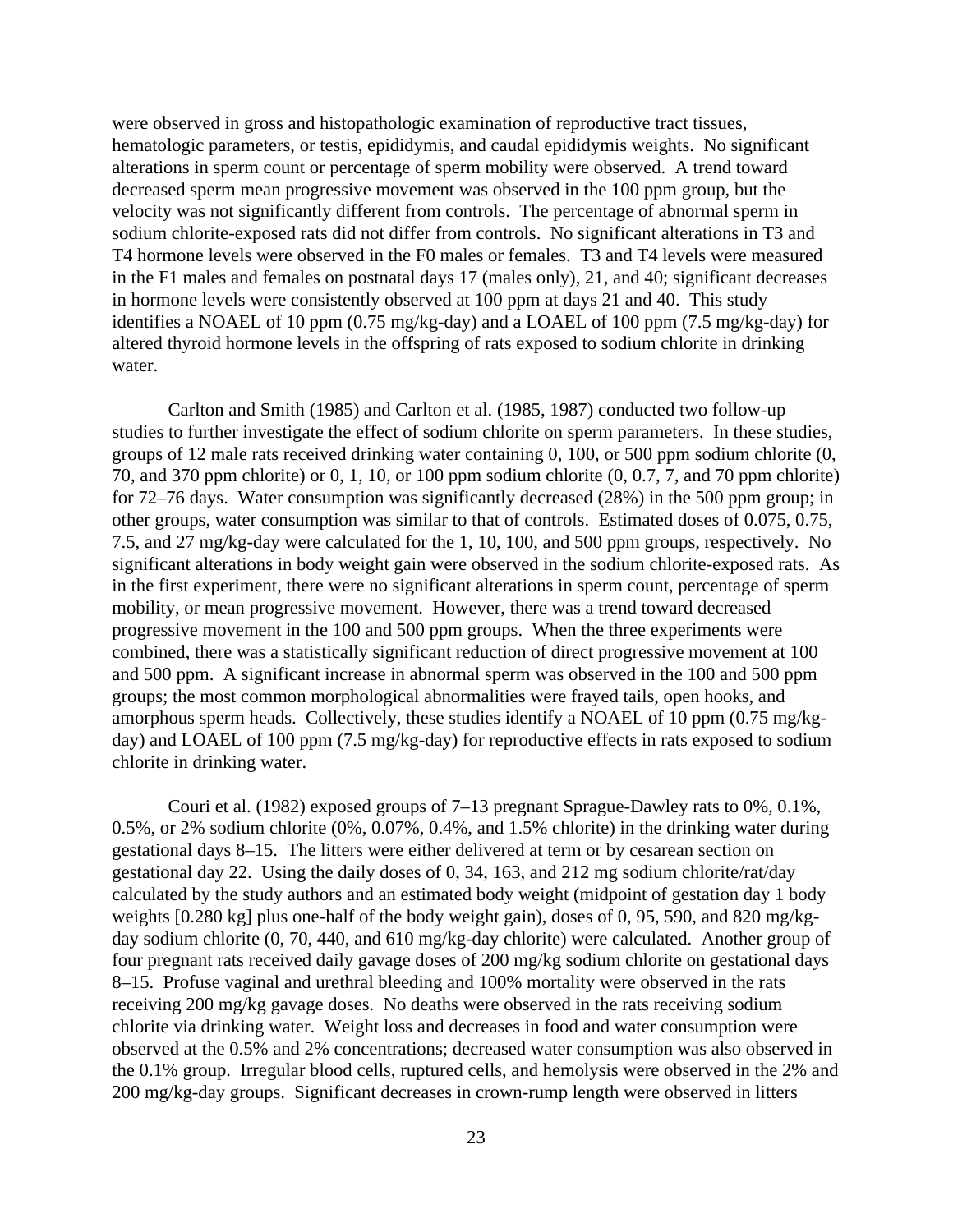term-delivered in the 0.1%, 0.5%, and 2% groups and in the 0.5% group cesarean-delivered on gestational day 22. Fetal weights were not adversely affected. An increase in the number of resorbed and dead fetuses was observed in litters delivered on gestational day 22 in the 0.1%, 0.5%, and 2% groups; two litters out of five were totally resorbed in the 2% group. Postnatal growth and the incidences of soft tissue and skeletal malformations were not adversely affected by in utero exposure to sodium chlorite. This study identifies a FEL of 0.1% for resorbed and dead fetuses and decreases in crown–rump length in the offspring of rats exposed to 0.1% sodium chlorite (70 mg/kg-day chlorite) in drinking water.

Groups of six to nine female Sprague-Dawley rats were administered 0, 1, or 10 mg/L chlorite in the drinking water (0, 0.1, or 1 mg/kg-day calculated using a reference body weight of 0.35 kg and water intake of 0.046 L/day) for 2.5 months prior to mating with unexposed males and during gestational days 0–20; the dams were killed on gestational day 20 (Suh et al., 1983). No significant alterations in general appearance or maternal body weight gain were observed. No significant alterations in number of implants (total and per dam), resorptions, or dead fetuses were observed. No difference in fetal body weights was observed. Crown-rump length was significantly higher in the 10 mg/L group compared with controls, but the difference was very small and is probably not biologically significant. Chlorite exposure did not significantly alter incidence of skeletal anomalies. This study identifies a NOAEL of 10 mg/L (1 mg/kg-day) for developmental toxicity in the offspring of rats exposed to chlorite in the drinking water.

Mobley et al. (1990) exposed groups of 12 female Sprague-Dawley rats to 0, 20, or 40 ppm chlorite in the drinking water (doses of 0, 3, and 6 mg/kg-day were estimated by U.S. EPA, 1994d) for 10 days prior to mating with unexposed males and during gestation and lactation until postnatal days 42–53. Chlorite exposure did not adversely affect litter size or pup weight gain. Significant, consistent decreases in exploratory activity were observed in the 40 ppm group on postnatal days 36–39, but not on days 39–41. In the 20 ppm group, there were significant decreases in activity on days 36 and 37, but not on days 38–40. No significant alterations in serum T3 or T4 levels were observed in the 37–38- or 42-day-old postconception pups. However, the free T4 levels were significantly increased in the 40 ppm group. The day of eye opening in the 20 and 40 ppm groups was similar to that of controls. A review of the results of this study relative to the findings of the newer developmental studies in the database suggests that the NOAEL for neurodevelopmental behavioral effects in rats exposed to chlorite in drinking water for this study is 20 ppm (3 mg/kg-day) and the LOAEL is 40 ppm (6 mg/kg-day).

Moore et al. (1980) (data also presented in Moore and Calabrese, 1982) exposed groups of pregnant female A/J mice to 0 or 100 ppm sodium chlorite in drinking water throughout gestation and lactation; 21 control and 12 exposed dams had litters. EPA (1994d) estimated that the 100 ppm sodium chlorite (75 ppm chlorite) concentration corresponds to a dose of 22 mg/kgday. A decrease in the conception rate (number of females positive for vaginal plug/number of females producing litters) was observed in the chlorite group (39% vs. 56% in controls); the statistical significance was not reported. No statistically significant alterations in gestation length, litter size, number of pups dead at birth, and number of pups alive at weaning were observed. Pup growth was adversely affected, as shown by significant decreases in average pup weaning weight and birth to weaning growth rate. This study identifies a LOAEL of 100 ppm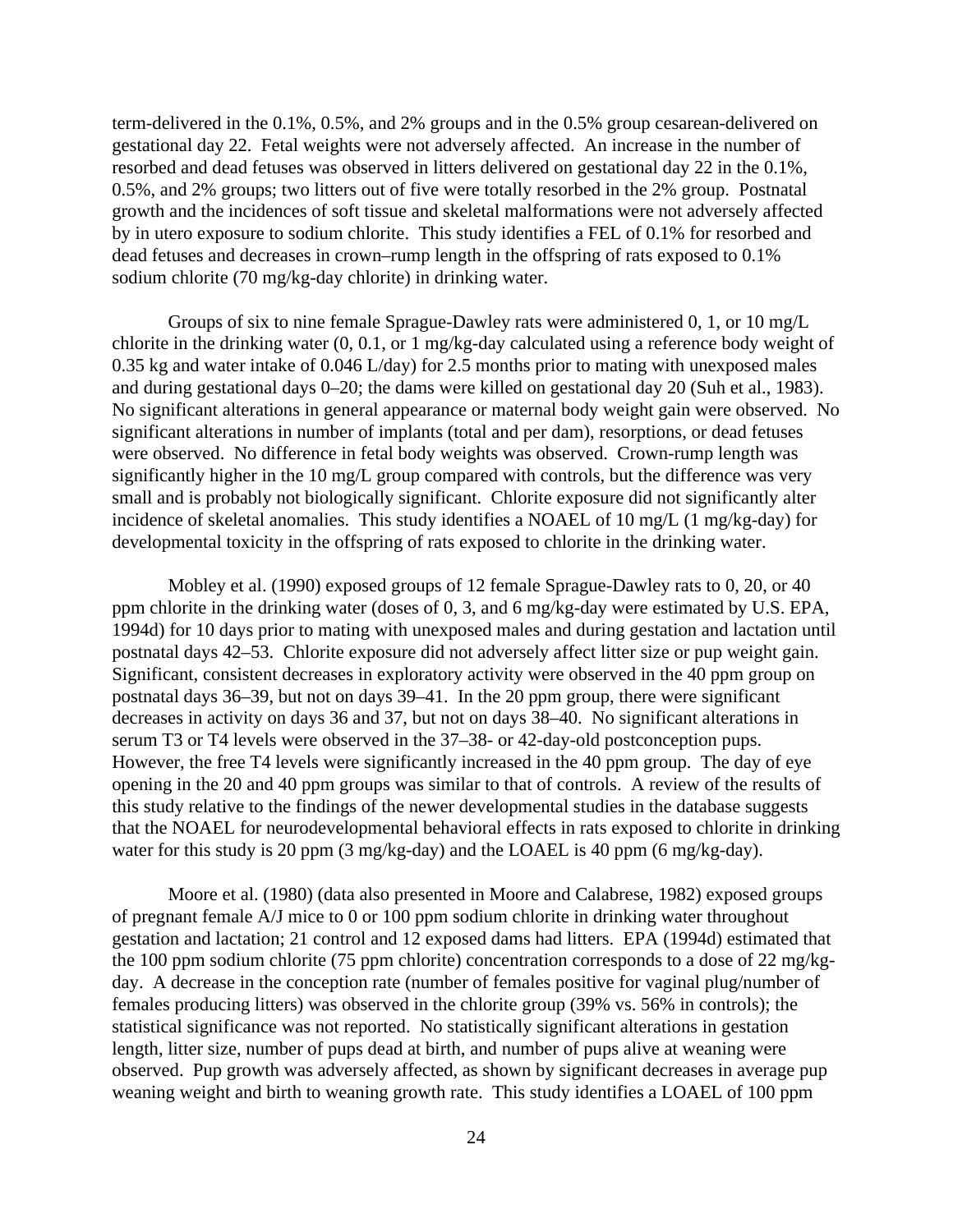(22 mg/kg-day) for developmental effects in the offspring of mice exposed to chlorite in the drinking water.

Harrington et al. (1995b) treated groups of 16 female New Zealand white rabbits with technical-grade sodium chlorite (80.6% purity) via their drinking water at levels of 0, 200, 600, or 1,200 ppm from gestation days 7–20, followed by terminal sacrifice at day 28. Water concentrations were maintained at the same levels throughout pregnancy and were not adjusted for changes in volume of water consumed. Based on measured water consumption, the study authors calculated a mean daily intake of approximately 0, 10, 26, or 40 mg/kg-day chlorite (corrected for purity and adjusted by the weight of the salt). Clinical condition, maternal body weight, and food and water consumption were measured daily. At necropsy, gravid uterine weights, number of corpora lutea, number of implantation sites, and live and dead fetuses were recorded. Live fetuses were weighed, examined for external abnormalities, sexed, and dissected, and a gross visceral examination was performed. Skeletal examinations were also performed. Abnormalities were categorized as minor or major, and the latter were thought to impair survival or fitness. Commonly observed variations were also recorded. The study authors did not state which malformations fell into each of these categories. There was no mortality, although two rabbits (one from each of the control and 26 mg/kg-day groups) were sacrificed in extremis because of a clinical condition unrelated to treatment. A significant decrease in water consumption during the treatment period was observed in the 26 and 40 mg/kg-day groups, and a decrease during treatment days 16–20 of pregnancy was observed in the 10 mg/kg-day group. The study authors attributed the decreases in consumption to lack of palatability of the drinking water solution, although no supporting data were presented. Food consumption was decreased in the 26 and 40 mg/kg-day groups during days 7–11 of pregnancy. Body weight gain of treated animals was decreased on days 7–19, although by day 26 these groups showed no differences from controls in body weight gain.

The authors concluded there were no treatment-related effects on pregnancy incidence, number of implantations, number of preimplantation losses, fetal sex ratio, number of live fetuses, or fetal visceral or structural abnormalities. Data for specific malformations and variations were not shown; instead, data were presented as the number or mean percentage of fetuses with major or minor external and visceral or skeletal abnormalities. The number and mean percentage of major external and visceral and skeletal abnormalities were increased in the 26 and 40 mg/kg-day groups (external/visceral: 6.6% and 2.9%, respectively, vs. 1.5% in controls; skeletal: 5.4% and 0%, respectively, vs. 0% in controls). Mean fetal weights in the 26 and 40 mg/kg-day groups were slightly decreased  $\ll$  9% relative to controls). In the 26 and 40 mg/kg-day groups, the incidence of minor skeletal abnormalities (13.9 and 14.2 for the 26 and 40 mg/kg-day groups, respectively, vs. 7.7% in controls) and skeletal variants related to incomplete fetal bone ossification (such as of the pubis and sternebrae) was higher than for controls. The authors state in their discussion that these alterations in fetal body weight and delayed ossification indicate embryonic growth retardation. The NOAEL for this study is 200 ppm (10 mg/kg-day chlorite) and the LOAEL is 600 ppm (26 mg/kg-day chlorite) based on decreased fetal weight and delayed skeletal ossification, decreased food and water consumption in the dams, and decreased body weight gain in the dams. Although this study employed sufficient numbers of animals and administered chlorite by a route relevant to human exposure, uncertainties exist in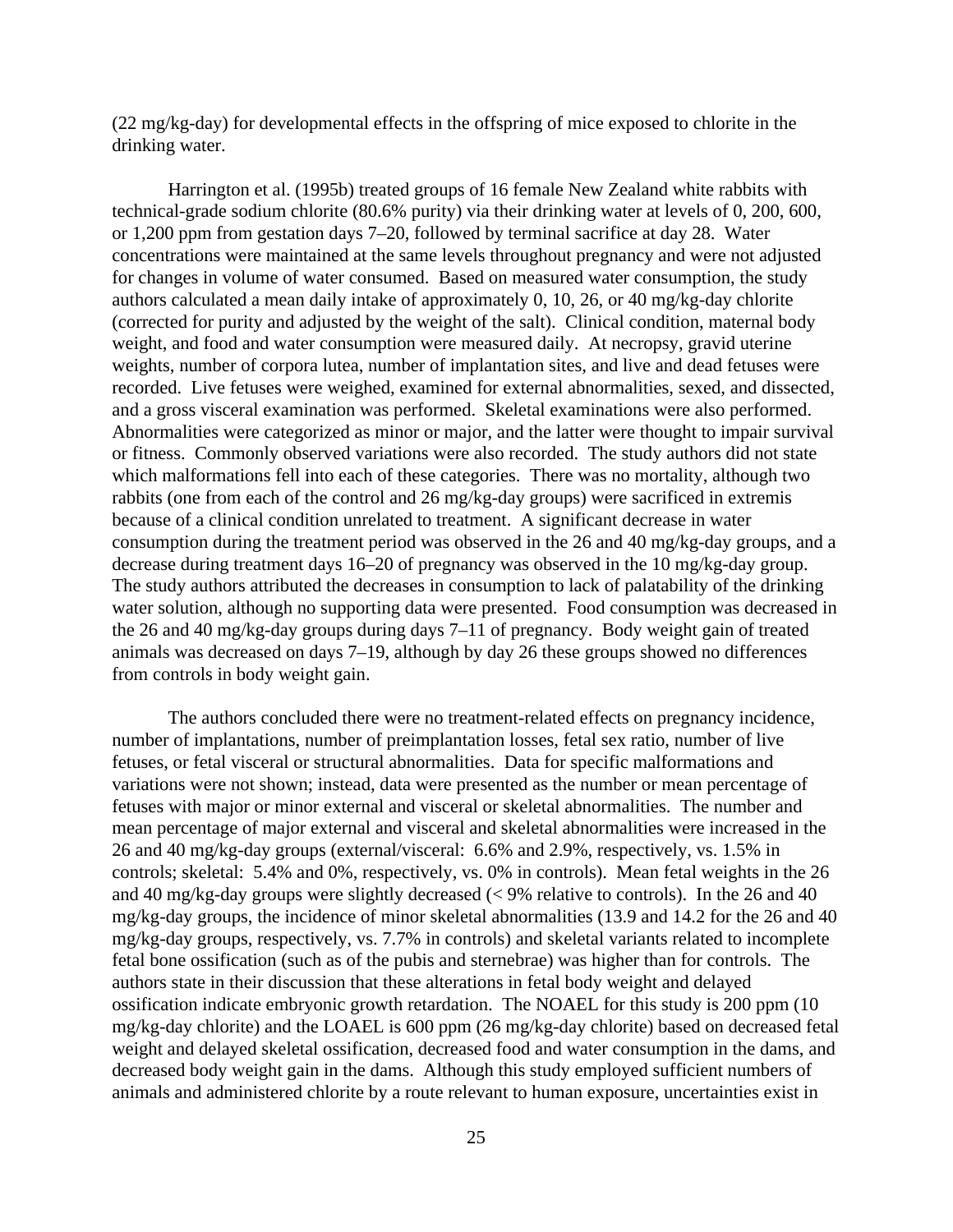interpretation of the results because of inadequate reporting of the number and types of specific abnormalities and variations. There is additional uncertainty as to whether the decreases in food and water consumption and body weight gain in the dams are caused by unpalatability or a direct toxic effect of the chlorite.

# **4.4. OTHER STUDIES**

#### **4.4.1. Other Carcinogenicity Studies**

#### **4.4.1.1.** *Chlorine Dioxide*

The potential for chlorine dioxide to induce proliferative epidermal hyperplasia was examined by Robinson et al. (1986). Groups of five dorsally shaved female SENCAR mice were placed in chambers filled with 0, 1, 10, 100, 300, or 1,000 ppm liquid chlorine dioxide; the chambers were designed to prevent the head from getting wet and to prevent inhalation of vapors. The animals were exposed 10 minutes/day for 4 days. A significant increase in interfollicular epidermal thickness was observed in the 1,000 ppm group, but not at the lower concentrations. Increases in total cell numbers and basal cell numbers in skin sections were observed in both the 300 and 1,000 ppm groups. In a second study, groups of 40 mice were immersed in 0 or 1,000 ppm chlorine dioxide for 10 minutes; animals (5/group) were killed 1, 2, 3, 4, 5, 8, 10, or 12 days postexposure. A significant increase in interfollicular epidermis thickness was observed at all time periods, with the highest values at 10 and 12 days postexposure. The authors concluded that even short-term dermal exposure to high concentrations of chlorine dioxide is capable of inducing hyperplastic responses in the mouse skin.

Miller et al. (1986) tested the carcinogenic potential of drinking water disinfected with chlorine dioxide using three short-term assays. Following disinfection with chlorine dioxide, the water samples (containing 0.5 mg/L chlorine dioxide residue) were concentrated 2,000 $\times$  or 4,000× using a macroreticular resin process. In a mouse initiation-promotion assay, groups of 14–34 SENCAR mice (sex not specified) were orally administered 0.5 mL of the 4000× concentrate in 2% emulphor 3 times/week for 2 weeks followed by topical exposure to  $1.0 : g$  12tetradecanylphorbal-13-acetate (TPA) in acetone applied to the dorsal skin 3 times/week for 20 weeks and then sacrificed. No significant increases, compared with vehicle controls, in the number of skin tumors or the number of tumors per animal were observed.

In a lung adenoma assay (Miller et al., 1986), groups of 20 male and 20 female Strain A mice received 0.25 mL gavage doses of  $2000 \times$  or  $4000 \times$  concentrates in 2% emulphor 3 times/week for 8 weeks followed by a 16-week observation period. The number of animals with lung adenomas and the number of adenomas per animal were not significantly altered compared with vehicle controls.

Miller et al. (1986) also examined the development of liver foci in rats in a short-term assay. In this study, groups of partially hepatectomized rats received a single dose of concentrated water (chlorine dioxide concentration not reported) in 2% emulphor followed 1 week later by administration of 500 ppm sodium phenobarbital in drinking water for 56 days;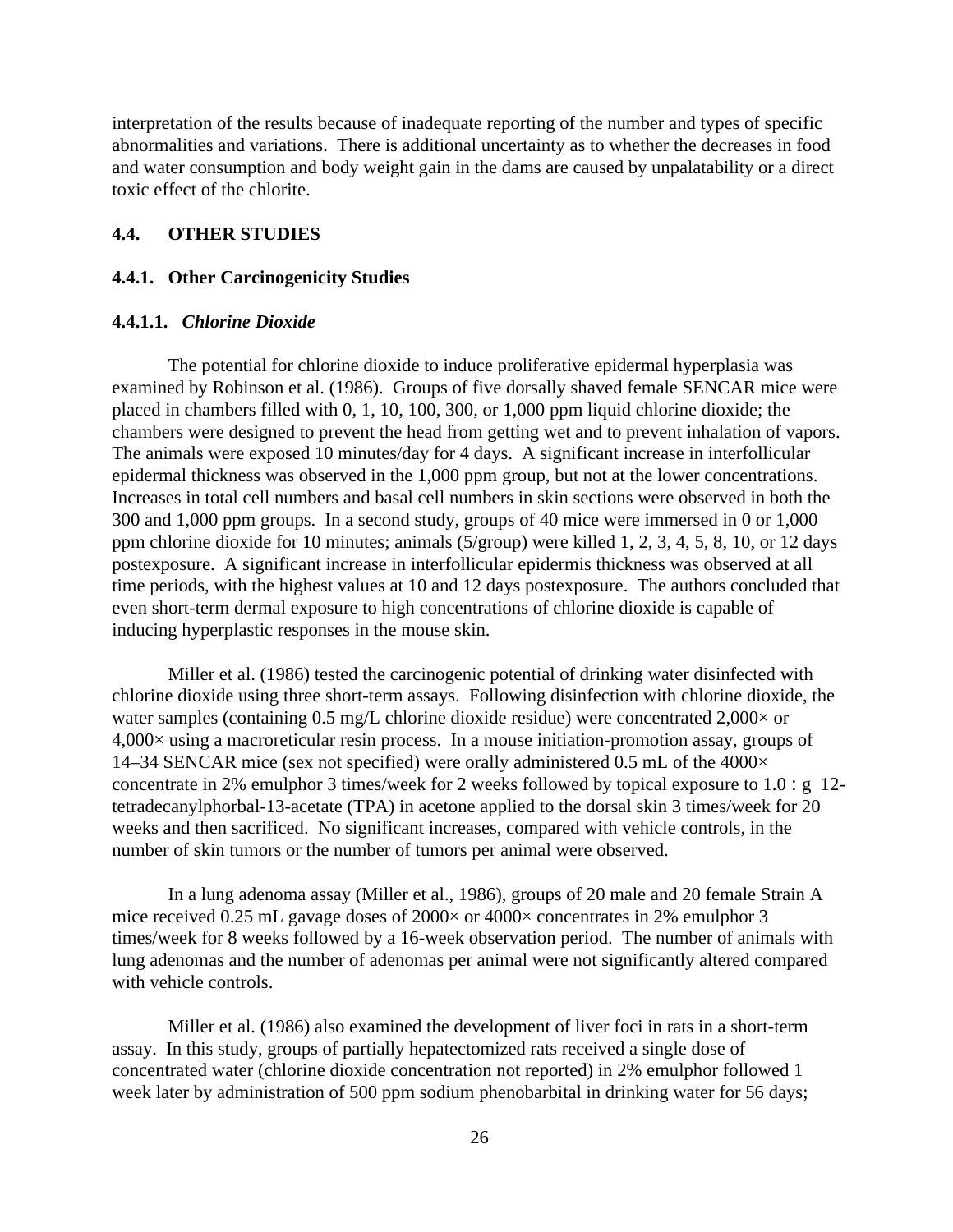animals were sacrificed on day 70. A control group received nondisinfected water. No significant increases in incidence of (-glutamyltranspeptidase foci were observed.

#### **4.4.1.2.** *Chlorite*

Kurokawa et al. (1984) also conducted dermal carcinogenicity studies. In a study to assess the ability of chlorite to act as a complete carcinogen, groups of 20 female SENCAR mice were exposed twice weekly for 51 weeks to 20 mg/mL sodium chlorite in acetone. The solution (0.2 mL; 100 mg/kg sodium chlorite per application) was applied to the shaved backs of the mice. The sodium chlorite exposure did not result in increased tumor incidence. To test the ability of chlorite to act as a tumor promoter, a single initiating dose of  $20$ : mol of dimethylbenzanthracene (DMBA) was applied to the skin of 20 SENCAR mice. The DMBA application was followed by a 51-week exposure to sodium chlorite (as described for the complete carcinogen study). Tumor incidence was 6/20 (30%) compared with 0/20 in mice that received DMBA followed by acetone treatments for 51 weeks. Squamous cell carcinomas were observed in 5/20 animals in the chlorite group. However, the results were not statistically significant.

#### **4.4.2. Genotoxicity Studies**

# **4.4.2.1.** *Chlorine Dioxide*

Both positive and negative results have been found in in vitro genotoxicity studies. Chlorine dioxide did not increase chromosome aberrations in Chinese hamster fibroblast cells but did increase reverse mutation in *Salmonella typhimurium* (with activation) (Ishidate et al., 1984). However, water samples disinfected with chlorine dioxide did not induce reverse mutations in *S. typhimurium* with or without activation (Miller et al., 1986). In vivo micronucleus and bone marrow chromosomal aberration assays in Swiss CD-1 mice administered 0.1–0.4 mg chlorine dioxide via gavage for 5 consecutive days were negative, as was a sperm-head abnormality assay in B6C3F1 mice administered 0.1–0.4 mg via gavage for 5 consecutive days (0, 3.2, 8, and 16 mg/kg-day) (Meier et al., 1985). Hayashi et al. (1988) reported positive results in the micronucleus assay in ddY mice following a single intraperitoneal injection of 3.2–25 mg/kg chlorine dioxide.

# **4.4.2.2.** *Chlorite*

Genotoxicity of chlorite was assessed in several in vitro and in vivo assays. In in vitro assays, chlorite induced reverse mutations in *S. typhimurium* (with activation) and chromosome aberrations in Chinese hamster fibroblast cells (Ishidate et al., 1984). In general, the results of the in vivo assays were negative. In the micronucleus assays, negative results were found in ddY mice following an oral gavage dose of 37.5–300 mg/kg chlorite single injection (Hayashi et al., 1988) and in Swiss CD-1 mice administered 0.25–1 mg chlorite via gavage for 5 consecutive days (0, 8, 20, and 40 mg/kg-day) (Meier et al., 1985). Using the same dosages, Meier et al. also reported negative results in the bone marrow chromosomal aberration assay in Swiss CD-1 mice and in the sperm-head abnormality assay in B6C3F1 mice. Positive results were found in the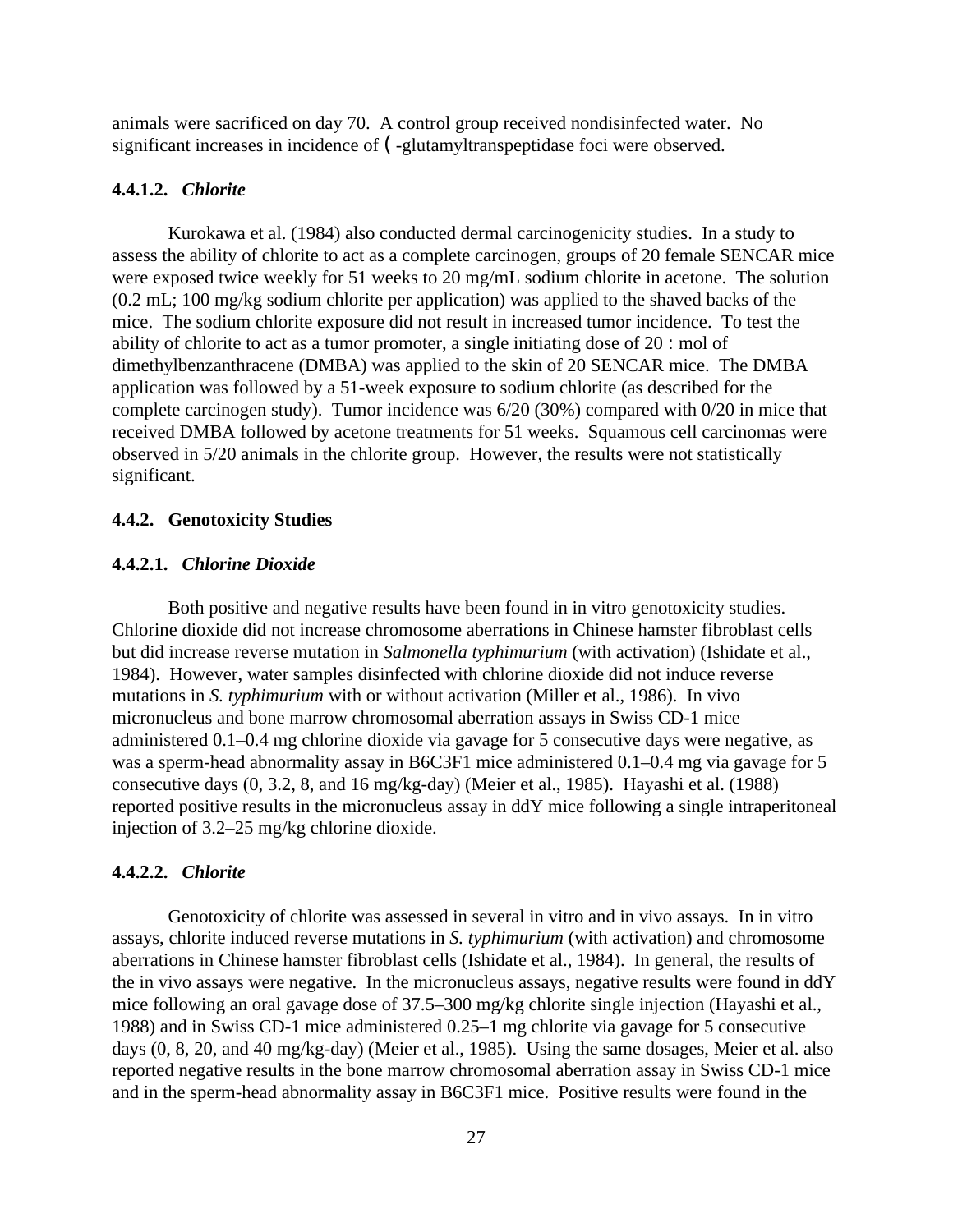micronucleus assay in ddY mice when the chlorite was administered via intraperitoneal injection (7.5–60 mg/kg) (Hayashi et al., 1988).

#### **4.4.3. Mechanistic Studies**

EPA (1994d) has extensively discussed the mechanism of action whereby chlorine dioxide and chlorite produce hematologic and systemic effects. The mechanisms are still incompletely understood. Oxidative damage to the erythrocyte and production of methemoglobin are most likely related to their properties as oxidants (U.S. EPA, 1994d). Chlorite is thought to be the intermediate species responsible in many of the hematologic effects of chlorine dioxide because of its more efficient production of methemoglobin, depletion of red blood cell (RBC) glutathione, and alteration of erythrocyte fragility.

In a series of experiments, Bercz and co-workers (1982, 1986); and Harrington et al. (1986) suggested that chlorine dioxide increases binding of dietary iodide to gastrointestinal tissue and contents, producing a functional iodide deficiency. Bercz et al. (1982) found decreased levels of circulating thyroxine in monkeys drinking water containing > 9.5 mg/kg-day chlorine dioxide, but not 44 mg/kg-day chlorite, for 4–6 weeks. In a follow-up study, Harrington et al. (1986) demonstrated increases in thyroid iodide uptake and a rebound in thyroxine levels in monkeys 1 year after an 8-week exposure to approximately 5 mg/kg-day chlorine dioxide in drinking water. Unlike monkeys, rats showed dose-related declines in thyroxine levels and no alteration in thyroid iodide uptake following an 8-week exposure to 10 mg/kg-day chlorine dioxide in drinking water.

Whether either or both of these mechanisms are operable in inducing reproductive, developmental, and neurodevelopmental effects is not known. One could also speculate that hypothyroidism, induced by chlorine dioxide alteration of iodide uptake in the gastrointestinal tract, might contribute to alterations in maternal or neonatal behavior. Alternative, as yet unknown mechanisms are also plausible because few definitive mechanistic data are available. Additional research is needed to understand whether the parent chlorine dioxide and/or its oxychlorine degradation products induce delays and alterations in fetal/neonatal neurodevelopment and behavior through disturbance in maternal thyroid function or directly within the embryo itself.

# **4.5. SYNTHESIS AND EVALUATION OF MAJOR NONCANCER EFFECTS AND MODE OF ACTION (IF KNOWN)—ORAL AND INHALATION**

#### **4.5.1. Oral Exposure**

#### **4.5.1.1.** *Chlorine Dioxide*

The subchronic/chronic toxicity of chlorine dioxide has not been adequately assessed. The Haag (1949) chronic drinking water study reported decreases in survival in rats exposed to 13 mg/kg-day chlorine dioxide for 2 years, but the cause of death was not reported and no effects were observed at lower concentrations. The small number of animals tested and the limited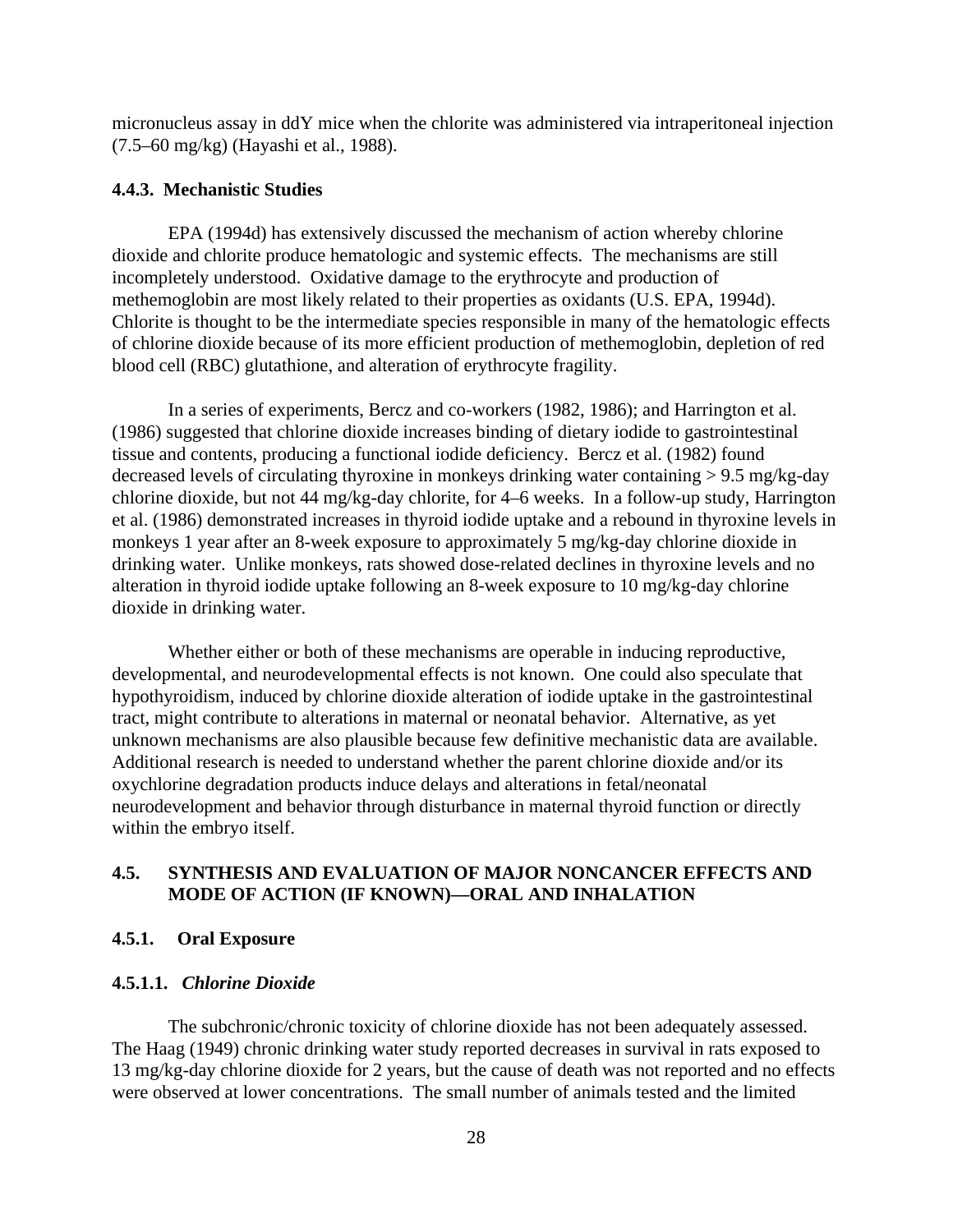number and lack of sensitive endpoints examined make interpretation of this study difficult. Daniel et al. (1990) found increases in incidence of nasal lesions in rats exposed to \$25 mg/L chlorine dioxide (2 mg/kg-day) in drinking water for 90 days; no other adverse effects were observed. However, it is not known if the nasal lesions resulted from inhaling chlorine dioxide vapors at the drinking water sipper tube or from off-gassing of the vapors after drinking. No other studies have reported similar effects. Other subchronic/chronic studies primarily examined hematologic parameters. Bercz et al. (1982) found significant decreases in serum T4 levels in monkeys exposed to 9.5 mg/kg-day chlorine dioxide in the drinking water for 4–6 weeks. Adverse hematologic effects could not be discerned in Abdel-Rahman et al. (1984b) because there was no consistent dose-effect relationship. Additionally, Daniel et al. (1990), Bercz et al. (1982), and Moore and Calabrese (1982) did not find hematologic alterations in rats, monkeys, or mice, respectively. Abdel-Rahman et al. (1984b) and Couri and Abdel-Rahman (1980) reported alterations in the glutathione-dependent system, in particular, decreases in erythrocyte glutathione levels, increases in glutathione peroxidase activity, and increases in erythrocyte catalase levels. However, as with the hematologic effects this group found, consistent relationships between dose and magnitude of the alterations were lacking.

A number of studies have consistently found developmental effects following in utero exposure or postnatal gavage administration of 14 mg/kg-day chlorine dioxide. The effects include altered brain development (decreases in forebrain and/or cerebellum DNA content, ratio of protein content to forebrain weight, and dendritic spine counts in a visual association area of the cerebral cortex) (Toth et al., 1990; Taylor and Pfohl, 1985), decreased locomotor or exploratory activity (Orme et al., 1985; Taylor and Pfohl, 1985), and increased T3 uptake (Mobley et al., 1990). Orme et al. (1985) found decreases in T3 and T4 levels in in utero and postnatally exposed pups; however, other studies did not find alterations in T3 and T4 levels in similarly exposed animals (Toth et al., 1990; Carlton et al., 1991).

The available data indicate that the critical effect of chlorine dioxide is neurodevelopmental toxicity.

#### **4.5.1.2.** *Chlorite*

A number of studies have examined the subchronic/chronic toxicity of chlorite; however, only the Harrington et al. (1995a) study examined a wide range of endpoints. This study identified a NOAEL and LOAEL of 7.4 and 19 mg/kg-day, respectively, for stomach lesions and alterations in spleen and adrenal weights in rats receiving gavage doses of sodium chlorite. The bolus administration of sodium chlorite might have contributed to the stomach lesions; these effects might not have been observed if the sodium chlorite had been administered in the drinking water. Haag (1949) found renal effects in rats drinking 9.3 mg/kg-day chlorite (NOAEL of 0.7 mg/kg-day); interpretation of the results of this study is limited by the small numbers of animals that underwent pathological examination and the limited number of endpoints examined. Abdel-Rahman et al. (1984b) and Couri and Abdel-Rahman (1980) found decreases in osmotic fragility, blood glutathione levels, and blood catalase activity in rats exposed to 1 and 10 mg/kgday chlorite in drinking water. It is unclear, however, if these effects are statistically or biologically significant. In contrast, Moore et al. (1980) and Moore and Calabrese (1982) found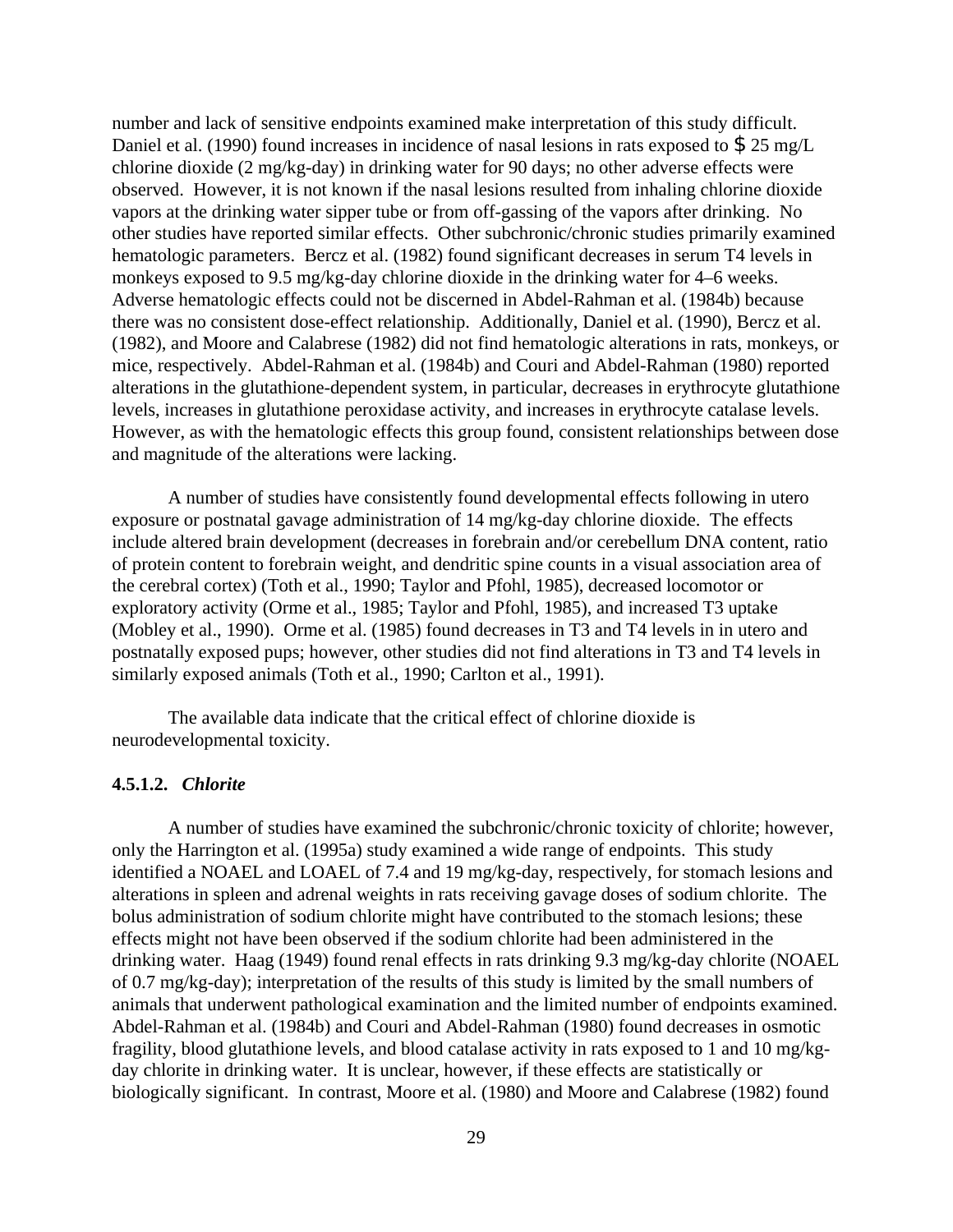increases in osmotic fragility in mice exposed to 22 mg/kg-day chlorite in drinking water. Bercz et al. (1982) found decreases in erythrocyte and hemoglobin levels and decreases in T4 levels in monkeys exposed to 58.4 mg/kg-day chlorite.

As with chlorine dioxide, developmental toxicity appears to be the most sensitive effect of oral chlorite exposure. At exposure levels of 3 mg/kg-day and 6 mg/kg-day, Mobley et al. (1990) found significant decreases in exploratory activity in rat pups exposed to chlorite in utero. The changes at 3 mg/kg-day were small, whereas changes observed at 6 mg/kg-day were more consistent with findings from several other studies. Similarly, lowered auditory startle response and reduced liver weight were observed at 6 mg/kg-day, but not at 3 mg/kg-day, in rats in a twogeneration study (CMA, 1996). At higher concentrations (19–28 mg/kg-day), decreases in fetal/pup body weight have been observed in mice and rabbits (Moore et al., 1980; Moore and Calabrese, 1982; Harrington et al., 1995b). Data from Carlton and Smith (1985) and Carlton et al. (1987) suggest that sperm may be a sensitive target of toxicity. Reductions in sperm progressive movement and increases in abnormal sperm have been observed in rats exposed to 7.5 mg/kg-day chlorite in drinking water for 72–76 days. However, the CMA (1996) twogeneration study did not find any alterations in reproductive performance in rats exposed to 22.7 mg/kg-day chlorite in drinking water.

#### **4.5.2. Inhalation Exposure**

#### **4.5.2.1.** *Chlorine Dioxide*

Several human studies have examined the toxicity of inhaled chlorine dioxide (Gloemme and Lundgren, 1957; Elkins, 1959; Ferris et al., 1967; Exner-Freisfeld et al., 1986; Kennedy et al., 1991; Meggs et al., 1996). Despite the limitations of these studies (including poor exposure assessment, small number of subjects, and concomitant exposure to chlorine and/or sulfur dioxide), they consistently demonstrate that the respiratory tract is a very sensitive target of toxicity.

A series of studies by Paulet and Desbrousses (1970, 1972, 1974) and Dalhamn (1957) examined the acute and subchronic toxicity of chlorine dioxide in rats and rabbits. As with the human studies, the respiratory tract is the most sensitive target of toxicity. The effects include alveolar congestion and hemorrhage, bronchial inflammation, and peribronchiolar edema. A NOAEL for these effects has not been identified; the lowest LOAEL is 1 ppm  $(2.8 \text{ mg/m}^3)$  in rats exposed to chlorine dioxide 5 hours/day, 5 days/week for 2 months (Paulet and Desbrousses, 1972).

#### **4.5.2.2.** *Chlorite*

No data are available on the toxicity of inhaled chlorite.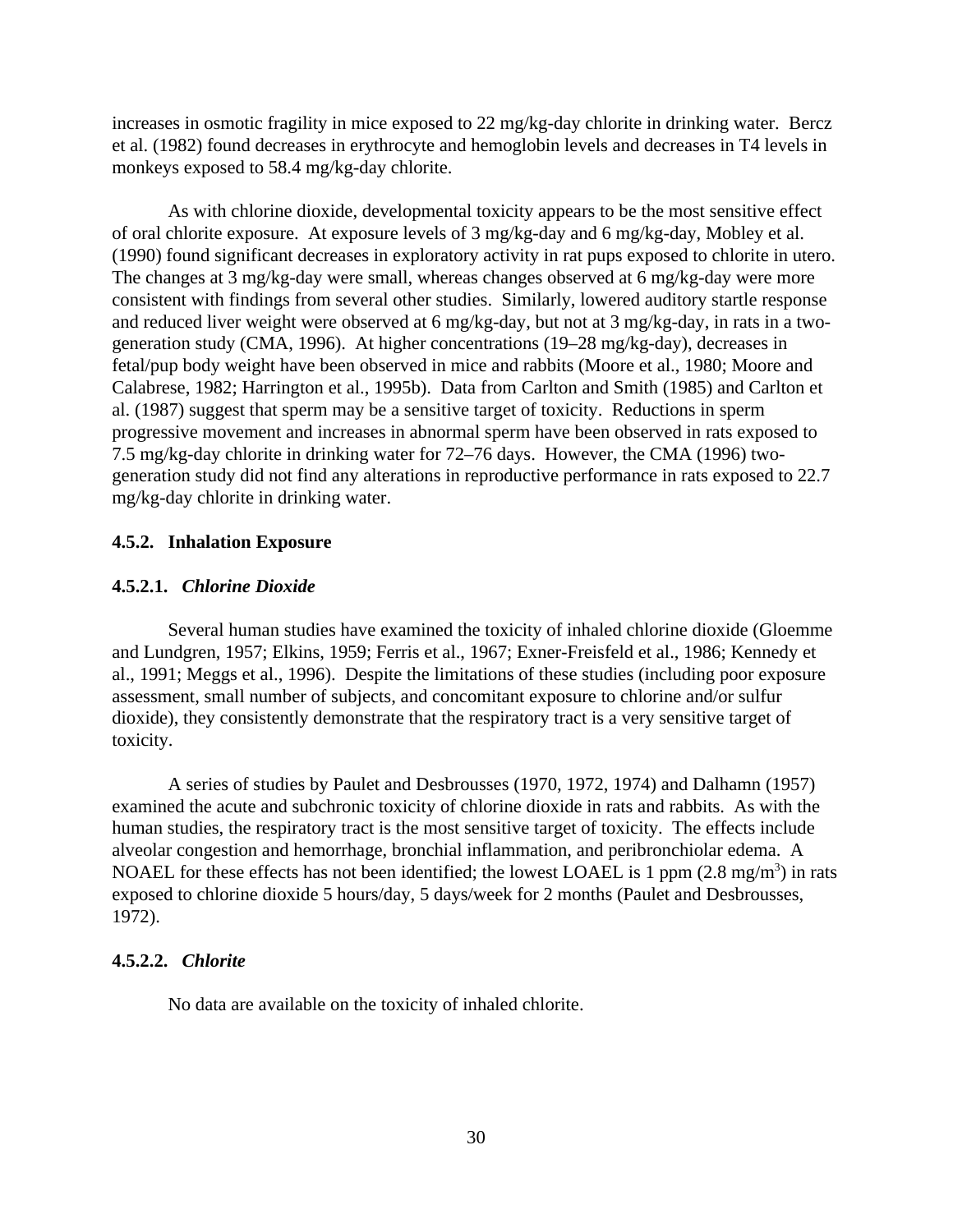# **4.6. WEIGHT-OF-EVIDENCE EVALUATION AND CANCER CHARACTERIZATION—SYNTHESIS OF HUMAN, ANIMAL, AND OTHER SUPPORTING EVIDENCE, CONCLUSIONS ABOUT HUMAN CARCINOGENICITY, AND LIKELY MODE OF ACTION**

#### **4.6.1. Chlorine Dioxide**

Under the current guidelines (U.S. EPA, 1986a), chlorine dioxide is classified as Group D, not classifiable as to human carcinogenicity because of inadequate data in humans and animals. Under the draft Carcinogen Assessment Guidelines (U.S. EPA, 1996a), the human carcinogenicity of chlorine dioxide cannot be determined because no satisfactory human or animal studies assessing the chronic carcinogenic potential of chlorine dioxide were located.

No human or animal studies assessing the carcinogenic potential of chlorine dioxide were located. The carcinogenic potential of concentrates prepared from drinking water treated with chlorine dioxide was tested by Miller et al. (1986). The concentrates did not increase incidence of lung adenomas in Strain A mice, skin tumor frequency in mice, or incidence of gammaglutamyl transpeptidase positive foci (a measure of preneoplastic changes) in rat livers. Robinson et al. (1986) found significant increases in skin thickness in SENCAR mice immersed in chlorine dioxide, suggesting that high concentrations of chlorine dioxide are capable of inducing hyperplastic responses in the mouse skin.

Both positive and negative results have been found in genotoxicity studies of chlorine dioxide. Exposure to chlorine dioxide did not induce chromosomal aberrations in vitro, but it did increase occurrence of reverse mutations (Ishidate et al., 1984). In vivo assays did not find increases in micronucleus induction, chromosomal aberrations, or sperm-head abnormalities following oral exposure (Meier et al., 1985), but they did find increases in micronuclei induction after intraperitoneal injection (Hayashi et al., 1988).

#### **4.6.2. Chlorite**

Under the current guidelines (U.S. EPA, 1986a), chlorite is classified as Group D, not classifiable as to human carcinogenicity because of inadequate data in humans and animals. Under the draft Carcinogen Assessment Guidelines (U.S. EPA, 1996a), the human carcinogenicity of chlorite cannot be determined because of a lack of human data and limitations in animal studies.

No human studies assessing the carcinogenic potential of chlorite were located. Chlorite was tested for potential carcinogenicity in rat and mouse drinking water studies (Kurokawa et al., 1986; Yokose et al., 1987). These studies do not provide sufficient evidence to draw conclusions as to the carcinogenic potential of chlorite in humans. In the rat study (Kurokawa et al., 1986), exposure to sodium chlorite did not significantly increase the incidence of tumors. The short exposure duration (85 weeks) and high incidence of Sendai viral infection in control and exposed rats limit the use of this study to assess carcinogenicity.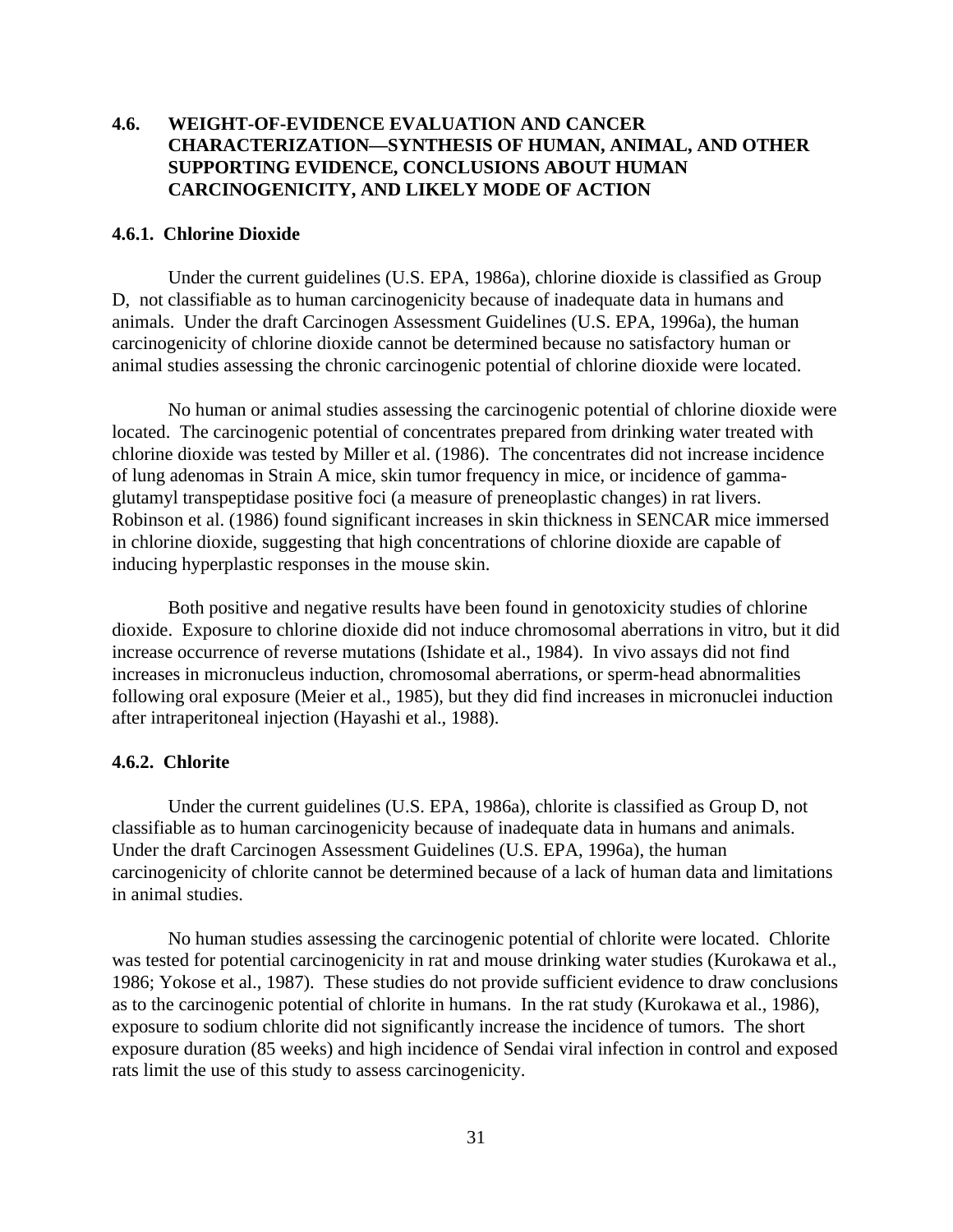In the mouse drinking water study (Kurokawa et al., 1986; Yokose et al., 1987), significant increases in liver and lung tumors were observed in male mice. Combined incidence of hepatocellular nodules and hepatocellular carcinomas was increased in the low-dose group, and combined incidence of lung adenomas and adenocarcinomas was elevated in the high-dose group relative to concurrent controls. However, these tumor incidences were within the range of values of historical controls in the study laboratory and in the National Toxicology Program laboratories (Kurokawa et al., 1986). This study is considered inadequate for assessing carcinogenicity because of the relatively short exposure duration (80 weeks) and the high incidence of early mortality in the concurrent control males from excessive fighting, making statistical comparisons between concurrent controls and treated animals difficult to interpret. No increases in tumor incidence were seen in female mice in this study.

Chlorite has been shown to be mutagenic in in vitro assays for reverse mutations and chromosome aberrations (Ishidate et al., 1984) and in an in vivo assay of micronucleus induction in which mice received an intraperitoneal injection of sodium chlorite (Hayashi et al., 1988). In vivo assays for micronucleus induction, chromosome aberrations, and sperm-head abnormalities were negative in mice receiving gavage doses of chlorite for 5 days (Meier et al., 1985; Hayashi et al., 1988).

#### **4.7. SUSCEPTIBLE POPULATIONS**

#### **4.7.1. Possible Childhood Susceptibility**

#### **4.7.1.1.** *Chlorine Dioxide and Chlorite*

Developmental delays have been observed in animal studies following in utero and postnatal exposure to ingested chlorine dioxide or chlorite, suggesting that infants and children may be more likely than adults to experience adverse effects following exposure to these chemicals, although the reasons for this increased sensitivity are not fully understood. It is well recognized that neurological development continues after birth and that gastrointestinal uptake of many nutrients and chemicals is greater in the neonate than the adult.

#### **4.7.2. Possible Gender Differences**

# **4.7.1.2.** *Chlorine Dioxide and Chlorite*

No data are available to suggest there are gender differences in the toxicity of chlorine dioxide or chlorite.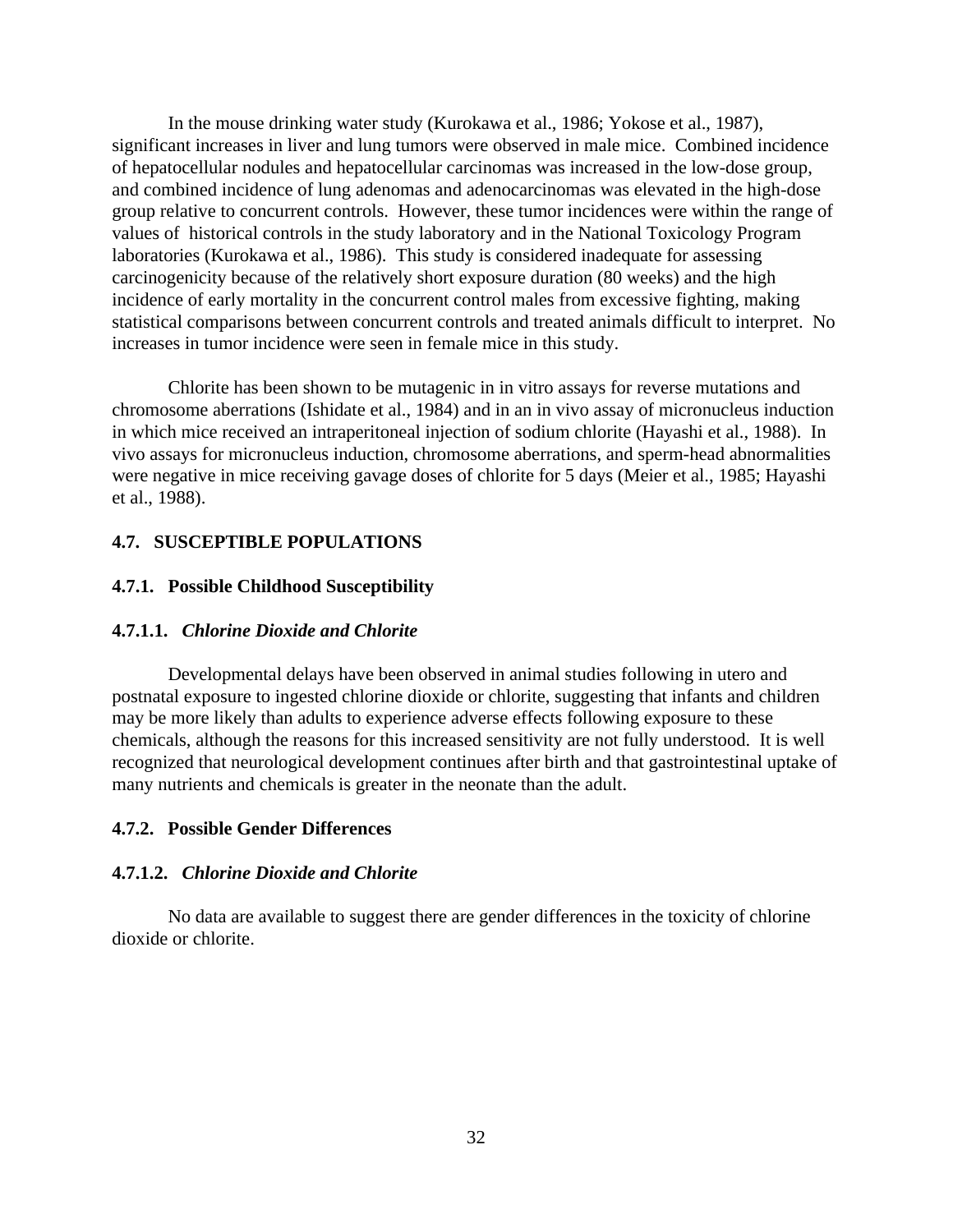#### **5. DOSE-RESPONSE ASSESSMENTS**

#### **5.1. ORAL REFERENCE DOSE (RfD)**

#### **5.1.1. Choice of Principal Study and Critical Effect—With Rationale and Justification**

In general, human studies have not found adverse effects in individuals consuming low concentrations (0.04–0.15 mg/kg-day) of chlorine dioxide or chlorite in experimental studies (Lubbers et al., 1981, 1982, 1984a) or consuming drinking water disinfected with chlorine dioxide (Michael et al., 1981; Tuthill et al., 1982). An epidemiology study by Kanitz et al. (1996) found increases in the risk of several developmental effects (neonatal jaundice, small cranial circumference, and shorter body length) in a community with chlorine dioxide-disinfected drinking water. However, the Kanitz et al. (1996) study has numerous limitations (including multiple chemical exposures; lack of exposure data; lack of control for smoking, age, and nutritional habits; and atypical control data), making it difficult to interpret the study findings.

In animals, the most sensitive effect following oral exposure to chlorine dioxide or chlorite is neurodevelopmental delay. In utero exposure to chlorine dioxide or postnatal gavage administration of chlorine dioxide has resulted in altered brain development (decreases in brain weight, protein content, and cell number) (Taylor and Pfohl, 1985; Toth et al., 1990) and decreased locomotor or exploratory activity (Orme et al., 1985; Taylor and Pfohl, 1985; Mobley et al., 1990). The LOAEL for these effects is 14 mg/kg-day chlorine dioxide (Orme et al., 1985; Taylor and Pfohl, 1985; Mobley et al., 1990; Toth et al., 1980); Orme et al. (1985) identified a NOAEL of 3 mg/kg-day.

Neurobehavioral effects (lowered auditory startle amplitude, decreased brain weight, and decreased exploratory activity) are also the most sensitive endpoints following oral exposure to chlorite (Mobley et al., 1990; CMA, 1996). The LOAEL identified in the Mobley et al. (1990) developmental toxicity study and the CMA (1996) two-generation developmental toxicity study is 6 mg/kg-day chlorite; Mobley et al. (1990) also found significant decreases in exploratory activity at 3 mg/kg-day, but the difference between activity in this group and the controls was small. Thus, the NOAEL for neurobehavioral effects is 3 mg/kg-day chlorite. At higher concentrations (22–28 mg/kg-day chlorite), decreases in fetal/pup body weight have also been observed in mice and rabbits (Moore and Calabrese, 1982; Moore et al., 1980; Harrington et al., 1995b).

Chlorine dioxide in drinking water rapidly degrades to chlorite; in the Michael et al. (1981) study, chlorine dioxide rapidly disappeared from the stored water (within 2–4 hours) and chlorite levels concomitantly increased. Once absorbed, chlorine dioxide and chlorite are cleared from the blood at similar rates and are similarly distributed throughout the body (Abdel-Rahman et al., 1979b, 1982). Additionally, chloride is the major in vivo degradation product of both chlorine dioxide and chlorite. Available data suggest that chlorine dioxide and chlorite have similar targets of toxicity and potencies. Therefore, the toxicity information for chlorite is relevant to deriving an RfD for chlorine dioxide.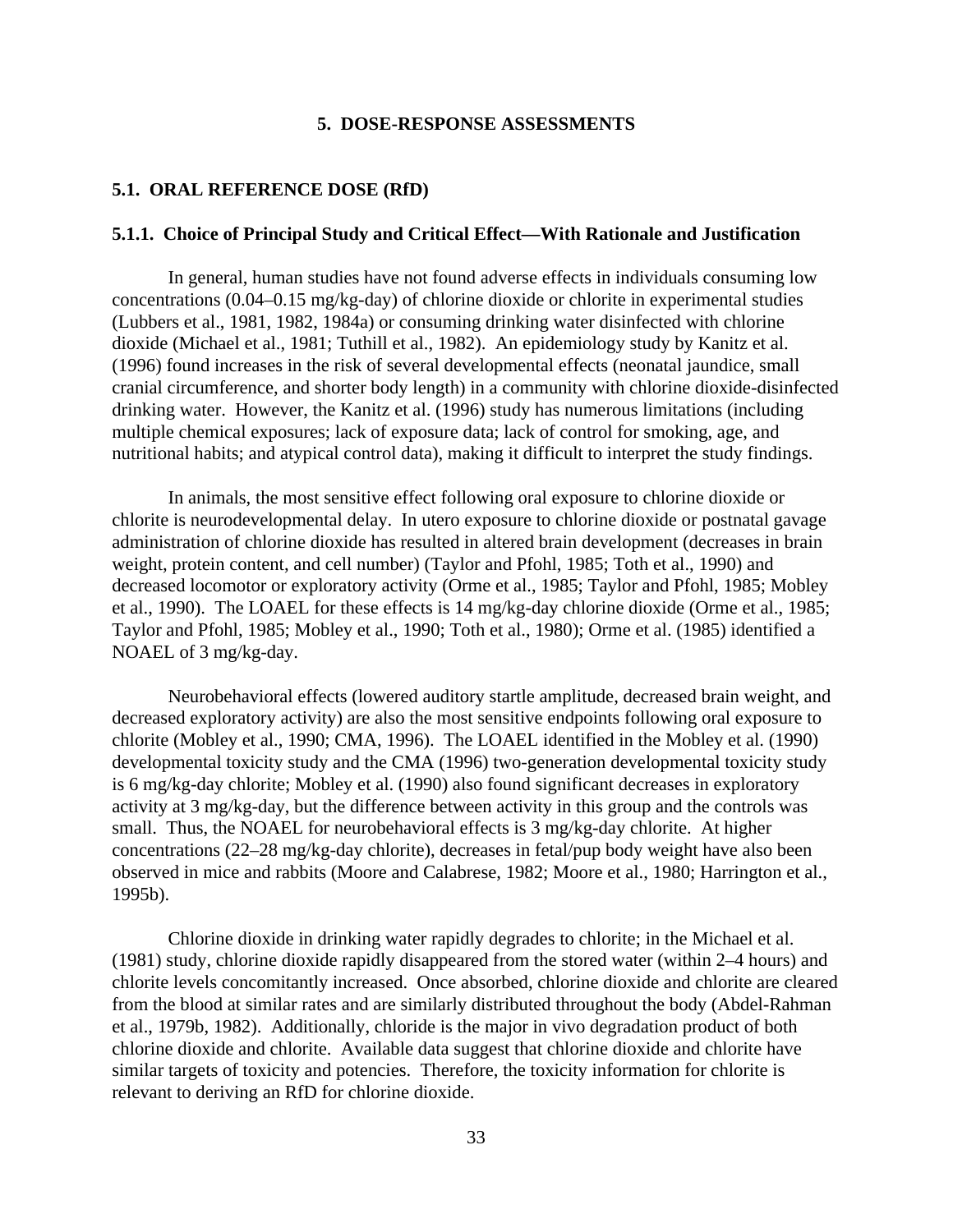The CMA (1996) two-generation study was selected as the critical study for the development of an RfD for both chlorine dioxide and chlorite. Both in its study report (CMA 1996) and in a later journal article (Gill et al., 2000), CMA reported that the study defined a NOAEL of 70 ppm (6 mg/kg-day chlorite) and a LOAEL of 300 ppm (28.6 mg/kg-day chlorite) based on hematologic toxicity. For the reasons outlined below, EPA disagrees with CMA's choice of NOAEL and LOAEL values. Alterations in multiple endpoints define the LOAEL-NOAEL boundary in the CMA study. Effects observed included statistically significant decreases in pup body weight, absolute brain weight, liver weight, and lowered startle amplitude at the 28.6 mg/kg-day dose. Statistically significant decreases in auditory startle amplitude (F1 and F2 generations) and absolute and relative liver weights (F0 and F1) occurred at 6 mg/kg-day. Although different responses were found for auditory startle (as indicated by measures of amplitude, latency, and habituation), this is not unexpected given that these measures examine different aspects of nervous system function and thus can be differently affected. Transient alterations in neurofunctional (or neurochemical) measures, such as in the auditory startle response, can occur without neuropathological changes and are considered of neurotoxic concern (U.S. EPA, 1998a). Some of effects observed at 6 mg/kg-day and 28.6 mg/kg-day occurred in both sexes and in more than one generation. These effects are considered toxicologically significant, which is consistent with EPA guidelines for reproductive, developmental, and neurotoxicity risk assessment (U.S. EPA, 1991, 1996b, 1998a). The NOAEL for this study is 3 mg/kg-day chlorite and the LOAEL is 6 mg/kg-day chlorite based on lowered auditory startle amplitude and decreased liver weight.

Although the CMA (1996) study is adequate, having been conducted with sufficient numbers of animals of both sexes at multiple dose levels showing a range of effects, and having examined numerous endpoints, there are several limitations. Lack of pair-watered and pair-fed control animals confounds the results and precludes making definitive conclusions as to whether the alterations in food and water consumption and body weight are related to water palatability or a direct toxic effect of the agent. Discontinuation of exposure for the animals undergoing neurotoxicity testing limits the likelihood of finding a positive effect, precludes comparison of the data with those of other rats with continued exposure, and does not reflect the expected lifetime exposure by humans to these chemicals in drinking water. In addition, a lack of detailed description of experimental methods and positive control data (including estimates of variability), and in some cases inappropriate statistical analysis, limits interpretation of the neurobehavioral tests.

The principal study is supported by the developmental studies by Orme et al. (1985), Taylor and Pfohl (1985), Mobley et al. (1990), and Toth et al. (1990), wherein rats administered chlorite or chlorine dioxide at similar dosages in drinking water also showed alterations in exploratory and locomotor behavior and reduced brain weights (NOAELs of 3 mg/kg-day; LOAELs of 14 mg/kg-day).

# **5.1.2. Methods of Analysis—Including Models (PBPK, BMD, etc.)**

The NOAEL/LOAEL approach was used to derive RfDs for chlorine dioxide and chlorite. The RfD was derived using the NOAEL of 3 mg/kg-day identified in the CMA (1996)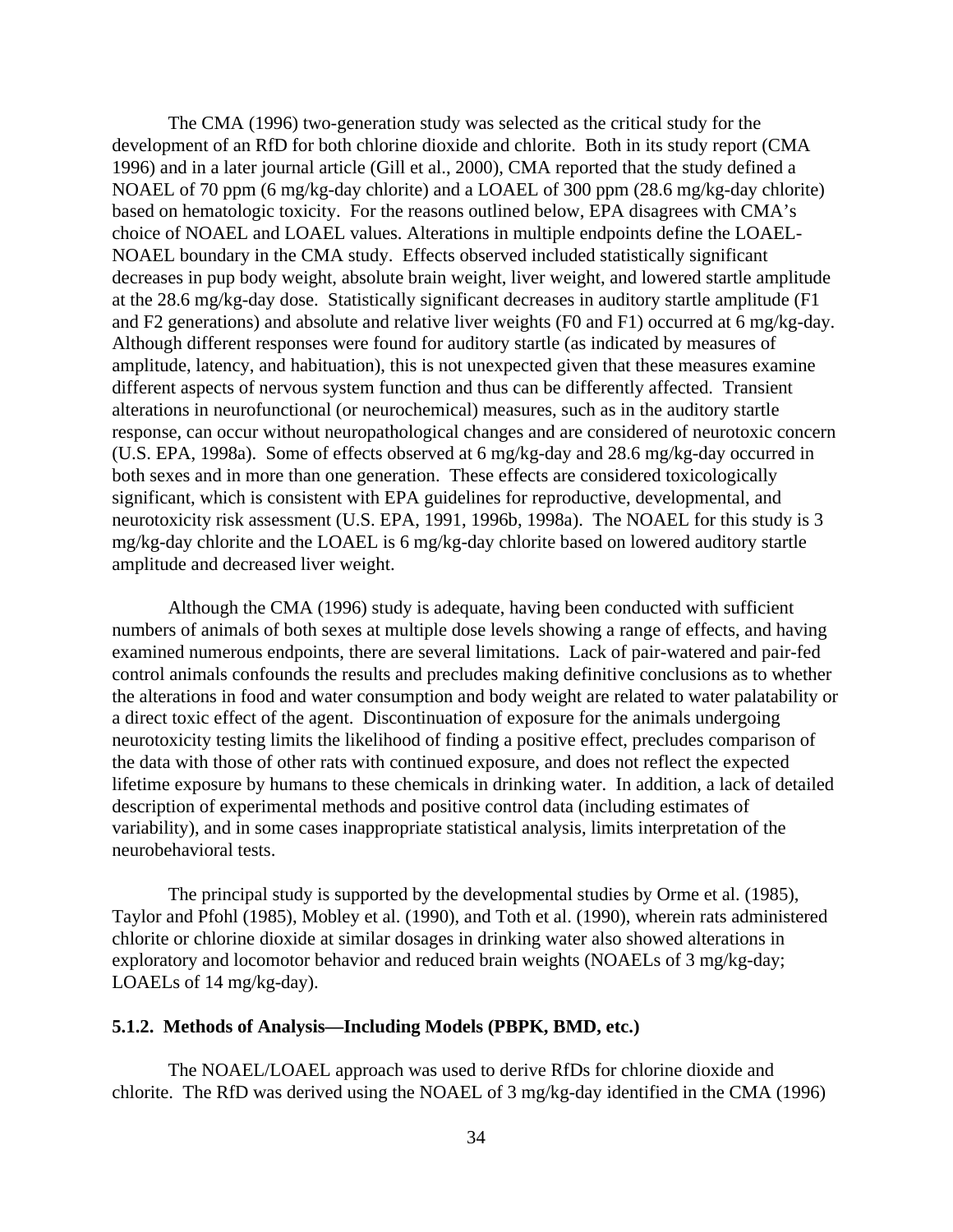study. This dose was determined from the nominal water concentration based on measured water consumption and adjusted for the molecular weight of the salt, so that doses are expressed as the chlorite ion. (For example, males administered 35 ppm had intakes of sodium chlorite equivalent to 3.9 mg/kg-day. Adjusting for the molecular weight of sodium chlorite [MW = 90.5] relative to the chlorite ion  $[MW = 67.5]$  gives the NOAEL dose of 3 mg/kg-day chlorite.)

# **5.1.3. RfD Derivation—Including Application of Uncertainty Factors and Modifying Factors**

The RfDs for chlorine dioxide and chlorite were derived by dividing the NOAEL of 3 mg/kg-day by an uncertainty factor of 100. This composite factor includes a factor of 10 to account for uncertainties associated with interspecies extrapolation and a factor of 10 for intrahuman variability. Because the critical effect is a developmental effect in a database that includes chronic studies, it is not necessary to use an uncertainty factor to account for use of a less-than-lifetime study. A default modifying factor of 1 is applied. The resultant RfD is  $3 \times$  $10^{-2}$  mg/kg-day:

RfD = 3 mg/kg-day  $\div 100 = 3 \times 10^{-2}$  mg/kg-day.

# **5.2. INHALATION REFERENCE CONCENTRATION (RfC)**

#### **5.2.1. Choice of Principal Study and Critical Effect—With Rationale and Justification**

#### **5.2.1.1.** *Chlorine Dioxide*

Human studies examining toxicity of inhaled chlorine dioxide are limited to several case reports (Elkins, 1959; Exner-Freisfeld et al., 1986; Meggs et al., 1996) and occupational exposure studies (Gloemme and Lundgren, 1957; Ferris et al., 1967; Kennedy et al., 1991) that involved concurrent exposure to chlorine and possibly sulfur dioxide. Although these studies cannot be used to establish risk assessment values, the results of these studies consistently demonstrate that the respiratory tract is a very sensitive target of chlorine dioxide toxicity.

A series of studies by Paulet and Desbrousses (1970, 1972, 1974) and Dalhamn (1957) examined the acute and subchronic toxicity of chlorine dioxide in rats and rabbits. The earliest Paulet and Desbrousses (1970) study identified a LOAEL of 2.5 ppm chlorine dioxide (6.9 mg/m<sup>3</sup>) for thoracic effects (alveolar congestion and hemorrhage; bronchial inflammation) in rats exposed 7 hours/day (presumably 5 days/week) for 30 days and pulmonary effects (alveolar hemorrhage and capillary congestion) in rabbits exposed 4 hours/day (presumably 5 days/week) for 45 days; a NOAEL was not identified. A follow-up study by this group attempted to identify a threshold for respiratory effects (Paulet and Desbrousses, 1972). This study identified a LOAEL of 1 ppm  $(2.8 \text{ mg/m}^3)$  for pulmonary effects (vascular congestion and peribronchiolar edema) in rats exposed 5 hours/day, 5 days/week for 2 months; a NOAEL was not identified. The Dalhamn (1957) study identified a NOAEL of 0.1 ppm chlorine dioxide (0.28 mg/m<sup>3</sup>) for lung damage in rats exposed 5 hours/day (frequency of weekly exposure not reported) for 10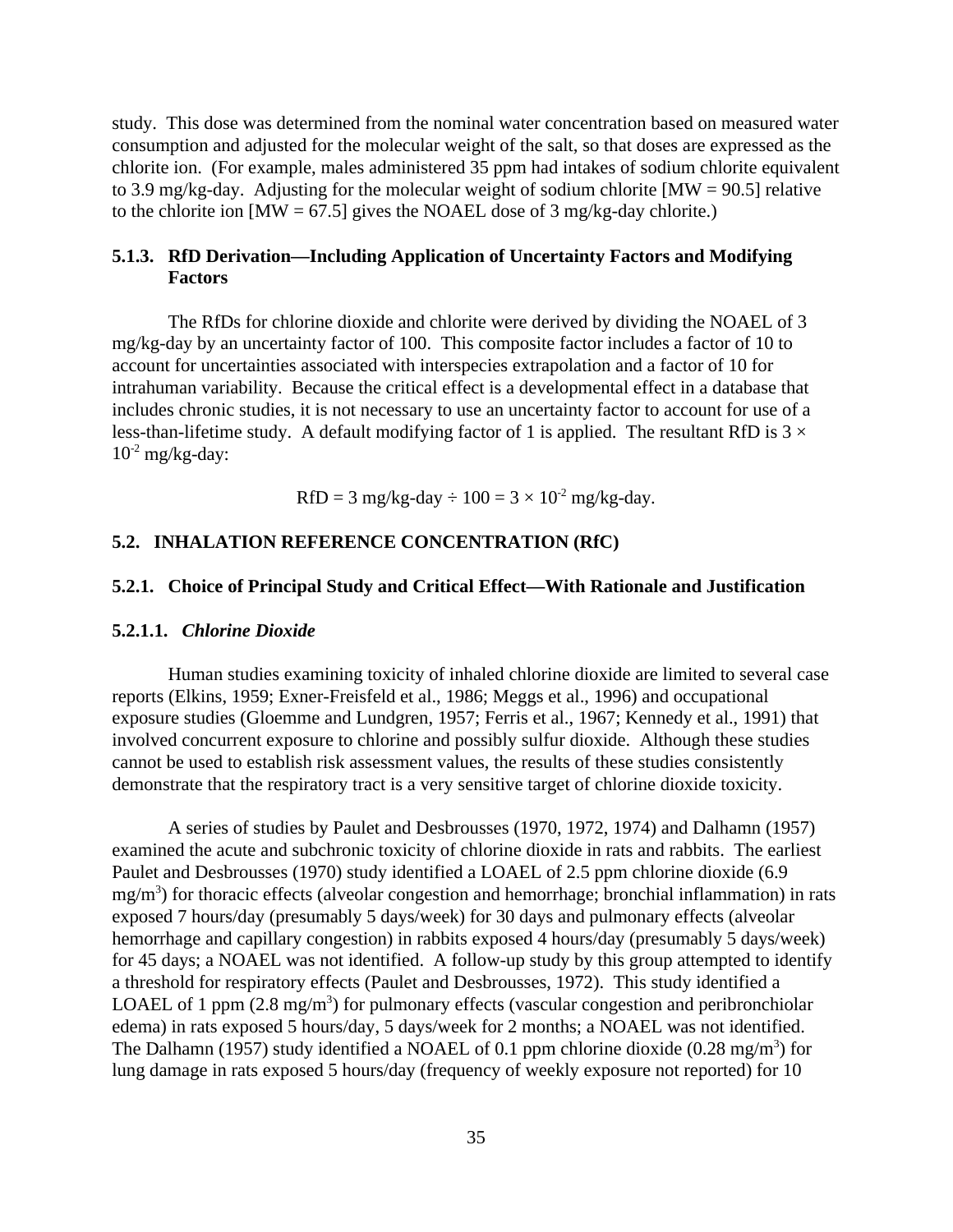weeks; a LOAEL of 10 ppm  $(28 \text{ mg/m}^3)$  for respiratory tract irritation was identified in rats exposed 4 hours/day for 9 days in a 13-day period.

Collectively, the results of the human and animal studies suggest that the respiratory tract is the critical target. The Paulet and Desbrousses (1970, 1972) studies were selected as cocritical studies. The 1972 study identified the lowest LOAEL for a sensitive endpoint (respiratory tract effects); however, the study duration (2 months) is shorter than the typical subchronic study (approximately 90 days) and only one exposure concentration was tested. The 1970 study is used to support the identification of the critical effect and critical concentrations; this study tested several concentrations in two species for durations of 30 or 45 days.

#### **5.2.1.2.** *Chlorite*

An RfC for chlorite is not recommended at this time. No human or animal studies examining the toxicity of inhaled chlorite were located. Although the available human and animal data on inhaled chlorine dioxide support the derivation of an RfC for this chemical, these data cannot be used to derive an RfC for chlorite. Under ambient conditions, airborne chlorite is likely to exist as a particulate, whereas inhalation exposure to chlorine dioxide is as a gas. Based on their physical and chemical properties, it is anticipated that inhaled chlorine dioxide and chlorite would have very different modes of exposure. Therefore, the potential hazards associated with exposure to these two chemicals are also very different. In the absence of data demonstrating parallels in pharmacokinetic behavior following inhalation exposure—as are available following oral exposure—derivation of an RfC for chlorite from the available data for chlorine dioxide is not recommended.

#### **5.2.2. Methods of Analysis—NOAEL/LOAEL**

#### **5.2.2.1.** *Chlorine Dioxide*

The NOAEL/LOAEL approach was used to calculate the RfC for chlorine dioxide. A benchmark concentration (BMC) analysis could not be conducted because the report of the Paulet and Desbrousses (1970, 1972) studies did not include incidence data.

The RfC was derived using the Paulet and Desbrousses (1970, 1972) studies as co-critical studies. From the LOAEL of 1 ppm for pulmonary effects in rats identified in the Paulet and Desbrousses (1972) study, concentration in mg/m<sup>3</sup> was calculated using a molecular weight of 67.46 and the assumption of 25°C and 760 mmHg:

LOAEL = 1 ppm  $\times$  67.46/24.45 = 2.8 mg/m<sup>3</sup> (Paulet and Desbrousses, 1972 - rats).

The duration-adjusted LOAEL (LOAEL<sub>ADJ</sub>) was calculated by multiplying the LOAEL by the daily exposure duration (5 hours/day) and the weekly exposure frequency (5 days/week):

LOAEL<sub>ADJ</sub> = 2.8 mg/m<sup>3</sup>  $\times$  5 hours/24 hours  $\times$  5 days/7 days = 0.41 mg/m<sup>3</sup> (rat).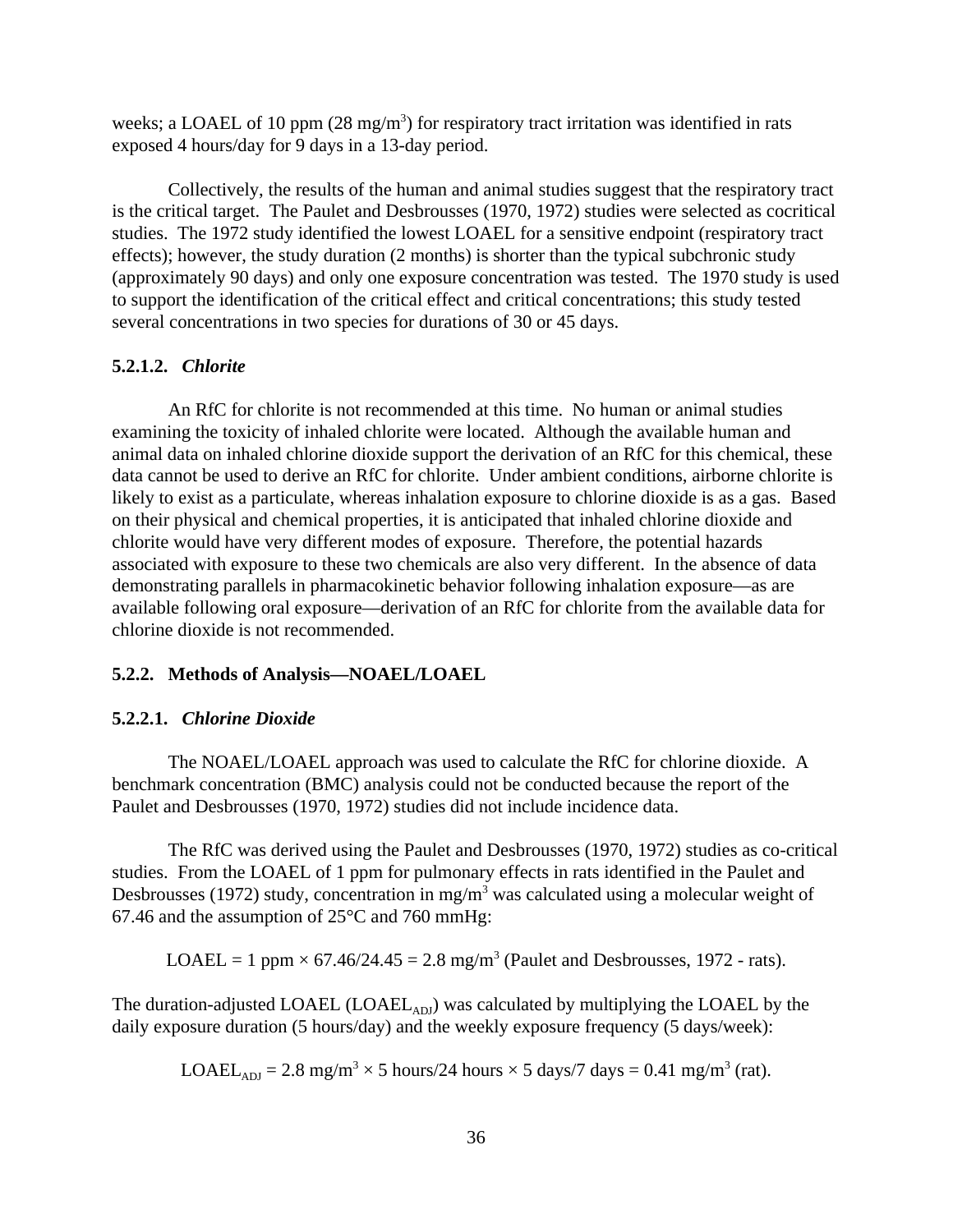The human equivalent concentration (HEC) for the LOAEL (LOAEL<sub>HEC</sub>) was calculated by multiplying the LOAEL<sub>ADJ</sub> by the regional gas dose ratio for the thoracic region of the respiratory tract ( $RGDR_{TH}$ ). The  $RGDR_{TH}$  was calculated using the following equation:

$$
RGDR_{TH} = \frac{\left[\frac{MV}{SA}\right]_A}{\left[\frac{MV}{SA}\right]_H}
$$

where MV is the minute volume in rats  $(0.118 \text{ m}^3/\text{min}; 0.17 \text{ m}^3/\text{day})$  and humans  $(13.8 \text{ m}^3/\text{min};$  $20 \text{ m}^3/\text{day}$ ) and SA is the surface area of the thoracic region in rats (3461.6 cm<sup>2</sup>) and humans  $(640,581 \text{ cm}^2)$ .

$$
LOAEL_{HEC} = 0.41 \text{ mg/m}^3 \times [(0.118 \text{ m}^3/\text{min} / 3461.6 \text{ cm}^2) / (13.8 \text{ m}^3/\text{min} / 640,581 \text{ cm}^2);
$$
  
\n
$$
LOAEL_{HEC} = 0.41 \text{ mg/m}^3 \times 1.57 = 0.64 \text{ mg/m}^3.
$$

Similarly, for the Paulet and Desbrousses (1970) study, using values of  $1.10 \text{ m}^3/\text{min}$  for the minute volume and  $59,100 \text{ cm}^2$  for the surface area of the thoracic region of rabbits, the calculation of the  $LOAEL_{HEC}$  is as follows:

LOAEL = 2.5 ppm × 67.46/24.45 = 6.9 mg/m3 . LOAELADJ = 6.9 mg/m3 × 4 hours/24 hours × 5 days/7 days = 0.82 mg/m3 . LOAELHEC = 0.82 mg/m3 × [(1.10 m3 /min / 59,100 cm2 ) / (13.8 m3 /min / 640,581 cm2 ); LOAELHEC = 0.82 mg/m3 × 0.596 = 0.49 mg/m3 .

# **5.2.3. RfC Derivation—Including Application of Uncertainty Factors and Modifying Factors**

#### **5.2.3.1.** *Chlorine Dioxide*

The RfC for chlorine dioxide is derived by dividing the  $LOAEL<sub>HEC</sub>$  thoracic effects by an uncertainty factor of 3,000. This uncertainty factor comprises a factor of 10 to account for extrapolation of a chronic RfC from a subchronic study, 3 for interspecies extrapolation using dosimetric adjustments, 10 for intrahuman variability, and 10 to account for extrapolation from a LOAEL for mild effects and for the lack of inhalation developmental and reproductive toxicity studies. EPA's policy is to limit the size of the composite uncertainty factor to 3,000 in recognition of the lack of independence of these factors (U.S. EPA, 1994b). The LOAEL to NOAEL and database uncertainties are therefore coalesced into one uncertainty factor of 10. The composite uncertainty factor for this RfC is therefore 3,000. No modifying factor is used for this assessment.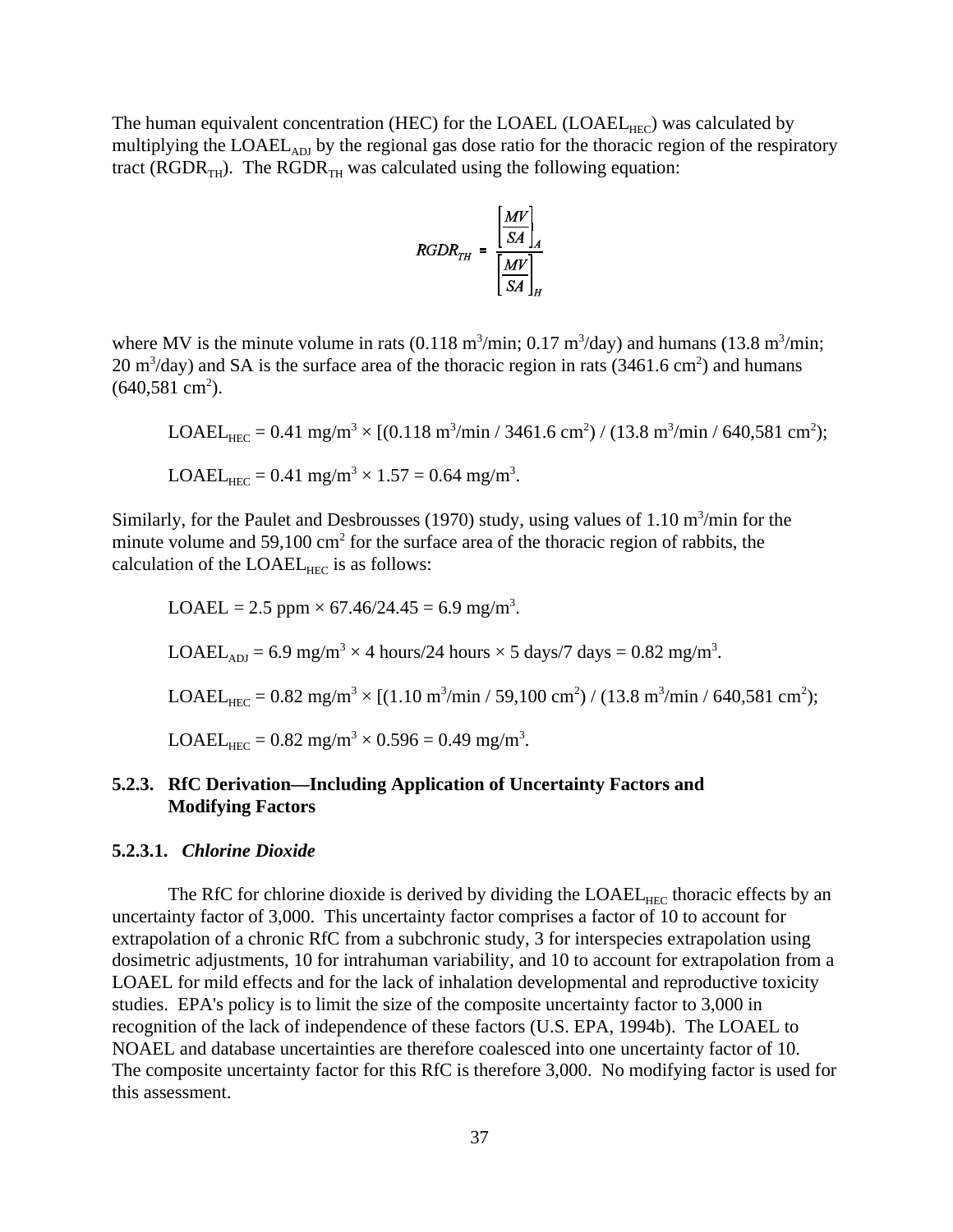RfC = 0.64 mg/m<sup>3</sup>  $\div$  3,000 = 2  $\times$  10<sup>-4</sup> mg/m<sup>3</sup>.

or

RfC = 0.49 mg/m<sup>3</sup>  $\div$  3,000 = 2  $\times$  10<sup>-4</sup> mg/m<sup>3</sup>.

As can be seen, the same value for the RfC can be calculated using the LOAEL from either of the key studies. Note that this is the same value as was verified by the RfC workgroup in 1990, as no new data were available.

# **5.3. CANCER ASSESSMENT**

#### **5.3.1. Chlorine Dioxide**

The oral and inhalation databases are inadequate to assess the carcinogenicity of chlorine dioxide in humans or animals; thus, derivation of an oral slope factor and inhalation unit risk level is precluded.

#### **5.3.2. Chlorite**

The oral and inhalation databases are inadequate to assess the carcinogenicity of chlorite in humans or animals; thus, derivation of an oral slope factor and inhalation unit risk level is precluded.

# **6. MAJOR CONCLUSIONS IN THE CHARACTERIZATION OF HAZARD AND DOSE RESPONSE**

#### **6.1. HUMAN HAZARD POTENTIAL**

Chlorine dioxide and chlorite are strong oxidizing agents used as drinking water disinfectants and to bleach textile and wood pulp for paper manufacturing. Chlorine dioxide and chlorite are rapidly absorbed from the gastrointestinal tract and slowly cleared from the blood. Chlorine dioxide and chlorite, primarily in the form of chloride, are widely distributed throughout the body and predominantly excreted in the urine. Chloride is the major urinary "metabolite" for both chlorine dioxide and chlorite. No data are available on the pharmacokinetics of inhaled or dermally applied chlorine dioxide or chlorite.

In general, human ingestion studies have found no adverse effects in adults and neonates living in areas with chlorine dioxide-disinfected water. However, these studies are fraught with methodological problems, such as lack of characterization of exposure to other agents in the drinking water and control of potential confounding factors. These studies do little to confirm a possible association between exposure to chlorine dioxide and chlorite and adverse reproductive or developmental outcome in humans. Inhalation exposure to chlorine dioxide results in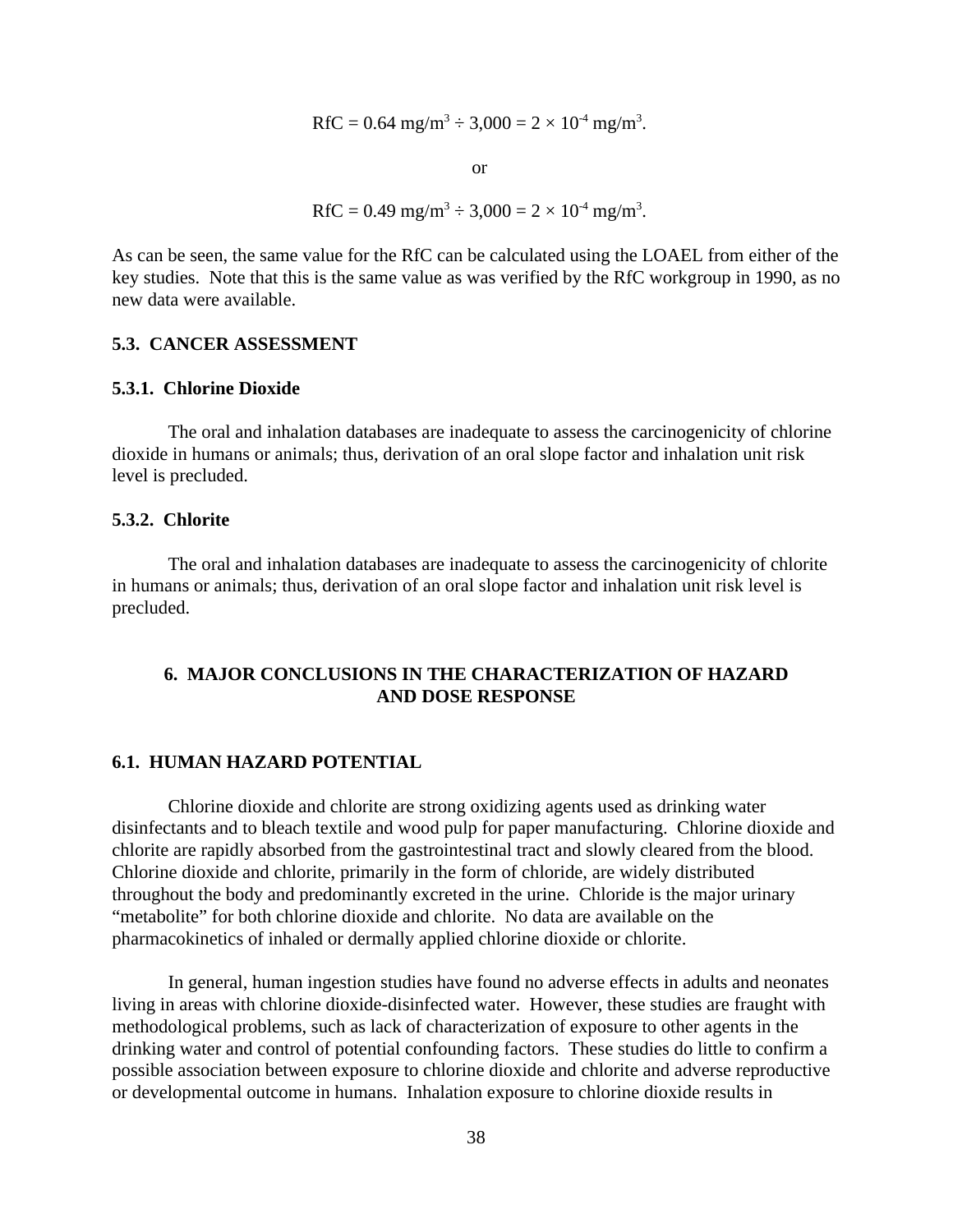respiratory irritation in humans. However, these studies also poorly characterize exposure, and the occupational exposure studies involve concomitant exposure to chlorine and/or sulfur dioxide.

Animal toxicity databases for chlorine dioxide and chlorite is fairly comprehensive, composed of subchronic and chronic studies, reproductive and developmental studies, and toxicokinetic and mechanistic information. Multiple animal studies have shown similar alterations in neurodevelopmental endpoints, such as brain weight and behavioral measures. The majority of these studies have used sufficient numbers of animals and employed routes of exposure (gavage and drinking water) relevant to human exposure. The majority of the developmental studies have utilized rats and have shown a fairly consistent definition of the NOAEL/LOAEL.

Reproductive studies in male animals are not consistent in demonstrating alterations in spermatogenic indices, that is, abnormal morphology or motility; however, reported effects seem to appear at doses higher than the adverse developmental effects. Similarly, clinically or toxicologically significant alterations in hematologic parameters occur at higher doses.

The mode of action for induction of adverse neurodevelopmental effects is not known. It is also not known whether the rat is an adequate model for toxicity of chlorine dioxide and chlorite in humans. However, this species is widely used to characterize reproductive and developmental effects in humans.

Animal studies have demonstrated that the respiratory tract is the most sensitive target of toxicity following inhalation exposure to chlorine dioxide. No animal inhalation studies are available for chlorite.

No human studies assessing the carcinogenic potential of chlorine dioxide or chlorite were located. Chlorine dioxide carcinogenicity has not been tested in animal bioassays. Chlorite was not shown to increase tumor incidences in rats and mice; these studies are considered inadequate for assessing human carcinogenicity because the exposure was for less than a lifetime, a high incidence of Sendai virus was found in the rats, and mortality was high in the mouse control group because of excessive fighting.

Areas of scientific uncertainty in this assessment include the mode of action of chlorine dioxide and chlorite in producing adverse effects on multiple organ systems, including reproductive, developmental, and hematologic effects. Inherent in the uncertainty over the mode of action is identification of the susceptible populations or subgroups, and additional research in this area would help to better quantify the additional risk to these groups. Well-designed and conducted epidemiologic studies in communities with drinking water disinfected with these chemicals would decrease uncertainty in the utilization of animal models for determination of human health effects.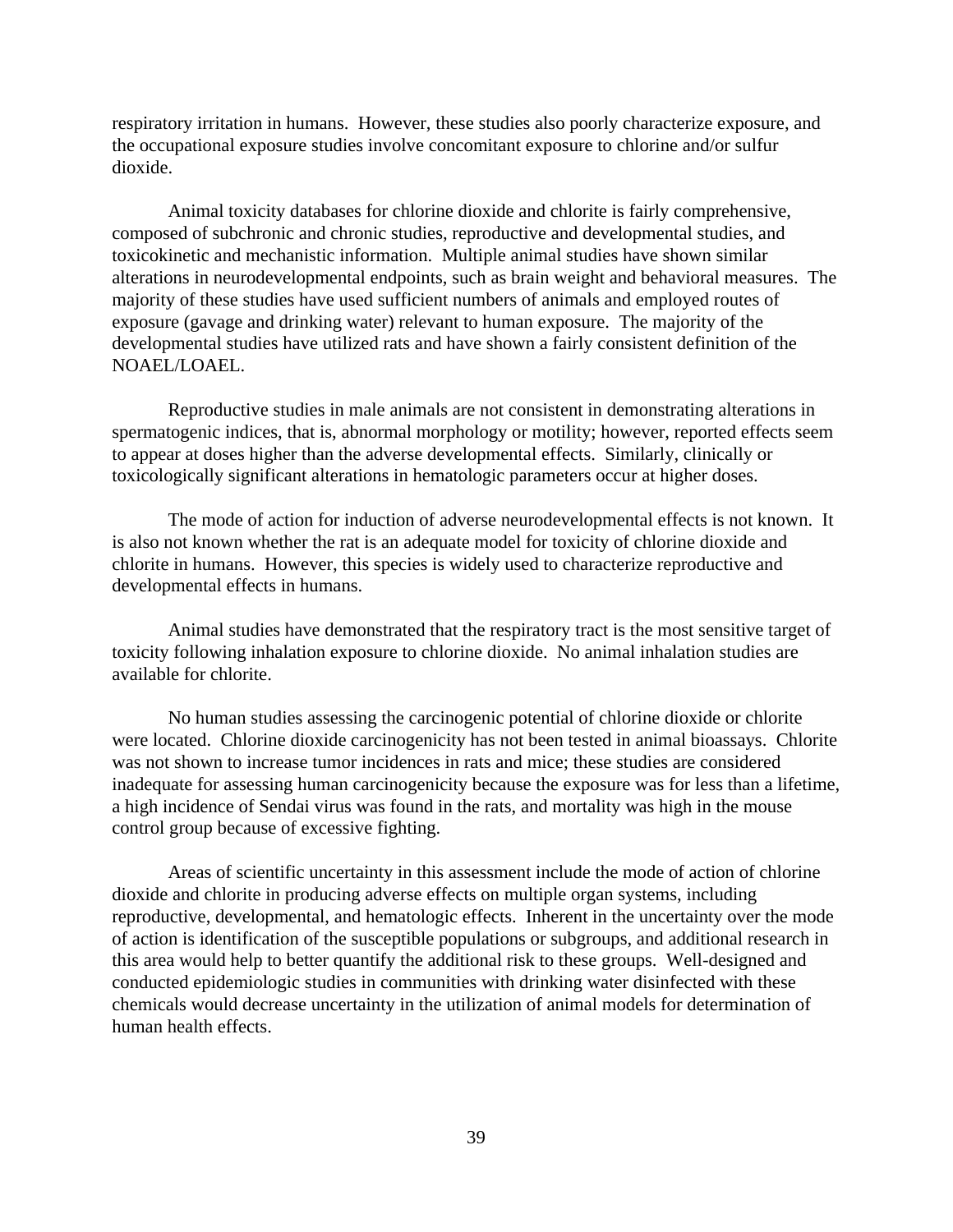#### **6.2. DOSE RESPONSE**

Quantitative estimates of human risk as a result of low-level chronic chlorine dioxide or chlorite oral exposure are based on animal experiments, because no adequate human exposure data are available. Neurodevelopmental toxicity is the primary effect in offspring of rats exposed to chlorine dioxide or chlorite in drinking water. Quantitative estimates of human risk as a result of low-level chronic chlorine dioxide inhalation exposure are based on animal experiments, because no adequate human inhalation data are available. The respiratory tract appears to be the primary target of toxicity in human and animal studies.

The oral RfD for chlorine dioxide or chlorite is  $3 \times 10^{-2}$  mg/kg-day. This is 1/100 of the NOAEL, using neurodevelopmental toxicity in a two-generation rat study as the indicator of adverse effects. Overall confidence in this RfD assessment is medium to high. Confidence in the CMA (1996) principal study is medium. Although the study design and analytical approaches are consistent with EPA testing guidelines, some limitations in the design and conduct of the study exist. Confidence in the database is high because there are studies in multiple species, chronic duration studies in males and females, reproductive/developmental toxicity studies, and a multigenerational study. The threshold for adverse effects is consistently defined among the animal studies.

The inhalation RfC for chlorine dioxide is  $2 \times 10^4$  mg/m<sup>3</sup>. This concentration is 1/3,000 of the HEC for thoracic effects in rats (Paulet and Desbrousses, 1970, 1972). No human or animal data were located for chlorite that could be used to derive an RfC. Overall confidence in the RfC for chlorine dioxide is low. The studies by Paulet and Desbrousses (1970, 1972) identify only a LOAEL in rats and rabbits for adverse lung effects in 60- and 45-day studies and lack experimental detail. There were no adequate subchronic or chronic inhalation studies that examined extrarespiratory effects, and no acceptable developmental or reproductive studies on inhaled chlorine dioxide.

#### **7. REFERENCES**

Abdel-Rahman, MS; Couri, D; Bull, RJ. (1979a) Kinetics of  $ClO_2$  and effects of  $ClO_2$ ,  $ClO_2$ , Pathol Toxicol 3:431-449. and  $ClO<sub>3</sub>$  in drinking water on blood glutathione and hemolysis in rat and chicken. J Environ

Abdel-Rahman, MS; Couri, D; Jones, JD. (1979b) Chlorine dioxide metabolism in rat. J Environ Pathol Toxicol 3:421-430.

Abdel-Rahman, MS; Couri, D; Bull, RJ. (1982) Metabolism and pharmacokinetics of alternate drinking water disinfectants. Environ Health Perspect 46:19-23.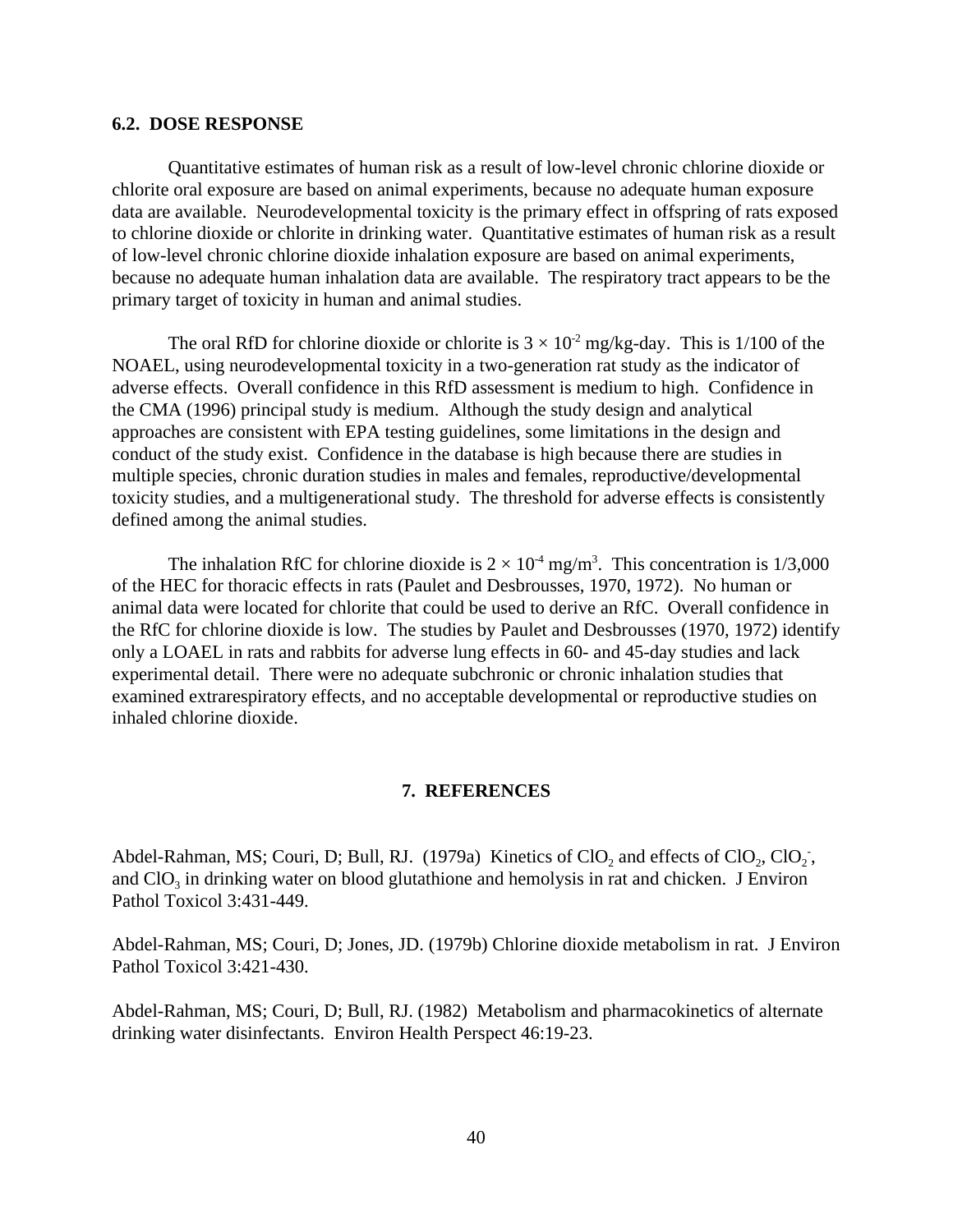Abdel-Rahman, MS; Couri, D; Bull, RJ. (1984a) The kinetics of chlorite and chlorate in the rat. J Am Coll Toxicol 3:261-267.

Abdel-Rahman, MS; Couri, D; Bull, RJ. (1984b) Toxicity of chlorine dioxide in drinking water. J Am Coll Toxicol 3:277-284.

Bercz, JP; Jones, LL; Garner, L; et al. (1982) Subchronic toxicity of chlorine dioxide and related compounds in drinking water in the nonhuman primate. Environ Health Perspect 46:47-55.

Bercz, JP; Jones, LL; Harrington, RM; et al. (1986) Mechanistic aspects of ingested chlorine dioxide on thyroid function: impact of oxidants on iodide metabolism. Environ Health Perspect 69:249-255.

Bianchine, JR; Lubbers, JR; Chauhan, S; et al. (1981) Study of chlorine dioxide and its metabolites in man. Final report on EPA Grant No. 805643. EPA-600/1-82-068. Available from: National Technical Information Service, Springfield, Virginia; PB82-109356.

Budavari, S; O'Neil, MJ; Smith, A; et al. (eds). (1989) The Merck index: an encyclopedia of chemicals, drugs, and biologicals, 11th ed. Whitehouse Station, NJ: Merck and Co, Inc.

Carlton, BD; Smith, MK. (1985) Reproductive effects of alternate disinfectants and their byproducts. In: Jolley, RL, et al., eds. Water chlorination: environmental impact and health effects, vol. 5. Chelsea, MI: Lewis Publications, pp. 295-305.

Carlton, BD; Habash, DL; Barsaran, AH; et al. (1987) Sodium chlorite administration in Long-Evans rats: reproductive and endocrine effects. Environ Res 42:238-245.

Carlton, BD; Basaran, AH; Mezza, LE; et al. (1991) Reproductive effects in Long-Evans rats exposed to chlorine dioxide. Environ Res 56:170-177.

Chemical Manufacturers Association. (CMA) (1996) Sodium chlorite: drinking water rat twogeneration reproductive toxicity study. Quintiles Report Ref. CMA/17/96.

Couri, D; Abdel-Rahman, MS. (1980) Effect of chlorine dioxide and metabolites on glutathione dependent system in rat, mouse and chicken blood. J Environ Pathol Toxicol 3:451-460.

Couri, D; Miller, CH; Bull, RJ; et al. (1982) Assessment of maternal toxicity, embryotoxicity and teratogenic potential of sodium chlorite in Sprague-Dawley rats. Environ Health Perspect 46:25-29.

Dalhamn, T. (1957) Chlorine dioxide: toxicity in animal experiments and industrial risks. Arch Ind Health 15:101-107.

Daniel, FB; Condie, LW; Robinson, M; et al. (1990) Comparative subchronic toxicity studies of three disinfectants. J Am Water Works Assoc 82:61-69.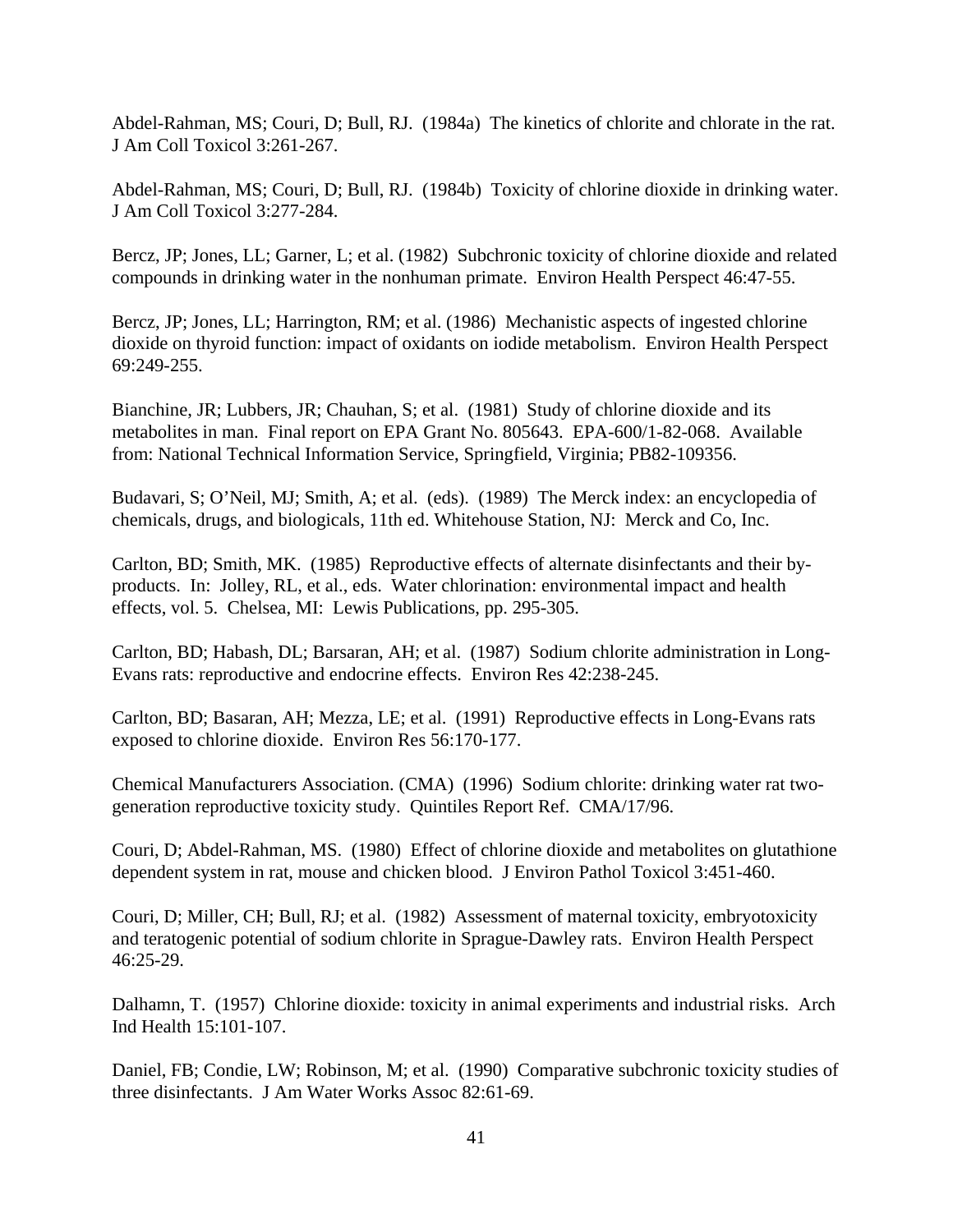Elkins, HB. (1959) The chemistry of industrial toxicology, 2nd ed. New York: Wiley and Sons, pp. 89-90.

Exner-Freisfeld, H; Kronenberger, H; Meier-Sydow, J; et al. (1986) Intoxication from bleaching with sodium chlorite. The toxicology and clinical course [German with English abstract]. Dtsch Med Wochenschr 111(50):1927-1930.

Ferris, BG, Jr; Burgess, WA; Worcester, J. (1967) Prevalence of chronic respiratory disease in a pulp mill and a paper mill in the United States. Br J Ind Med 24(1):26-37.

Gill, MW, Swanson, MS; Murphy, SR, et al. (2000) Two-generation reproduction and developmental neurotoxicity study with sodium chlorite in the rat. J Appl Toxicol 20:291-303.

Gloemme, J; Lundgren, KD. (1957) Health hazards from chlorine dioxide. Arch Ind Health 16:169-176.

Haag, HB. (1949) The effect on rats of chronic administration of sodium chlorite and chlorine dioxide in the drinking water. Report to the Mathieson Alkali Works from H.B. Haag of the Medical College of Virginia. February 7, 1949.

Harrington, RM; Shertzer, HG; Bercz, JP. (1986) Effects of chlorine dioxide on thyroid function in the African green monkey and the rat. J Toxicol Environ Health 19:235-242.

Harrington, RM; Romano, RR; Gates, D; et al. (1995a) Subchronic toxicity of sodium chlorite in the rat. J Am Coll Toxicol 14:21-33.

Harrington, RM; Romano, RR; Irvine, L. (1995b) Developmental toxicity of sodium chlorite in the rabbit. J Am Coll Toxicol 14:109-118.

Hayashi, M; Kishi, M; Sofuni, T; et al. (1988) Micronucleus test in mice on 39 food additives and eight miscellaneous chemicals. Food Chem Toxicol 26:487-500.

Ishidate, M; Sofuni, T; Yoshikawa, K; et al. (1984) Primary mutagenicity screening of food additives currently used in Japan. Food Chem Toxicol 22:623-636.

Kanitz, S; Franco, Y; Patrone, V; et al. (1996) Associations between drinking water disinfection and somatic parameters at birth. Environ Health Perspect 104:516-520.

Kennedy, SM; Enarson, DA; Janssen, RG; Chan-Yeung, M. (1991) Lung health consequences of reported accidental chlorine gas exposures among pulpmill workers. Am Rev Respir Dis 143:74-79.

Kurokawa, Y; Takamura, N; et al. (1984) Studies on the promoting and complete carcinogenic activities of some oxidizing chemicals in skin carcinogenesis. Cancer Lett 24:299-304.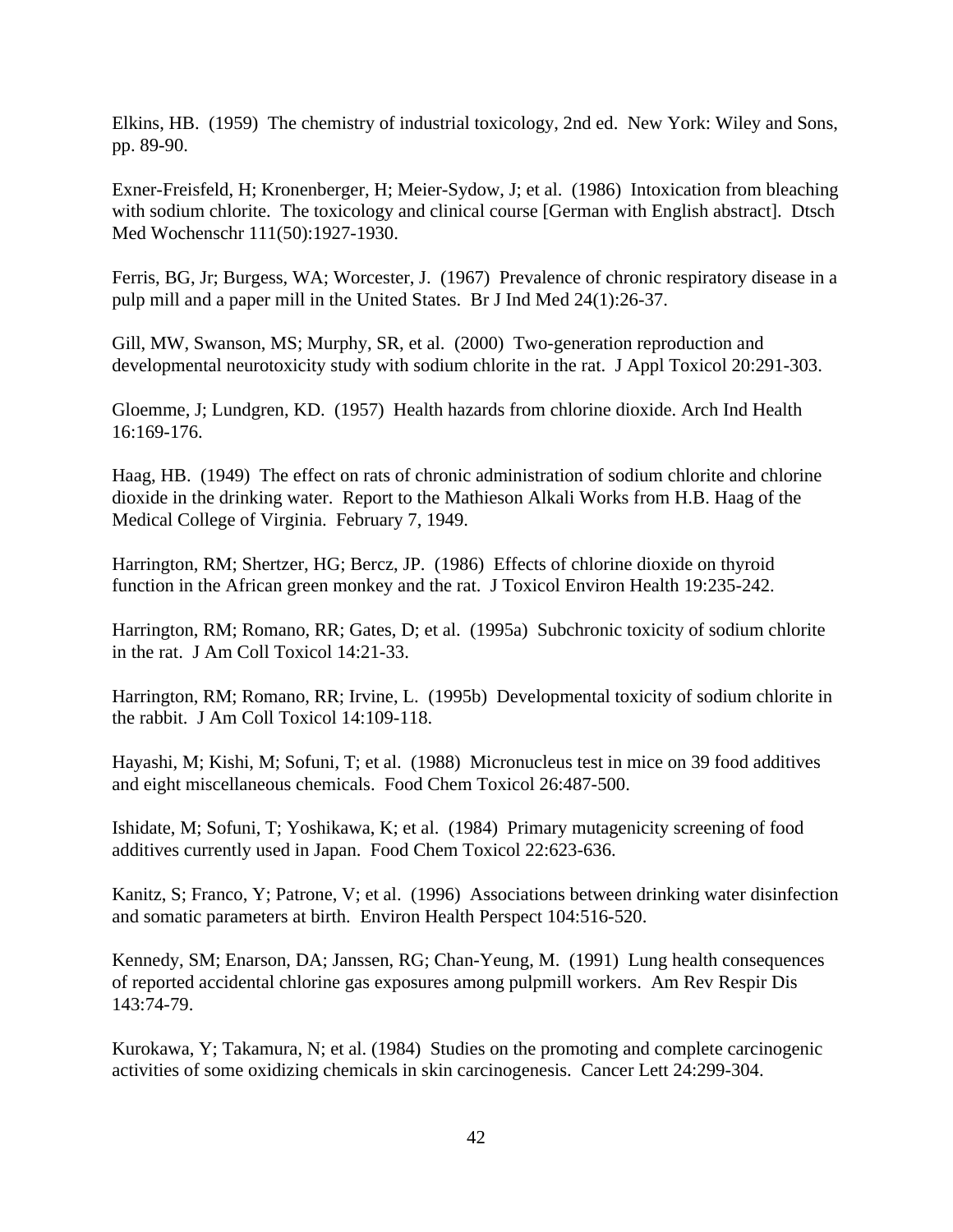Kurokawa, Y; Takamura, S; Konishi, Y; et al. (1986) Long-term in vivo carcinogenicity tests of potassium bromate, sodium hypochlorite, and sodium chlorite conducted in Japan. Environ Health Perspect 69:221-235.

Lubbers, JR; Chauhan, S; Bianchine, JR. (1981) Controlled clinical evaluations of chlorine dioxide, chlorite and chlorate in man. Fundam Appl Toxicol 1:334-338.

Lubbers, JR; Chauhan, S; Bianchine, JR. (1982) Controlled clinical evaluations of chlorine dioxide, chlorite and chlorate in man. Environ Health Perspect 46:57-62.

Lubbers, JR; Chauhan, S; Miller, JK; et al. (1984a) The effects of chronic administration of chlorine dioxide, chlorite and chlorate to normal healthy adult male volunteers. J Environ Pathol Toxicol Oncol 5:229-238.

Lubbers, JR; Chauhan, S; Miller, JK; et al. (1984b) The effects of chronic administration of chlorite to glucose-6-phosphate dehydrogenase deficient healthy adult male volunteers. J Environ Pathol Toxicol Oncol 5:239-242.

Meggs, WJ; Elsheik, T; Metzger, WJ; et al. (1996) Nasal pathology and ultrastructure in patients with chronic airway inflammation (RADS and RUDS) following an irritant exposure. Clin Toxicol 34:383-396.

Meier, JR; Bull, RJ; Stober, JA; et al. (1985) Evaluation of chemicals used for drinking water disinfection for production of chromosomal damage and sperm-head abnormalities in mice. Environ Mutagen 7:201-211.

Michael, GE; Miday, RK; Bercz, JP; et al. (1981) Chlorine dioxide water disinfection: a prospective epidemiology study. Arch Environ Health 36:20-27.

Miller, RG; Kopler, FC; Condie, LW; et al. (1986) Results of toxicological testing of Jefferson Parish pilot plant samples. Environ Health Perspect 69:129-139.

Mobley, SA; Taylor, DH; Laurie, RD; et al. (1990) Chlorine dioxide depresses T3 uptake and delays development of locomotor activity in young rats. In: Jolley, RL, et al., eds. Water chlorination: chemistry, environmental impact and health effects, vol. 6. Chelsea, MI: Lewis Publications, pp. 347-358.

Moore, GS; Calabrese, EJ. (1982) Toxicological effects of chlorite in the mouse. Environ Health Perspect 46:31-37.

Moore, GS; Calabrese, EJ; Leonard, DA. (1980) Effects of chlorite exposure on conception rate and litters of A/J strain mice. Bull Environ Contam Toxicol 25:689-696.

Orme, J; Taylor, DH; Laurie, RD; et al. (1985) Effects of chlorine dioxide on thyroid function in neonatal rats. J Toxicol Environ Health 15:315-322.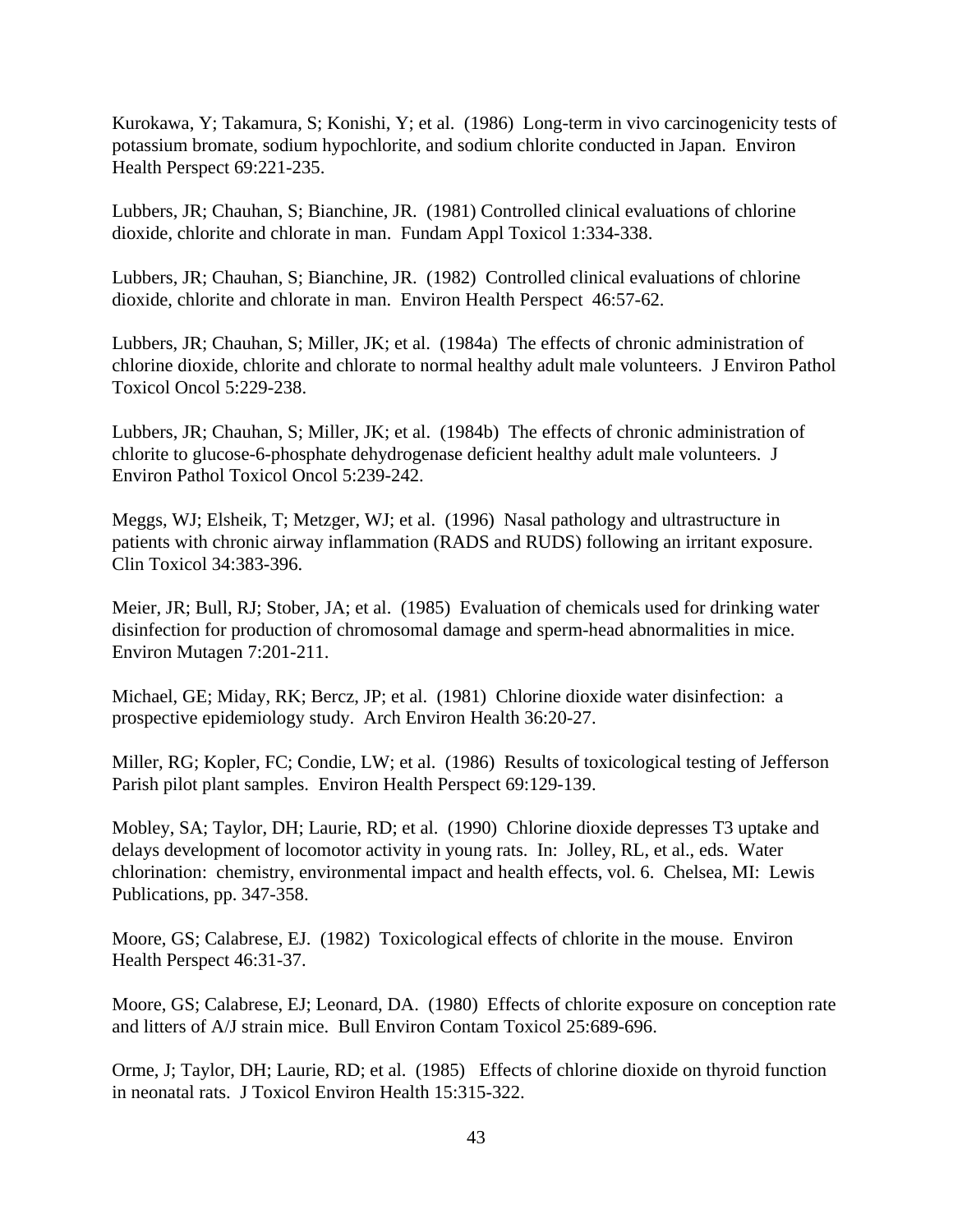Paulet, G; Desbrousses, S. (1970) On the action of  $ClO<sub>2</sub>$  at low concentrations on laboratory animals. Arch Mal Prof 31(3):97-106.

Paulet, G; Desbrousses, S. (1972) On the toxicology of chlorine dioxide. Arch Mal Prof 33(1-2):59-61.

Paulet, G; Desbrousses, S. (1974) Action of a discontinuous exposure to chlorine dioxide  $(CIO<sub>2</sub>)$  on the rat [French with English translation.]. Arch Mal Prof 35:797-804.

Robinson, M; Bull, RJ; Schmaer, M; Long, RF. (1986) Epidermal hyperplasia in the mouse skin following treatment with alternate drinking water disinfectants. Environ Health Perspect 69:293-300.

Scatina, J; Abdel-Rahman, MS; Gerges, SE; et al. (1984) Pharmacodynamics of Alcide, a new antimicrobial compound, in rat and rabbit. Fundam Appl Toxicol 4:479-484.

Selevan, S. (1997) Comments on Italian study: association between drinking water disinfection and somatic parameters by Kanitz et al., Environ Health Perspect 104(5):516-520, 1996. Memorandum to J. Wiltse, U.S. EPA, Washington, DC, May 7.

Suh, DH; Abdel-Rahman, MS; Bull, RJ. (1983) Effect of chlorine dioxide and its metabolites in drinking water on fetal development in rats. J Appl Toxicol 3:75-79.

Taylor, DH; Pfohl, RJ. (1985) Effects of chlorine dioxide on the neurobehavioral development of rats. In: Jolley, RL, et al., eds. Water chlorination: chemistry, environmental impact and health effects, vol. 6. Chelsea, MI: Lewis Publications, pp. 355-364.

Toth, GP; Long, RE; Mills, TS; et al. (1990) Effects of chlorine dioxide on the developing rat brain. J Toxicol Environ Health 31:29-44.

Tuthill, RW; Giusti, RA; Moore, GS; et al. (1982) Health effects among newborns after prenatal exposure to  $ClO<sub>2</sub>$ -disinfected drinking water. Environ Health Perspect 46:39-45.

U.S. Environmental Protection Agency. (1986a) Guidelines for carcinogen risk assessment. Federal Register 51(185):33992-34003.

U.S. Environmental Protection Agency. (1986b) Guidelines for the health risk assessment of chemical mixtures. Federal Register 51(185):34014-34025.

U.S. Environmental Protection Agency. (1986c) Guidelines for mutagenicity risk assessment. Federal Register 51(185):34006-34012.

U.S. Environmental Protection Agency. (1988) Recommendations for and documentation of biological values for use in risk assessment. Prepared by Environmental Criteria and Assessment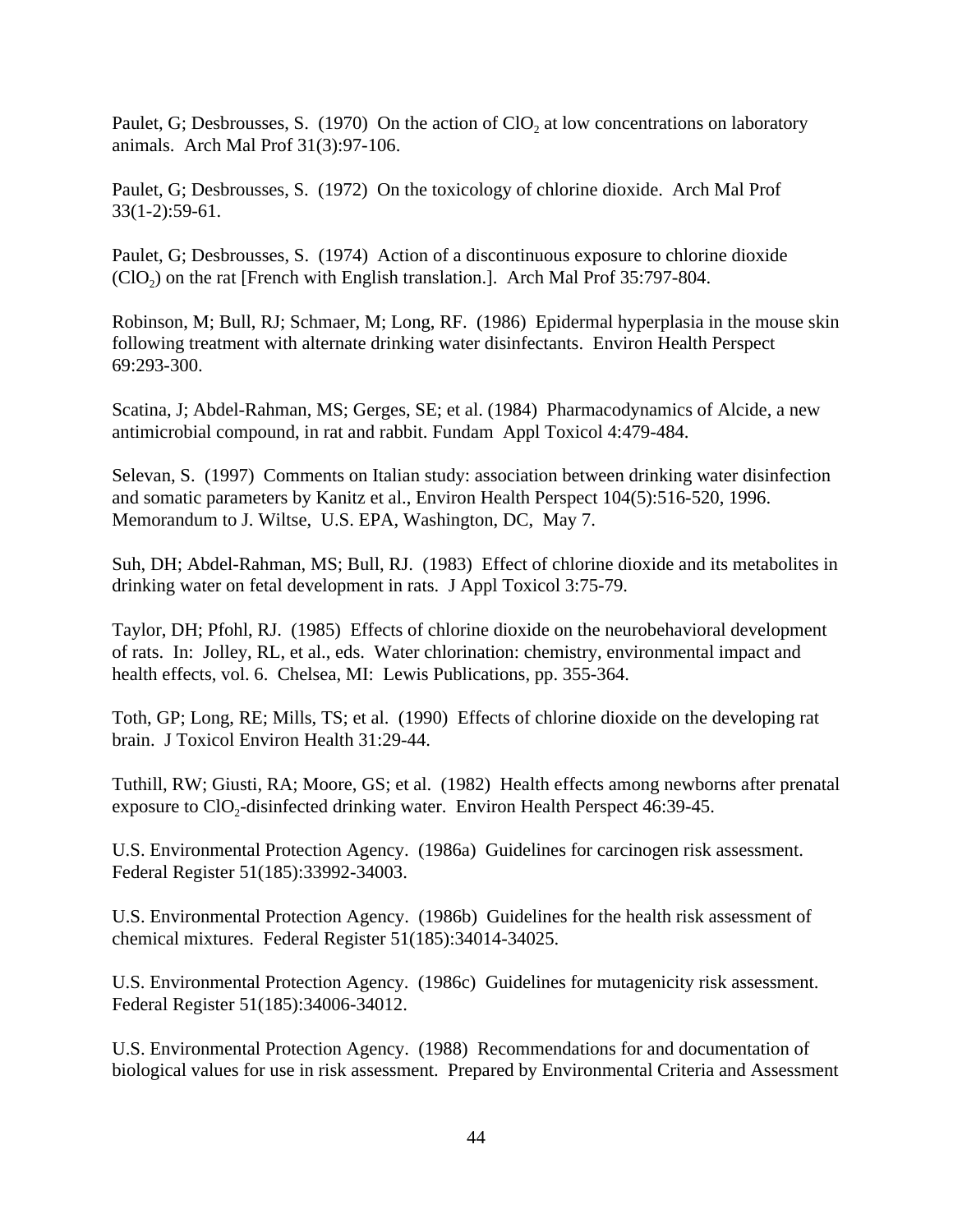Office, Office of Health and Environmental Assessment, Cincinnati, OH. EPA 600/6-87/008. Available from: National Technical Information Service, Springfield, VA, PB88-179874/AS.

U.S. Environmental Protection Agency. (1991) Guidelines for developmental toxicity risk assessment. Federal Register 56(234):63798-63826.

U.S. Environmental Protection Agency. (1994a) Interim policy for particle size and limit concentration issues in inhalation toxicity: notice of availability. Federal Register 59(206):53799.

U.S. Environmental Protection Agency. (1994b) Methods for derivation of inhalation reference concentrations and application of inhalation dosimetry. Prepared by Environmental Criteria and Assessment Office, Office of Health and Environmental Assessment, Research Triangle Park, NC. EPA/600/8-90/066F.

U.S. Environmental Protection Agency. (1994c) Peer review and peer involvement at the U.S. Environmental Protection Agency. Signed by the U.S. EPA Administrator, Carol M. Browner, dated June 7, 1994.

U.S. Environmental Protection Agency. (1994d) Final draft of the drinking water criteria document on chlorine dioxide, chlorite, and chlorate. Office of Science and Technology, Office of Water, Washington, DC. Office of Research and Development, Washington, DC.

U.S. Environmental Protection Agency. (1995) Use of the benchmark dose approach in health risk assessment. EPA/630/R-94/007.

U.S. Environmental Protection Agency. (1996a) Proposed guidelines for carcinogen risk assessment. Federal Register 61(79):17960-18011. http://www.epa.gov/nceawww1/cancer.htm

U.S. Environmental Protection Agency. (1996b) Reproductive toxicity risk assessment guidelines. Federal Register 61(212):56274-56322. http://www.epa.gov/ORD/WebPubs/repro/

U.S. Environmental Protection Agency. (1998a) Guidelines for neurotoxicity risk assessment. Federal Register 63(93):26926-26954. http://www.epa.gov/nceawww1/nurotox.htm

U.S. Environmental Protection Agency. (1998b) Science policy council handbook: peer review. Prepared by the Office of Science Policy, Office of Research and Development, Washington, DC. EPA 100-B-98-001.

World Health Organization, Regional Office for Europe. (2000) Health for All Statistical Database. Online. European Public Health Information Network for Eastern Europe. http://www.euphin.dk/hfa/Phfa.asp

Yokose, Y; Uchida, K; Nakae, D; et al. (1987) Studies of carcinogenicity of sodium chlorite in B6C3F1 mice. Environ Health Perspect 76:205-210.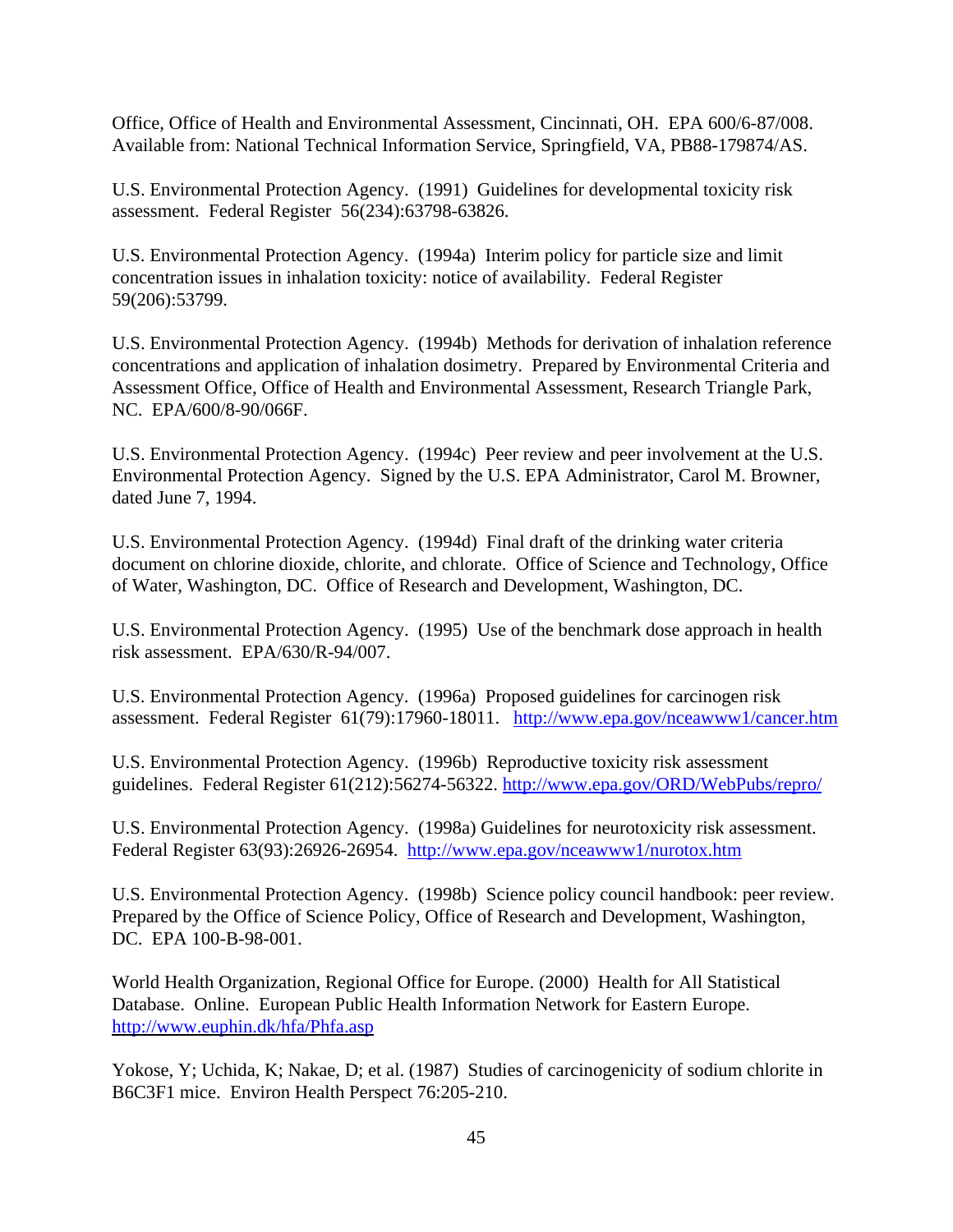# **APPENDIX A. EXTERNAL PEER REVIEW— SUMMARY OF COMMENTS AND DISPOSITION**

The support document and IRIS summary for chlorine dioxide and chlorite have undergone both internal peer review performed by scientists within EPA and a more formal external review performed by scientists in accordance with EPA guidance on peer review (U.S. EPA, 1994c). Comments made by the internal reviewers were addressed prior to submitting the documents for external peer review and are not part of this appendix. The external peer reviewers were tasked with providing written answers to general questions on the overall assessment and on chemical-specific questions in areas of scientific controversy or uncertainty. A summary of significant comments made by the external reviewers and EPA's response to these comments follows.

**Question 1.** Are you aware of any other data/studies that are relevant (i.e., useful for hazard identification or dose-response assessment) for the assessment of the adverse health effects, both cancer and noncancer, of this chemical?

**Comments:** Two reviewers did not find any new relevant studies that would have any impact on the conclusions of this document. Four additional references were mentioned by the two other reviewers. One reviewer concurred that the results of the EPA evaluation agree with IARC (vol. 52, 1991), and there is inadequate evidence for the carcinogenicity of sodium chlorite in experimental animals. One reviewer commented on sensitive subgroups of the population and potential effects on blood chemistry parameters in renal dialysis patients when chlorine dioxide was used as a disinfectant. Also, one reviewer suggested a statement should be made on whether chlorite can be designated as a tumor promoter based on an initiation/promotion study on mouse skin (Kurokawa et al., 1984) and if the promoting activity is related to epidermal hyperplasia induction after topical exposure to sodium chlorite.

*Response to Comments:* The effects of chlorine dioxide and chlorite on human subjects and blood chemistry are described in the *Drinking Water Criteria Document on Chlorine Dioxide, Chlorite, and Chlorate* (U.S. EPA, 1994d) and in this Toxicological Review. All relevant ingestion studies, including the additional studies mentioned by the reviewers, have been evaluated in the drinking water criteria document, which was used in preparing this Toxicological Review. Changes seen in the tumor promoter study on mouse skin were not statistically significant.

**Question 2.** For RfD, RfC, and cancer, where applicable, have the most appropriate critical effects been chosen? For the cancer assessment, are the tumors observed biologically significant?

**Comments:** Two reviewers reiterated that it would appear that NOAELs around 3 mg/kg-day for the neurodevelopmental and behavioral effects are the most appropriate to develop the RfD for the oral exposure route, that the selection of the Paulet and Desbrousses (1972) study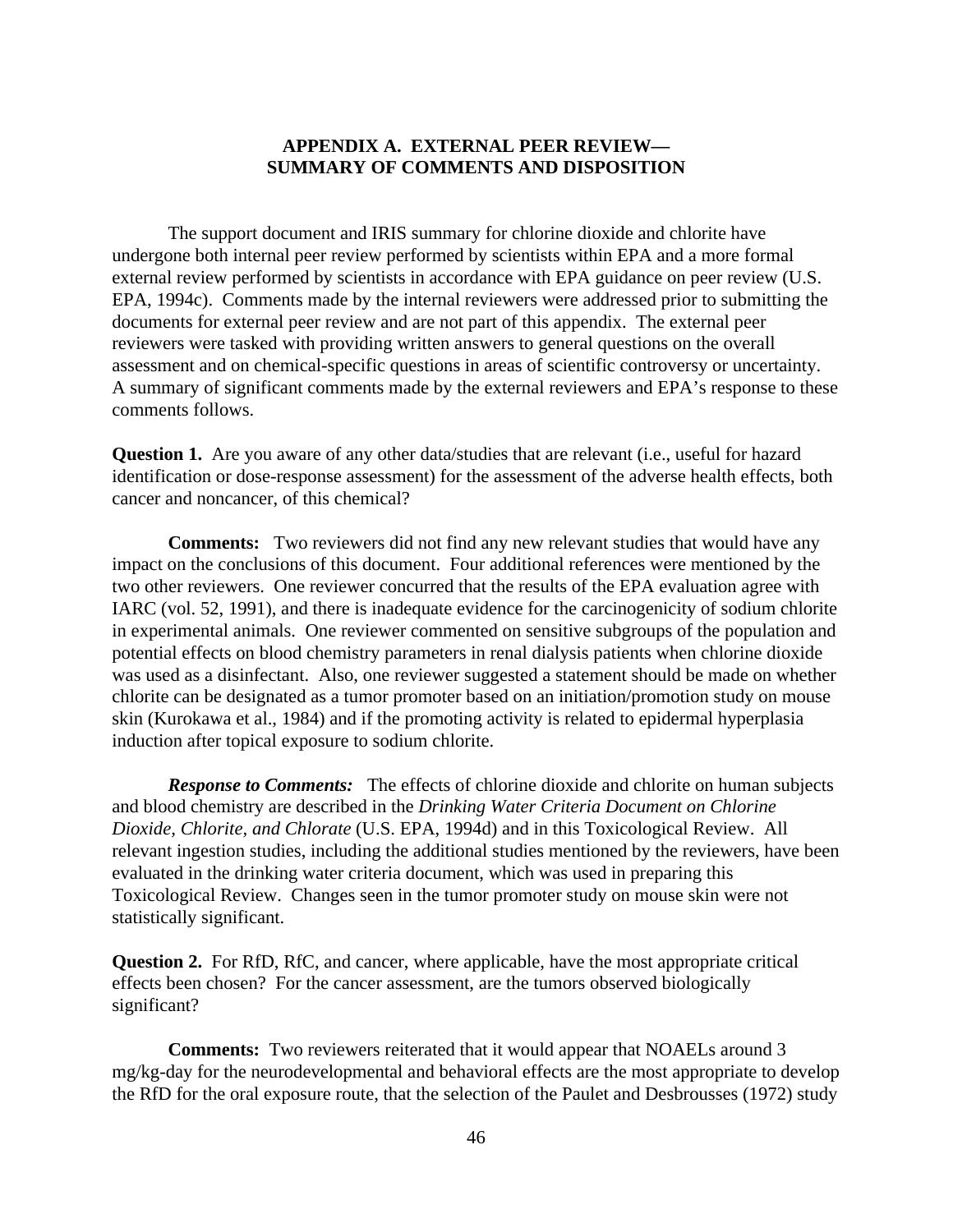for developing the RfC for chlorine dioxide is appropriate, and also that there is still no adequate evidence for the carcinogenicity of chlorine dioxide or chlorite. Other reviewers also stated that there are inadequate cancer data for risk assessment. One reviewer commented that an independent pathology group should review the histopathology diagnoses in the CMA (1996) study.

*Response to Comments:* The CMA (1996) study was vigorously subjected to independent peer review at EPA and by external reviewers. It was also reviewed by the stakeholders. Additional review of the histopathology diagnoses was not performed because the most sensitive endpoints (neurofunctional effects) were not histologic in nature.

**Question 3.** For RfD and RfC and cancer, have the appropriate studies been chosen as principal?

**Comments:** The external reviewers reiterated that appropriate studies were chosen for chlorine dioxide and chlorite. One reviewer stated that actual study reports cited were not available for review; the reviewer also suggested review of additional studies for irritating effects of chlorine dioxide in humans and questioned whether humans were more sensitive than rodents to chlorine dioxide.

*Response to Comments:* EPA cited the suggested studies as appropriate within the text. Studies describing irritating effects of chlorine dioxide in humans are described in the text. Data on the comparative sensitivity of rodents and humans to chlorine dioxide are not available. The 10-fold uncertainty factor for animal to human extrapolation was deemed an appropriate adjustment for this data gap.

**Question 4.** Studies included in the RfD and RfC and cancer under the heading "Supporting/Additional Studies" are meant to lend scientific justification for the designation of critical effect by including any relevant pathogenesis in humans, any applicable mechanistic information, any evidence corroborative of the critical effects, or to establish the comprehensiveness of the data base with respect to various endpoints. Should some studies be removed?

**Comments:** Reviewers indicated that additional and supporting studies cited for the RfD, RfC, and cancer assessments are appropriate and that no studies should be removed. One reviewer commented that he would question the quality and utility of studies that were conducted 50 years ago when quality assurance procedures and chemical production procedures and specifications were not what they are today. One reviewer asked whether any attempts were made to obtain histopathology slides from the unpublished Haag et al. (1949) studies.

*Response to Comments:* EPA agrees that no additional and supporting studies should be removed from this document. EPA did not attempt to acquire the histopathology slides from the unpublished Haag et al. (1949) chronic studies of chlorine dioxide in rats since they are older studies.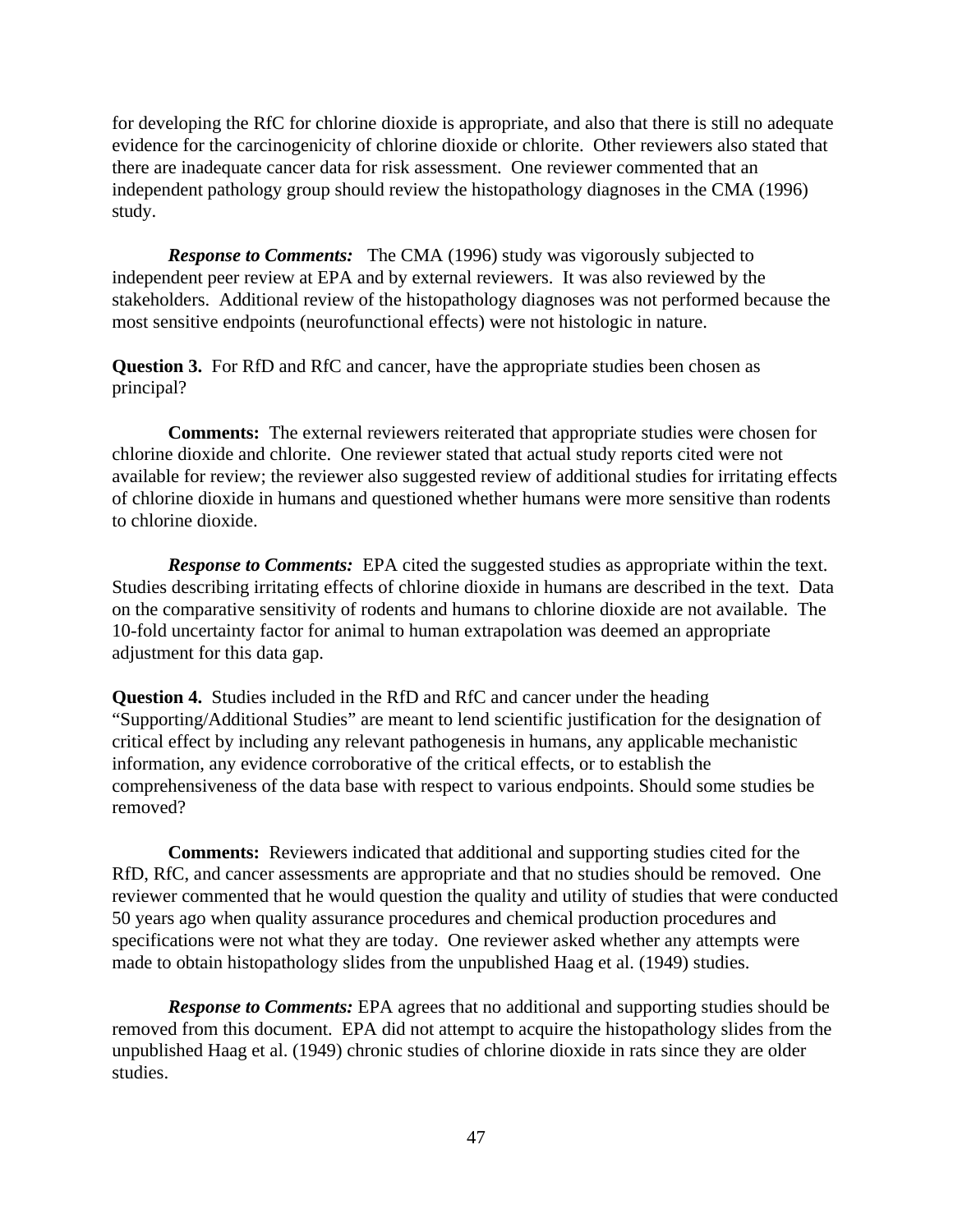**Question 5.** Are there other data that should be considered in developing the uncertainty factors or the modifying factor? Do you consider that the data support use of different (default) values than those proposed?

**Comments:** One reviewer was unaware of any additional or other data that should be considered in developing the uncertainty factors for chlorine dioxide or chlorite. One reviewer questioned whether it would be useful to review/discuss the risk analysis that supports the use of chlorine dioxide and sodium chlorite as indirect food additives or as components of consumer products such as mouthwash or toothpaste. A comment was made that the report should compare lifetime animal and human oral exposures to chlorine dioxide or chlorite on the basis of mg/kg body weight and mg/mL body surface. One reviewer commented that patients on extracorporeal hemodialysis using home equipment may be potentially exposed to 70–90 times the residues exposed by adults who merely consume the water. A question was raised on the data available to support selection of an uncertainty factor that takes into account for those individuals with deficient glucose-6-phosphate dehydrogenase activity and neonates with sluggish methemoglobin reductase activity.

**Response to Comments:** EPA agrees with a reviewer that additional or other data are not warranted for this risk assessment. EPA followed the customary guideline for risk assessment for development of an RfD derivation. EPA did not examine chlorine dioxide or chlorite as indirect food additives or as components of consumer products such as mouthwash or toothpaste. EPA discussed individuals with deficiency in glucose-6-phosphate dehydrogenase and methemoglobin reductase as a potential susceptible subpopulation in the drinking water criteria document (U.S. EPA, 1994d). EPA thinks that an uncertainty factor of 100 is adequate to protect this group as well as the 80,000 Americans on renal dialysis.

**Question 6.** Do the confidence statements and weight-of-evidence statements present a clear rationale and accurately reflect the utility of the principal study and the comprehensiveness of the data? Do these statements make sufficiently apparent all the underlying assumptions and limitations of these assessments? If not, what needs to be added?

**Comments:** External reviewers indicated that the confidence and weight-of-evidence statements were clearly and rationally presented. One reviewer indicated that the comprehensiveness of the data was adequately presented and the underlying assumptions and limitations of the assessments were sufficently presented. One reviewer mentioned that the confidence statements for the RfC for chlorine dioxide should indicate whether humans are more susceptible to chlorine dioxide.

*Response to Comments:* Adequate information is not available to determine if humans are more susceptible. EPA has applied a 10-fold uncertainty factor for extrapolation from animals to humans to address this area of uncertainty.

**Question 7.** Is the weight of evidence for cancer assigned at the appropriate level (where applicable)?